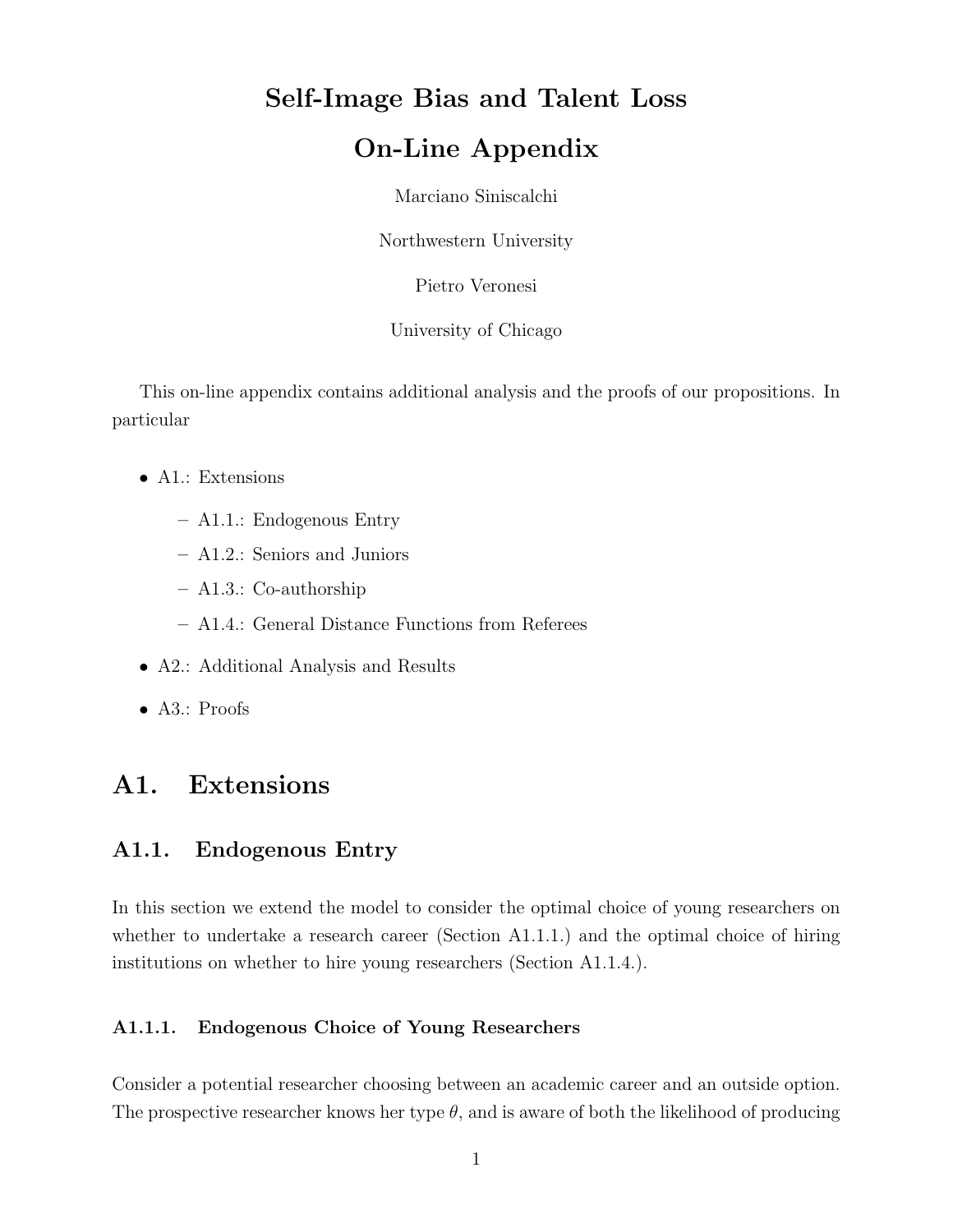quality research, and the evaluation criteria used by the referees. Attempting to pursue research entails a cost  $C$ , which is identical across agents. If the potential researcher is hired (accepted), he or she receives a payoff of  $P$ ; finally, the outside option is normalized to 0. Thus, the total payoff is  $P - C$  if the researcher is hired, and  $-C$  otherwise. What types of agents decide to pay the cost  $C$  and thus take their chance with the academic career?

Assume that the entry decision, research activity, and hiring decision all occur at time  $t$ . Then, given the time-t distribution  $\lambda_t = (\lambda_t^{\theta})_{\theta \in \Theta}$  of referees' types, a prospective researcher of type  $\theta$  pursues an academic career—"applies"—if and only if

$$
\gamma^{\theta} \lambda_t^{\theta} (P - C) + (1 - \gamma^{\theta} \lambda_t^{\theta}) (-C) > 0.
$$
 (A.18)

Consequently, the accepted mass of researchers is as follows: for  $g = f, m$ ,

$$
a_t^{\theta,g} = \begin{cases} \gamma^{\theta} \cdot \lambda_{t-1}^{\theta} \cdot p^{\theta,g} & \text{if } \gamma^{\theta} \lambda_{t-1}^{\theta} \ge \frac{C}{P} \\ 0 & \text{otherwise} \end{cases}
$$
 (A.19)

$$
\lambda_t^{\theta,g} = \lambda_{t-1}^{\theta,g} \left(1 - a_t\right) + a_t^{\theta,g} \tag{A.20}
$$

Expression (A.19) shows that if the mass of type- $\theta$  reviewers drops below  $\frac{C}{\gamma^{\theta}P}$  at time  $t-1$ , both M and F young type- $\theta$  researchers will not apply at date t. From Eq. (A.20), this implies that the total mass of such types will decrease, at least weakly, because some type-θ established researchers will have to retire in order to make room for researchers of other types who are accepted. In fact, the mass of such types will decrease strictly, except in case no young researcher wants to apply.

While the dynamics with endogenous entry is considerably more complicated than in the benchmark case, we prove the following Proposition:

**Proposition A.1** Assume that at time 0, all referees are from the M-group with  $\lambda_0 = p^m$ .

(a.1) If  $\rho < \bar{\rho}(\phi, N)$  and  $\frac{C}{P} \leq (1 - \phi)^N \gamma_0 \sqrt{\rho}$ , then the steady state is as in Proposition 3(a).

(a.2) If  $\rho < \bar{\rho}(\phi, N)$  and  $(1 - \phi)^N \gamma_0 \sqrt{\rho} < \frac{C}{P} \leq \phi^N \gamma_0 \sqrt{\rho}$ , then only type  $\theta^m$  survives in the limit, i.e.  $\bar{\lambda}^{\theta^m} = 1$ . The limiting mass of M researchers is strictly larger than in (a.1):

$$
\bar{\Lambda}^m = \lim_{t \to \infty} \sum_{\theta} \lambda_t^{m,\theta} = \frac{\phi^N}{\phi^N + (1 - \phi)^N} > \frac{1 + \left(\frac{\phi}{1 - \phi}\right)^{2N}}{1 + \left(\frac{\phi}{1 - \phi}\right)^{2N} + 2\left(\frac{\phi}{1 - \phi}\right)^N}.
$$
 (A.21)

 $0<sub>N</sub>$ 

(b) If  $\rho > \bar{\rho}(\phi, N)$  and  $[\phi(1-\phi)]^{N/2} \ge \frac{C}{\gamma_0 \rho P}$ , then the steady state is as in Proposition 3(b).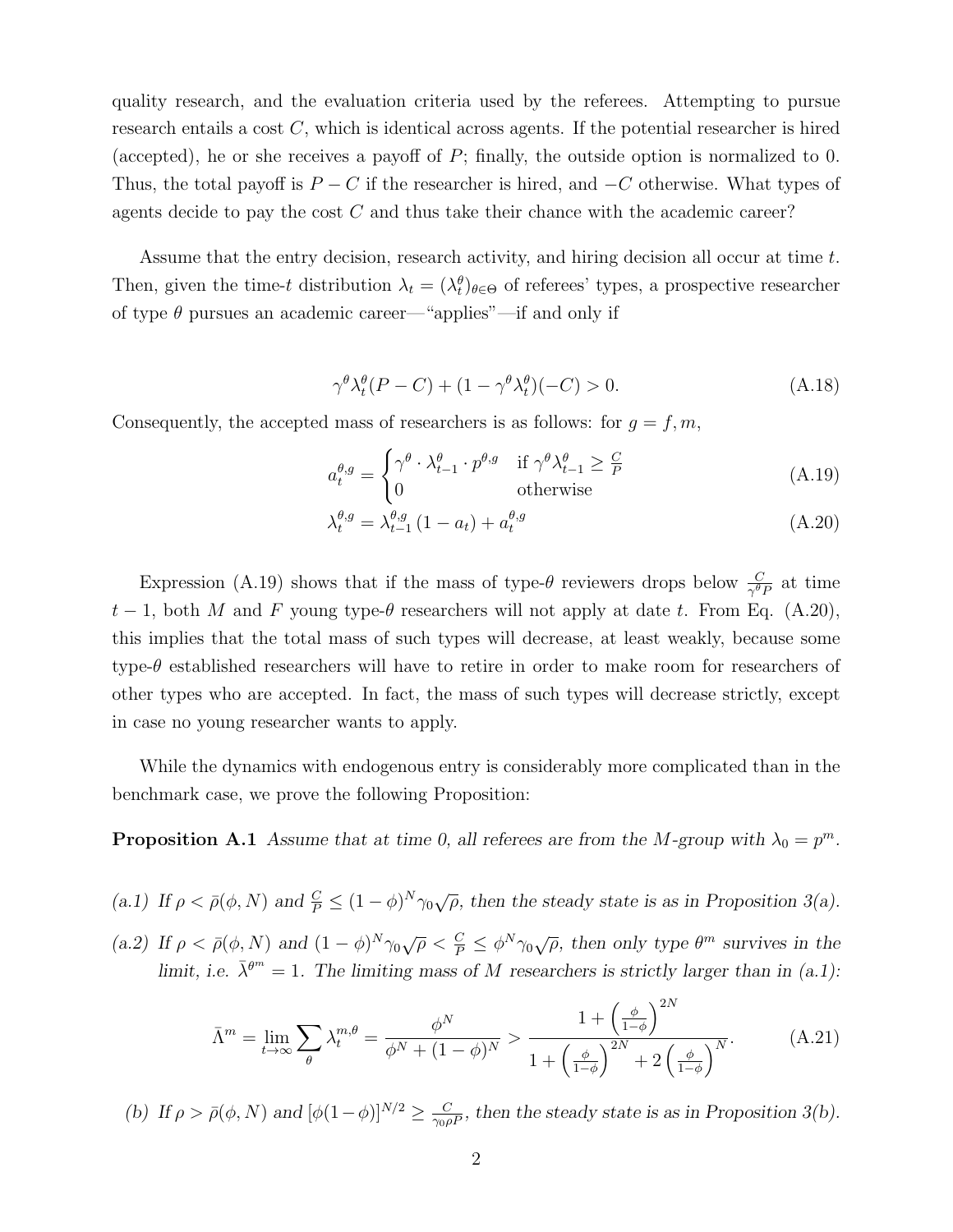In each of the above cases, if  $\bar{\lambda}^{\theta} = 0$ , then there is  $t^{\theta} \ge 0$  such that  $\lambda_t^{\theta} = 0$  for all  $t \ge t^{\theta}$ .

Part  $(a.1)$  and (b) of this proposition shows that if the cost C is low enough, then the the steady state is the same as in the basic model in Section 2. for the same two conditions about  $\rho$ , respectively. This is intuitive. The only difference is that all types other than surviving ones drop out in finite time, rather than only in the limit.

The interesting new part is  $(a.2)$ . In this case, the only type that survives in the long-run is  $\theta^m$ , the most prevalent type in the M-population. In particular,  $\theta^f$  now disappears. Thus, the characteristics that are mildly more frequent in the  $F$ -population, but also common in the M-population, eventually disappear. In this case, endogenous entry greatly exacerbates the loss of talent compared to the base case. Indeed, the total mass of M researchers,  $\bar{\Lambda}^m$ , is now even larger than in its counterpart without endogenous entry, whose expression is in Eq.  $(10)$  in Proposition 3. Thus, if the conditions in part  $(a.2)$  are satisfied, the distribution of established researchers will be even more skewed towards the M group.

Parts (a.1)–(b) do not exhaust all possible cases; for instance, they do not analyze the possibility that the first condition in part (b) holds, but the second does not—that is,  $\theta^*$  is not willing to apply. The following section illustrates a stark instance of one such possibility. The proof of the above Proposition in the Appendix provides a general characterization that can be used to further explore different parametric choices.

### A1.1.2. Example of Group Imbalance due to Endogenous Entry

We first illustrate how endogenous entry can exacerbate group imbalance, provided the cost of entry is not too small. Consider the parameterization in Section 3. In our basic model, M-researchers represent 91% of the overall population in the limit. If we add endogenous entry, Proposition A.1 shows that the steady state either remains the same, if the cost C is sufficiently low, as in case  $(a.1)$ , or it becomes even more skewed towards the M group, as in case (a.2). In the latter case, the limiting fraction of M-researchers is  $\bar{\Lambda}^m$  =  $\phi^N/(\phi^N+(1-\phi)^N)=95\%.$ 

We now illustrate how endogenous choice may prevent convergence to group balance even when group balance would in fact attain in the basic model. We use the same parameterization as in Section 3., except that the number of characteristics is  $N = 8$  instead of  $N = 10$ . With these parameter values, Proposition 3 part (b) implies that the system will converge to an equal mass of  $M$  and  $F$  researchers, because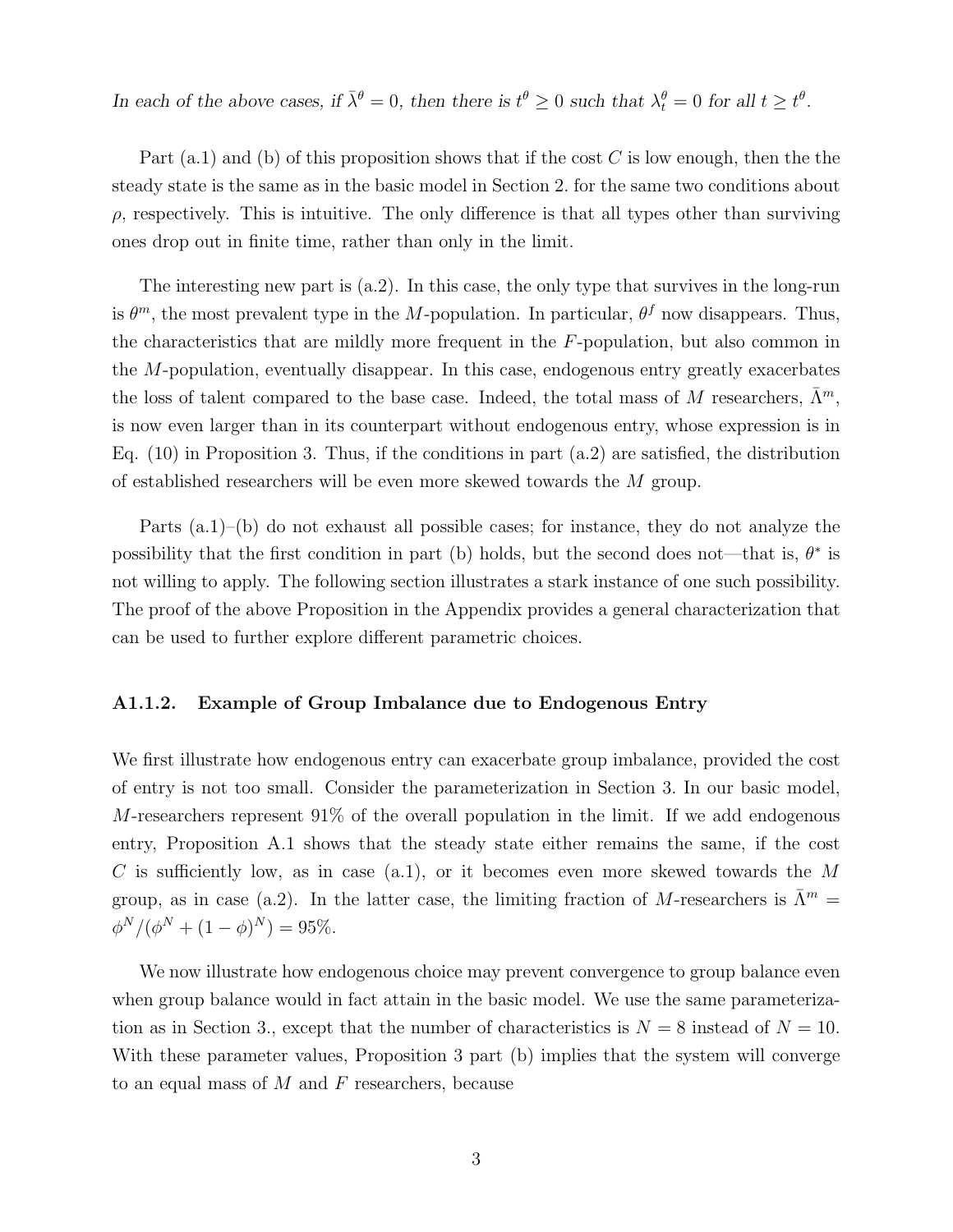$\rho = 5 > 3.61 = \bar{\rho}(\phi, N)$ . The solid and dashed lines in Figure A.1 confirm this.

However, assume now that entry is endogenous; the payoff if a researcher is hired is  $P = 1,000$ , and the cost of entry is  $C = 4$  (i.e., 0.4% of the payoff of becoming a researcher over the outside option). Note that these parameters apply equally to  $M$  and  $\overline{F}$  researchers. The key point is that now the efficient type  $\theta^*$  (M or F) does not want to apply at date 0:

$$
\lambda_0^{\theta^*} = p^{\theta^*,m} = \phi^{N/2} (1-\phi)^{N/2} = 0.3574\% < 0.4\% = \frac{C}{\gamma^{\theta^*} P}.
$$

Moreover, type  $\theta^f$  (*M* or *F*) does not want to apply either:

$$
\lambda_0^{\theta^f} = p^{\theta^f, m} = (1 - \phi)^N = 0.1081\% < 0.8944\% = \frac{C}{\gamma^{\theta^f} P}.
$$

On the other hand, type  $\theta^m$  (*M* or *F*) does:

$$
\lambda_0^{\theta^m} = p^{\theta^m, m} = \phi^N = 1.18\% > 0.8944\% = \frac{C}{\gamma^{\theta^m} P}.
$$

Therefore, while other types are also willing to apply, type  $\theta^m$  will prevail, which will lead to a severe imbalance between  $M$  and  $F$  researchers in the limit, as shown in Figure A.1. Indeed, in this case the talent loss is rather severe, as the only surviving type  $\theta^m = (1, ..., 1, 0, ...0)$ has none of the research characteristics that are (mildly) more common in the F-population. Figure A.2 shows that both F and M researchers are of type  $\theta^m$  in the long run.

To sum up, even if the basic environment is meritocratic, in the sense that differences in talents  $\gamma^{\theta}$  across types are sufficient to lead to group balance, endogenous entry introduces a bias in favor of M-researchers which leads to an imbalance steady state. In this case, policies aimed at lowering the cost C can lead to group balance in the long run.

#### A1.1.3. Characterization of the Applicant Pool

Due to variation in the distribution of characteristics, Proposition A.1 also has implications for the mass of young  $M$  and  $F$  researchers who decide to apply for an academic job:

**Proposition A.2** For every  $t$ , let

$$
A_t^m = \sum_{\theta:\lambda_t^{\theta} \ge \frac{C}{\gamma^{\theta}P}} p^{\theta,m} \quad \text{and} \quad A_t^f = \sum_{\theta:\lambda_t^{\theta} \ge \frac{C}{\gamma^{\theta}P}} p^{\theta,f}
$$

Then  $A_t^m \geq A_t^f$ f. Moreover, if  $\lambda_0^{\theta^m} > \frac{C}{\gamma_0 \sqrt{2}}$  $\frac{C}{\gamma_0\sqrt{\rho}P}>\lambda_0^{\theta^f}$  $\delta_0^f$ , then  $A_t^f \to 1 - \bar{\Lambda}^m$ , where  $\bar{\Lambda}^m$  is as in part (a.2) of Proposition A.1.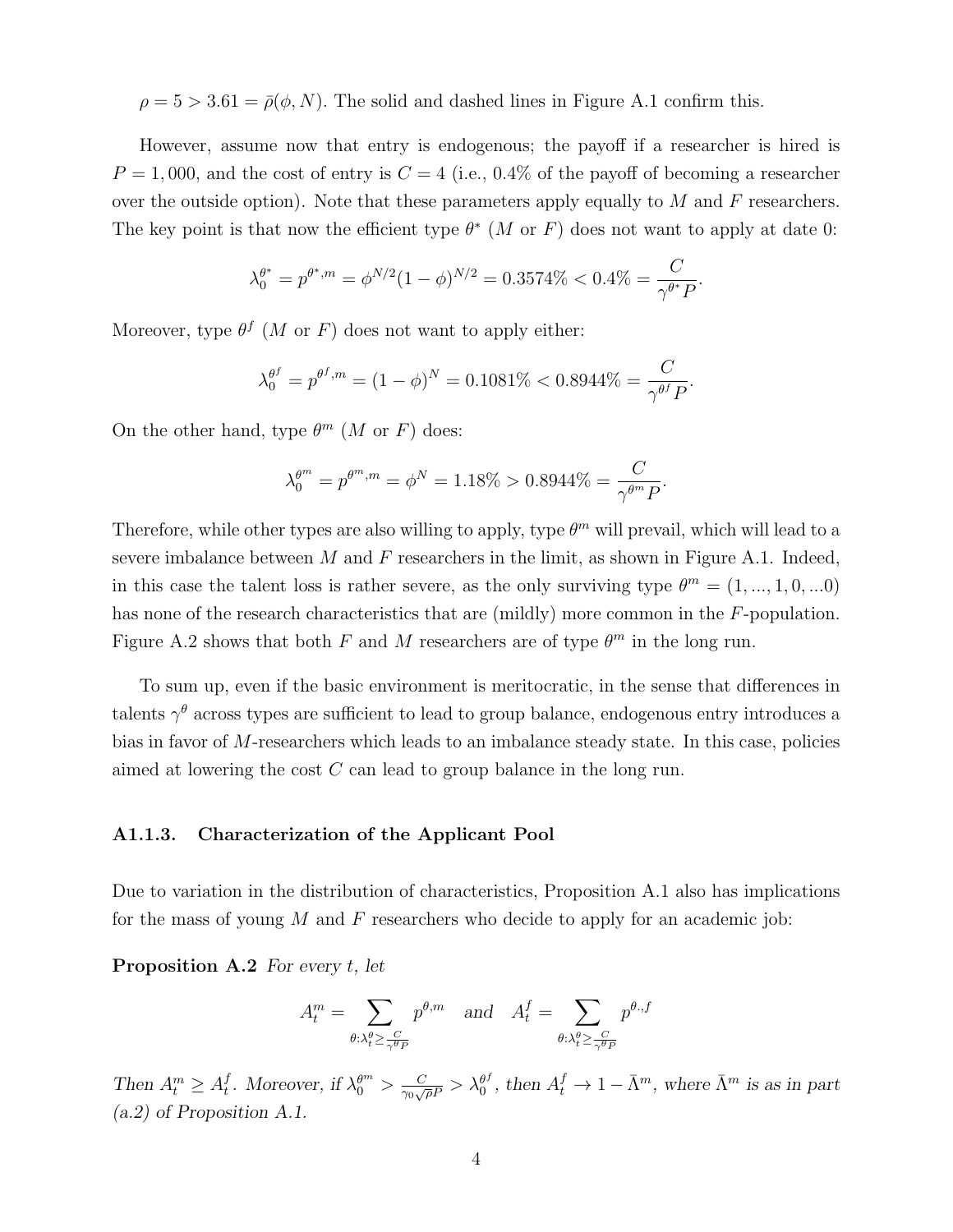Figure A.1: Fraction of  $M$  and  $F$  Researchers with Endogenous Entry



Fraction of M and F researchers when  $\lambda_0 = p^m$ . Parameters:  $\phi = 0.5742$   $(d = 0.3)$ ,  $\gamma_0 = 0.2$ ,  $\rho = 5, N = 8, P = 1000, \text{ and } C = 4.$ 

Figure A.2: Types of Established  $F$  and  $M$  Researchers with Endogenous Entry



(a) F researchers (b) M researchers

Types of established  $F$  (left) and  $M$  (right) researchers with endogenous entry.  $\theta^m$  =  $(1, ..., 1, 0, ..., 0)$  dominates; all other types eventually vanish. Parameters:  $\phi = 0.0.5742$  $(d = 0.3), \gamma_0 = 0.2, \rho = 5, N = 8, P = 1000, \text{ and } C = 4.$ 

The intuition stems from the fact that when the majority of referees is from the M-group, it is more likely for an  $M$ -researchers to be accepted than for a  $F$ -researcher, on average.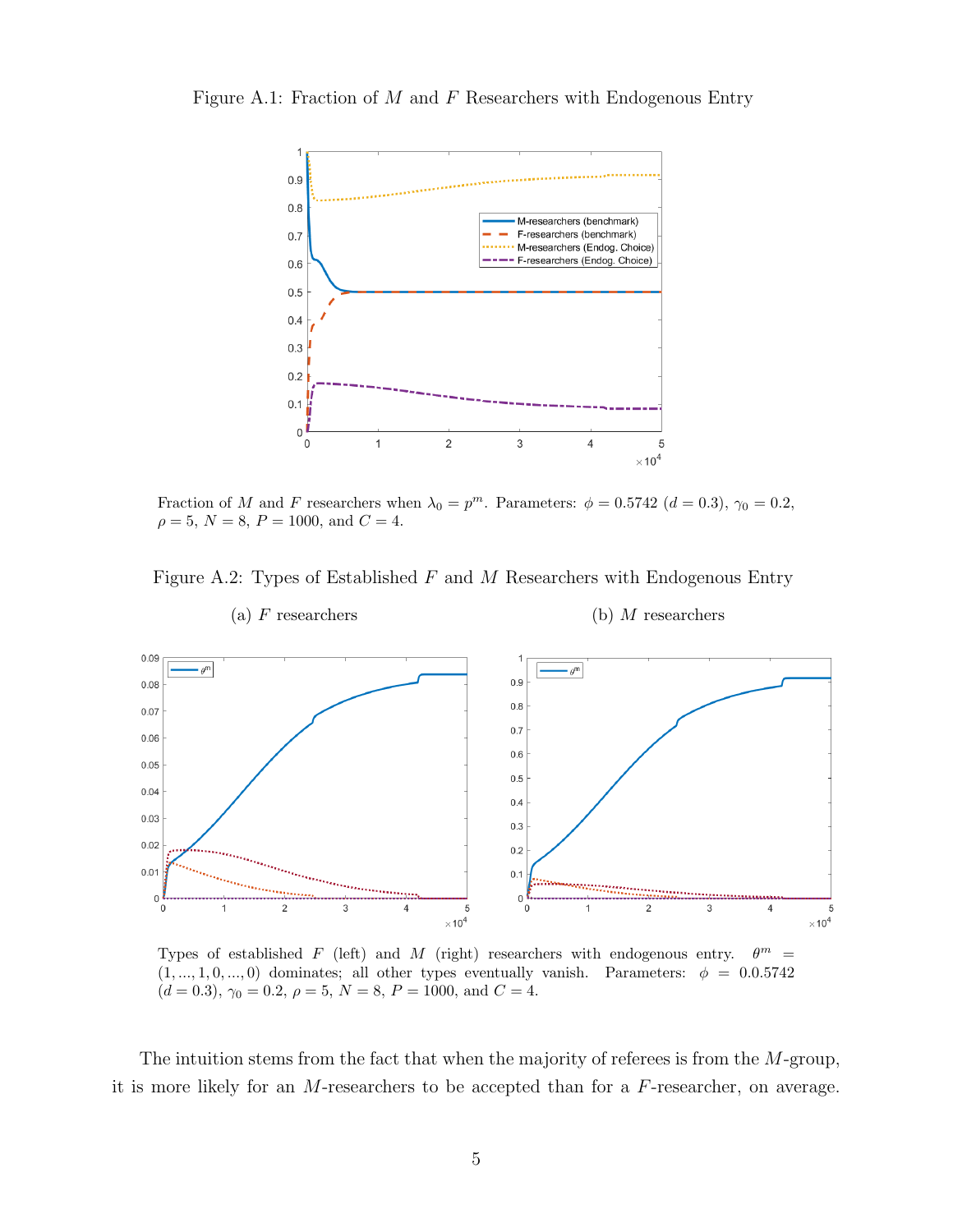Figure A.3: Endogenous entry: applicants

 $0.09$  $0.26$ M applicants F applicants 0.08  $0.24$ 0.07  $0.22$  $0.06$  $0.2$  $0.05$  $0.18$  $0.04$  $0.16$  $0.03$  $0.14$  $0.02$  $0.12$  $0.01$  $0.1$  $0.08$  $\mathbf 0$  $\overline{\mathbf{c}}$  $\overline{0}$ 3  $\overline{4}$  $\ensuremath{\mathsf{3}}$  $\overline{\mathcal{L}}$  $\mathbf{1}$ 5  $\mathbf{0}$ 1  $\overline{\mathbf{c}}$ 5  $\times 10^4$  $\times$  10<sup>4</sup>

Total mass of  $M$  and  $F$  applicants (left) and fraction of  $F$  applicants (right). Parameters:  $\phi = 0.5742$   $(d = 0.3)$ ,  $\gamma_0 = 0.2$ ,  $\rho = 5$ ,  $N = 8$ ,  $P = 1000$ , and  $C = 4$ .

Thus, mass of applicants from the M-group is higher than from the F-group.

Figures A.3a and A.3b show the total masses of M and F applicants and, respectively, the percentage of F applicants over the total application pool. The parameter values are the same as for Figure A.1. Consistently with Corollary A.2, the mass of  $M$  applicants is always greater than that of F applicants; furthermore, the latter declines over time. The discrete jumps in these masses occur whenever, for some type  $\theta$ , the population fraction  $\lambda_t^{\theta}$ falls below the cutoff  $C/(\gamma^{\theta} P)$ . In the limit, the fraction of F applicants equals the fraction of F researchers of the only surviving type  $\theta^m$  over the total:

$$
\lim_{t \to \infty} \frac{A_t^f}{A_t^m + A_t^f} = \frac{p^{\theta^m, f}}{p^{\theta^m, f} + p^{\theta^m, m}} = \frac{(1 - \phi)^N}{\phi^N + (1 - \phi)^N} = \frac{0.4258^8}{.4258^8 + .5742^8} = 0.0838
$$

Finally, the left panel of Figure A.4 shows the total acceptance rates of M and F applicants. In the initial period, the acceptance rates of  $M$  and  $F$  applicants are similar. They though diverge in the intermediate period, in which  $M$  applicants are accepted more often than the (fewer) F applicants, and then they finally converge, when only type  $\theta^m$  survives. Interestingly, the right panel shows that the average quality of  $F$  researchers is uniformly higher until the time of convergence. This implies that in the initial period our model predicts similar acceptance rates of M and F researchers, even if the latter have higher objective

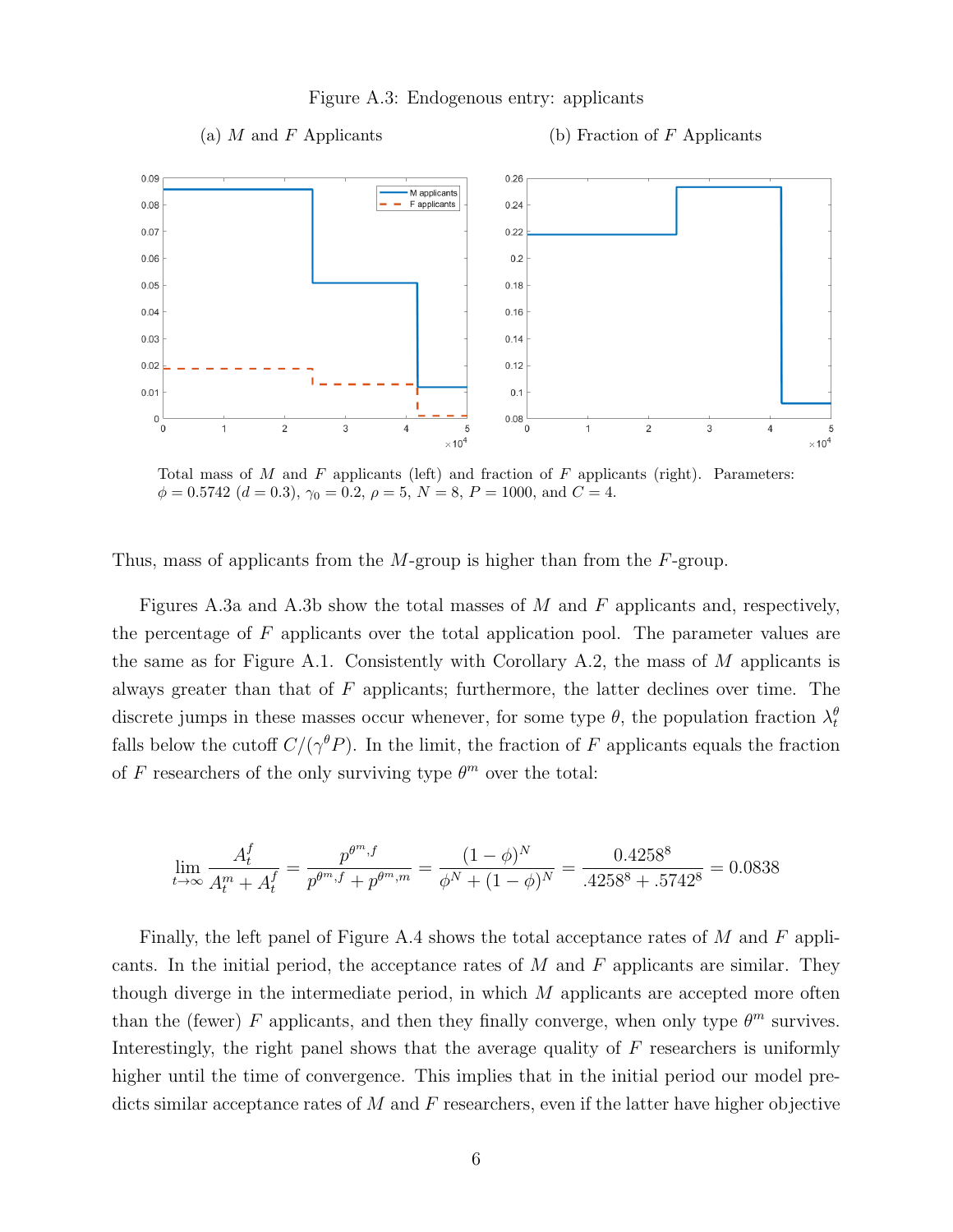#### Figure A.4: Endogenous entry: Acceptance Rates

(a) Acceptance rate of applicants (b) Average quality



Acceptance rate of  $M$  and  $F$  applicants (left) and average quality of accepted ones (right). Parameters:  $\phi = 0.5742$   $(d = 0.3)$ ,  $\gamma_0 = 0.2$ ,  $\rho = 5$ ,  $N = 8$ ,  $P = 1000$ , and  $C = 4$ .

quality. This result is reminiscent of Card et al. (2020), who show that unconditionally, acceptance rates of men- and women-authored papers are similar, but that the average quality of accepted women-authored papers, proxied by their future citations, is higher.

#### A1.1.4. Endogenous Selection by Hiring Institutions

The previous section demonstrates that endogenizing the choice of entry into academia may shrink the supply of talent. We now show that the a similar mechanism operates on the demand side: when hiring decisions are based on the expectation of academic success, the anticipation of self-image bias in the refereeing process (Section 2.2.) induces institutions to hire only those types  $\theta$  that can produce research that is more likely to be "accepted" by the established refereeing population.

Consider the following alternative interpretation of our model. When a hiring institution evaluates a candidate, it takes into account whether or not the candidate will produce quality work that the profession recognizes, or—in the language of Section 2.2.—"accepts." A candidate who is accepted by the profession yields a payoff  $P$  to the institution; this reflects e.g. visibility, grant money, or increased ability to attract top students. Hiring a candidate involves a cost  $C$ , which may be monetary but may also reflect mentoring resources and/or opportunity cost. This cost is borne by the institution whether or not the candidate is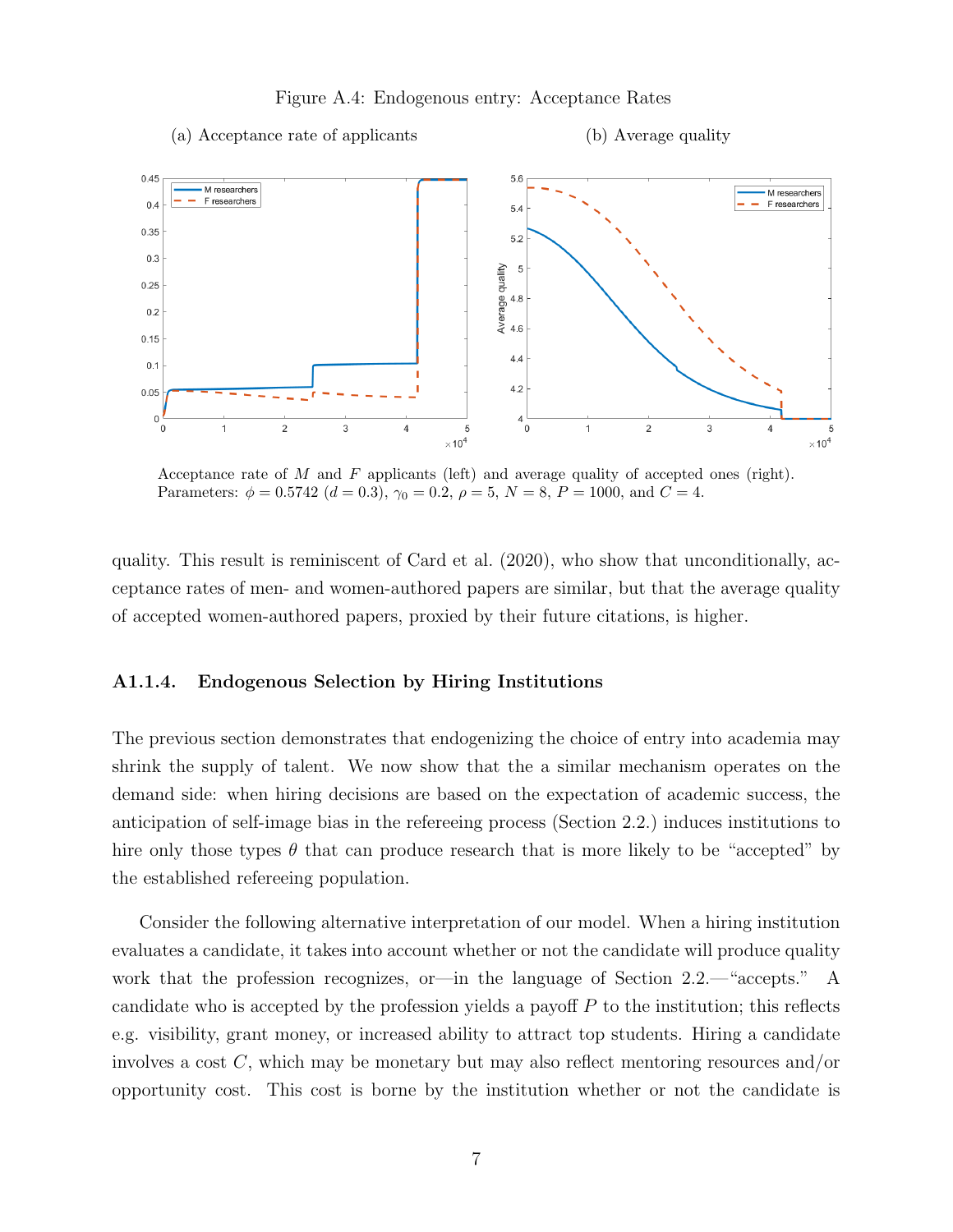eventually accepted, and it is the same for  $M$  and  $F$  researchers. If the candidate is eventually not accepted or if the institution does not hire any candidate, the institution's payoff is zero. As above, a candidate of type  $\theta$  produces quality work with probability  $\gamma^{\theta}$ . To analyze demand effects, we reinterpret the key assumption of Section 2.2. as follows: the hiring institution anticipates that referees are subject to self-image bias, so that a type- $\theta$  researcher will be accepted by the profession with probability  $\gamma^{\theta} \lambda_t^{\theta}$  at the end of time t.

Under these conditions, the institution hires an agent of type  $\theta$  if and only if

$$
\gamma^{\theta} \lambda_{t}^{\theta} (P - C) + (1 - \lambda_{t}^{\theta} \gamma^{\theta}) (-C) > 0
$$
\n(A.22)

This is the same condition as in Equation (A.18) in the previous section. Thus, the mass of established researchers  $\lambda_t^{\theta}$  follows the system dynamics described by Equations (A.19) -(A.20). Proposition A.1 then applies and group imbalance and loss of talent obtains.

Moreover, under the conditions of case (a.2) of Proposition A.1, the system converges, in finite time, to a steady state in which only type  $\theta^m$  survives. That is, if institutions only take acceptance by the profession into account at the hiring stage, type  $\theta^f$  eventually disappears, even when such type would survive without endogenous selection. Again, this implies talent loss: research characteristics that are (mildly) more common in the F-population disappear.

We can also re-interpret the example in subsection A1.1.2. as a consequence of the hiring practices of hiring institutions. In the absence of endogenous selection, the parametric choices in that example lead to group balance, with both types  $\theta^m$  and  $\theta^f$  being represented in the limit. However, if institutions wish to hire only young researchers who are sufficiently likely to be accepted by the current population of referees, then group imbalance emerges, as in Figure A.1. Again, in this example type  $\theta^f$  then disappears completely, as in Figure A.2.

This mechanism may explain the patterns in Figure 1. From the top panel, the female representation of undergraduate students with economics major in the top-20 schools has been rising over the past 25 years, reaching almost 40% by the late 2010s. This shows interests in economics among female undergraduates. Yet, in the same period, the percentage of female PhD students has been flat at around 30%, and that of assistant professors has been flat at around 22%. The bottom panel shows a striking difference between schools with and without PhD programs: In the latter group, the share of assistant professors is over  $40\%$ , while in the former is below 30%, with the top 10 schools at  $20\%$ .<sup>1</sup> These differences do not apply to the female share of teaching faculty, which are around 37% across all schools. This is consistent with our model: when a school has research as the guiding principle in hiring, it tends to skew towards the characteristics of established researchers, i.e.  $\theta^m$  in our model.

<sup>&</sup>lt;sup>1</sup>We use the "top-X schools" terminology as in Chevalier (2020). School names are not reported.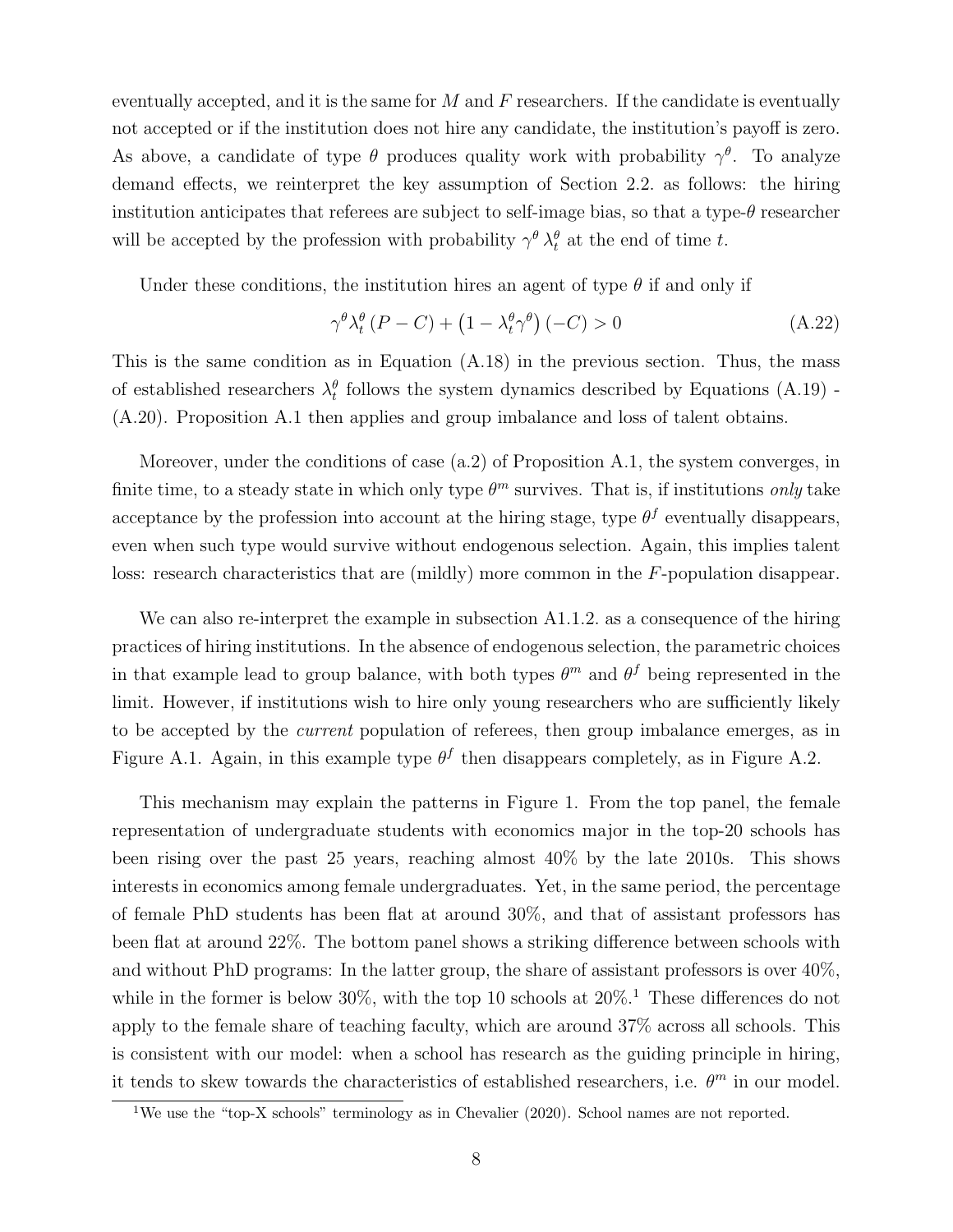## A1.2. Seniors and Juniors

We now extend the basic model (without endogenous entry) in a different direction, namely, to the case in which there are different levels of seniority in the population of established researchers, with the seniors judging the research of the juniors, before accepting them onto their group. For instance, junior assistant professors may judge candidates from the rookie market and senior professors judge both assistant professors and rookies.

To avoid introducing new symbols, we add a subscript "1" to denote the mass of junior established researchers, and a subscript "2" for the senior established researchers. The difference from the previous case is mainly the mass of candidates of each type  $\theta$  at each time t. For simplicity, we assume that, at time  $0$  and thereafter, the mass of seniors is fixed at  $\sigma$  and the mass of juniors is  $1-\sigma$ , so that the overall population of established researchers has mass 1, as in previous sections. That is, for all  $t$ , we must have

$$
\sum_{\theta}\lambda_{1,t}^{\theta}=1-\sigma,\quad \sum_{\theta}\lambda_{2,t}^{\theta}=\sigma.
$$

The flows are similar to before: young researchers are evaluated by all, and juniors are evaluated by seniors only. For each group  $g \in \{f, m\}$  and type  $\theta \in \Theta$ , the flows of juniors  $a_{1,t}^{\theta,g}$  and seniors  $a_{2,t}^{\theta,g}$  evolve according to

$$
a_{1,t}^{\theta,g} = \gamma^{\theta} \cdot p^{\theta,g} \cdot (\lambda_{1,t-1}^{\theta} + \lambda_{2,t-1}^{\theta})
$$
\n(A.23)

$$
a_{2,t}^{\theta,g} = \gamma^{\theta} \cdot \lambda_{1,t-1}^{\theta,m} \cdot \lambda_{2,t-1}^{\theta}.
$$
\n(A.24)

Again, we assume that current seniors are randomly replaced by newly promoted juniors, and current juniors are randomly replaced by newly accepted young researchers. However, we now must take into account the fact that juniors promoted to seniors leave the junior pool. We thus obtain the dynamics

$$
\lambda_{1,t}^{\theta,g} = \lambda_{1,t-1}^{\theta,m} \left( 1 - \frac{1}{1-\sigma} (a_{1,t} - a_{2,t}) \right) + a_{1,t}^{\theta,g} - a_{2,t}^{\theta,g}
$$
\n(A.25)

$$
\lambda_{2,t}^{\theta,g} = \lambda_{2,t-1}^{\theta,g} \left( 1 - \frac{1}{\sigma} a_{2,t} \right) + a_{2,t}^{\theta,g} \tag{A.26}
$$

for  $g \in \{f, m\}$ , where  $a_{j,t} = \sum_{\theta} (a_{j,t}^{\theta, f} + a_{j,t}^{\theta, m})$  for  $j = 1, 2$ .

The dynamics are far more complex than in the base case, and we rely on numerical simulations.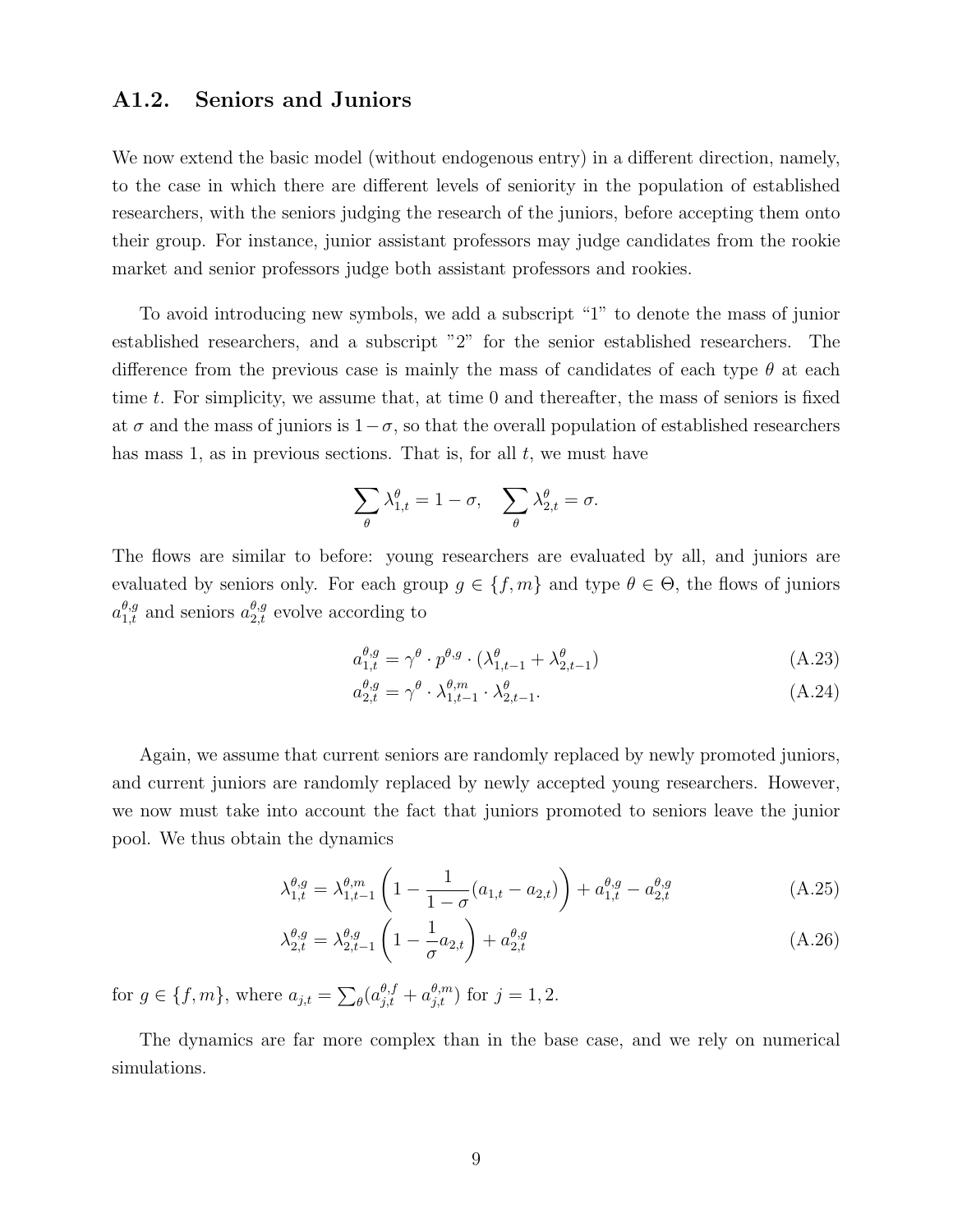



Fraction of senior and junior M and F researchers, relative to  $\sigma$  (seniors) and  $1 - \sigma$  (juniors), when  $\lambda_0 = p^m$ . Parameters:  $\phi = 0.7$ ,  $\gamma_0 = 0.2$ ,  $\rho = 4$ ,  $N = 4$  and  $\sigma = 0.5$ .

#### A1.2.1. Leaky Pipeline

Here we focus on the most interesting case, namely, the fact that this extension can also account for the "leaky pipeline" pattern highlighted in the CSWEP report (Chevalier, 2020). Figure A.5 provides a stark illustration: under the given parametric assumptions, group balance attains among juniors, but not among seniors. A rough intuition is that the selfimage bias may not be strong enough to result in a prevalence of  $\theta^m$  types among juniors, given the constant influx of new researchers with a more balanced distribution of types. However, it may be strong enough if the candidates' types are themselves more biased towards the M researchers' distribution—as is the case for junior up for promotion to the senior rank.

## A1.3. Co-authorship

This section briefly explores the implications of our model's dynamics for inferences about the relative (objective) quality of coauthors in a joint project.

We show that, consistently with the findings in Sarsons et al. (2021), if research coauthored by a young M-researcher and a young F-researcher is accepted, then the expected quality of the M-researcher is higher. For simplicity, we consider an economy that has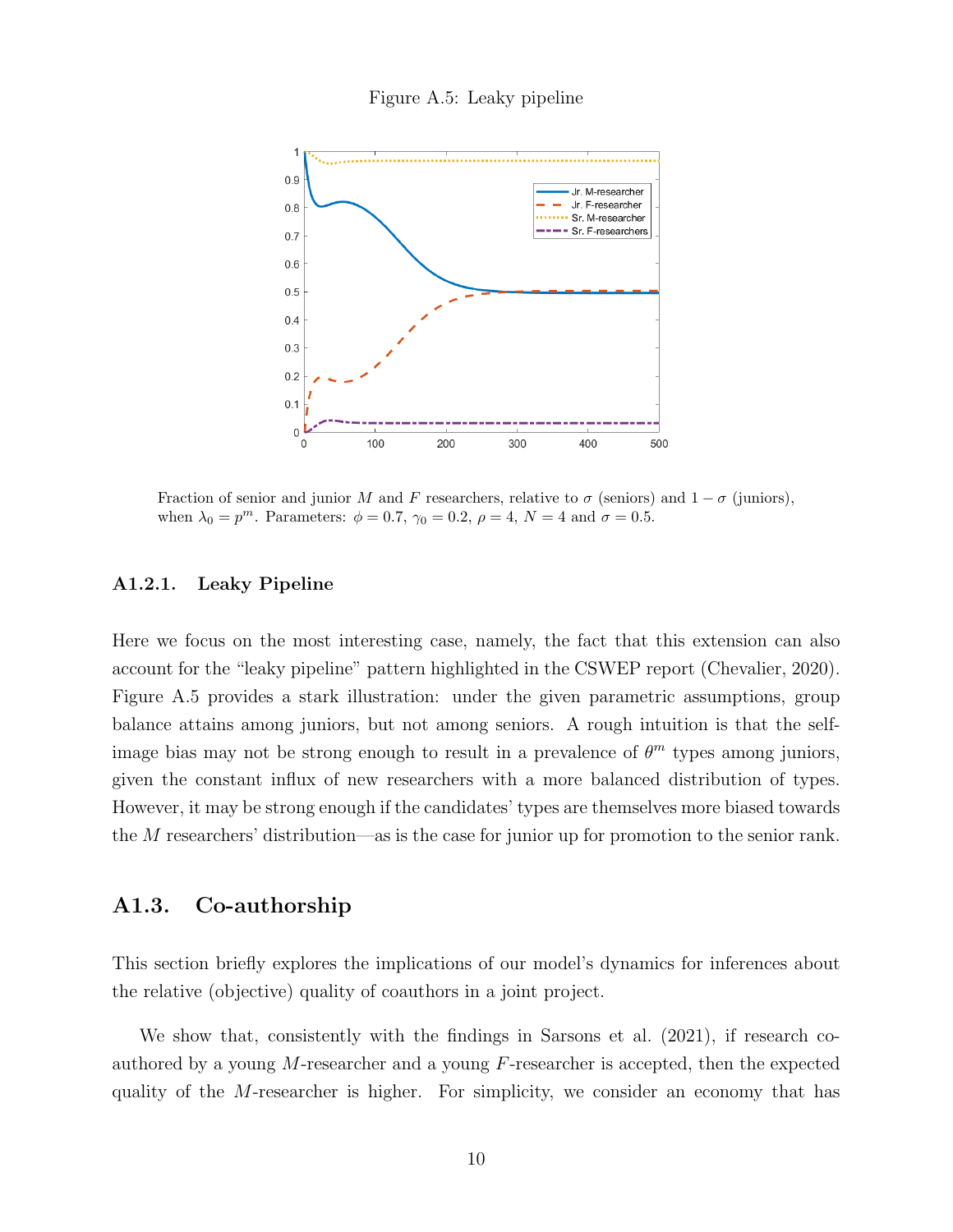reached its steady state, and such that only types  $\theta^m$  and  $\theta^f$  are represented in the population of established scholars. Hence, a joint research project is accepted if and only if its vector of characteristics is  $\theta^m$  or  $\theta^f$ .

**Proposition A.3** Let the economy be at its steady state with only types  $\theta^f$  and  $\theta^m$  surviving. For each researcher of type  $\theta$ , define  $L(\theta) = \sum_{n=1}^{N} \theta_n$  its objective quality. Let a research that is coauthored by type  $\theta^a$  and  $\theta^b$  be of type  $\theta = \theta^a \vee \theta^b$ , where  $\vee$  denotes the component-wise maximum. Let researcher  $a \in M$  and  $b \in F$ . Then, conditional on acceptance of the joint work, i.e.  $\theta^a \vee \theta^b \in {\theta^m, \theta^f}$ , we have

$$
E[L(\theta^a)|\theta^a \lor \theta^b \in {\theta^m, \theta^f}] > E[L(\theta^b)|\theta^a \lor \theta^b \in {\theta^m, \theta^f}]
$$

The intuition of the result is that referees are more frequently of type  $\theta^m$ , and, in addition,  $\theta^m$  is more frequent in the M population than in the F population. It follows that conditional on the joint work being accepted, it is then more likely it is due for the  $M$  characteristics than the F characteristics.

### A1.4. Similarity in Research Characteristics

In this section we extend the model to investigate the case in which referees accept researchers who have characteristics close but not necessarily identical to their own. In particular, we assume that referee r of type  $\theta^r$  accepts the research of young researcher  $\theta$  if

$$
D(\theta^r, \theta) = \sum_{n} (\theta_n^r - \theta_n)^2 \le \eta \tag{A.27}
$$

where  $\eta$  is a non-negative integer. That is, referee  $\theta^r$  treats candidate  $\theta$  as "close enough" if it differs from his or her own type in no more than  $\eta$  characteristics.

Our models so far correspond to  $\eta = 0$ . If instead  $\eta > 0$ , the dynamics for  $\lambda_t^{\theta}$  are still as in Eq. (6), but the mass  $a_t^{\theta,g}$  of accepted researchers of type  $\theta$  in group  $g \in \{f, m\}$  is given by

$$
a_t^{\theta,g} = \gamma^{\theta} \sum_{\theta^r : D(\theta^r,\theta) \le \eta} \lambda_{t-1}^{\theta^r} p^{\theta,g} \tag{A.28}
$$

Unfortunately, obtaining general analytical results in this case seems difficult. Therefore, we consider illustrative special cases.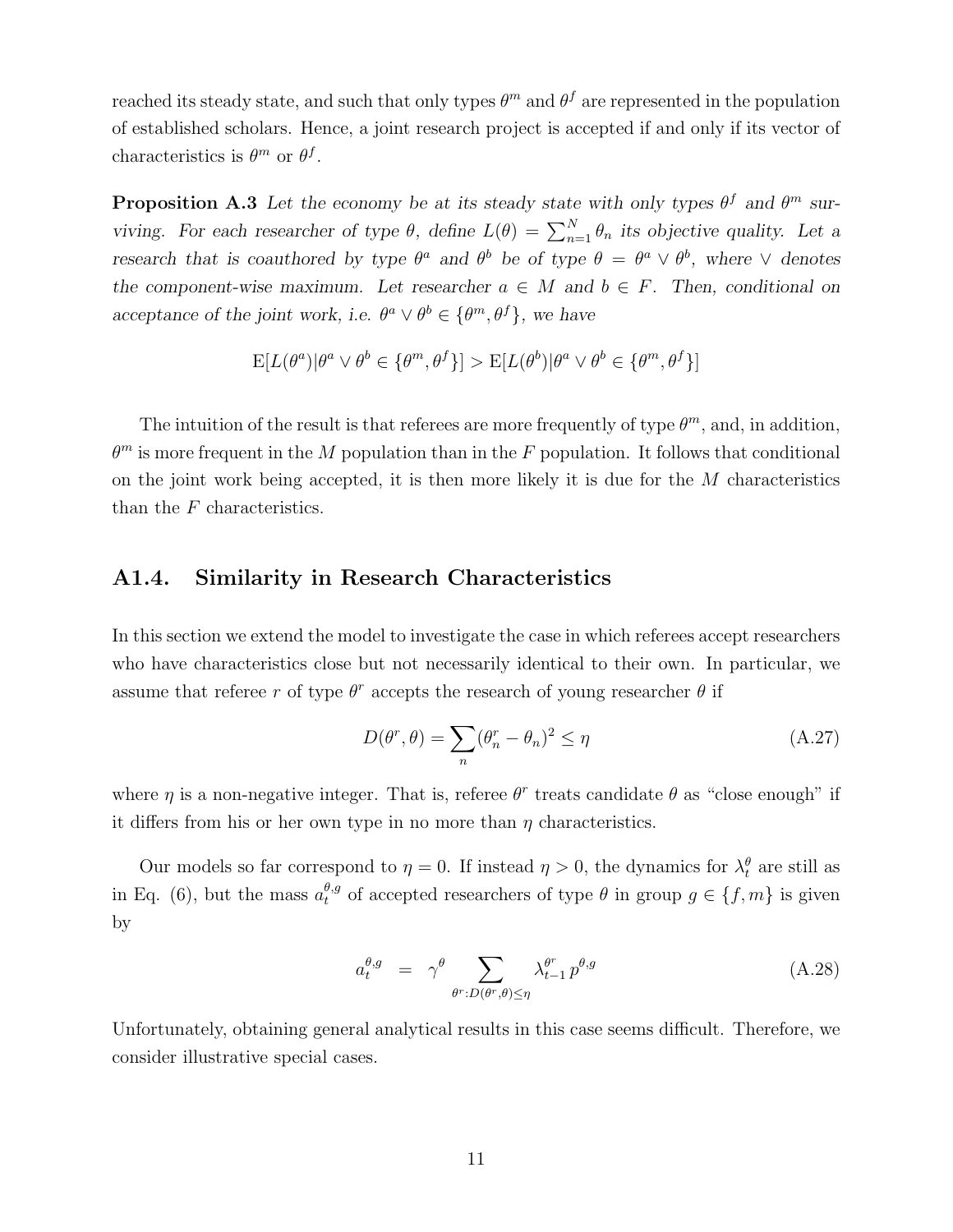#### A1.4.1. Connected Set of Types

The set  $\Theta$  of types we have considered so far enjoys a special structure that is relevant to the relaxed definition of "acceptance" in Eq. (A.27). For every  $\eta \geq 1$ , and every pair  $\theta, \theta' \in \Theta$ , there is a finite ordered list  $\theta_1, \ldots, \theta_K \in \Theta$  such that  $\theta_1 = \theta, \theta_K = \theta'$ , and  $D(\theta_k, \theta_{k+1}) \leq \eta$  for all  $k = 1, ..., K - 1$ . In this sense, we say that  $\Theta = \{0, 1\}^N$  is *η*-connected for every  $\eta \geq 1$ . Of course, being 1-connected implies being  $\eta$ -connected for  $\eta > 1$ ; we shall see in the next subsection that a subset of  $\{0,1\}^N$  may be *η*-connected for some  $\eta > 1$ , but for any smaller integer  $\eta'$  (including  $\eta' = 1$ ).

With  $\Theta = \{0, 1\}^N$ , and for the parameter values used in the examples of Sections 2. and 3., the relaxed acceptance criterion in Eq. (A.27) leads to convergence. For instance, Figure A.6 illustrates the parameterization used in Section 3.. The dashed lines represent the benchmark case  $\eta = 0$ , where there is no convergence. The dotted lines reflect the assumption that referees accept young researchers that are closely similar to them: specifically, taking  $\eta = 1$ . Notably, group balance obtains. (The solid lines are discussed in the next section.) Moreover, we have not been able to find parameterizations for which convergence did not occur. We conjecture that this is a general property of the special structure of the type space  $\Theta = \{0,1\}^N$ . Intuitively, a referee of type  $\theta$  accepts a positive mass of young researchers of similar, but not identical type  $\theta'$ ; these become referees in the following period, and accept a positive mass of young researchers of type  $\theta''$  that type- $\theta$  referees would reject; and so on. A contagion argument suggests that, in the limit, the impact of self-image bias should vanish, so that group balance should emerge.

#### A1.4.2. Disconnected Set of Types

A subset of  $\{0,1\}^N$  may well be *η*-disconnected for some *η*. For a trivial example,  $\{\theta^m, \theta^f\}$ is  $(N-1)$ -disconnected, because each of the N coordinates of  $\theta^f$  is different from the corresponding coordinate of  $\theta^f$ . A fortiori, it is  $\eta$ -disconnected for every  $\eta \leq N-1$ .

Intuition suggests that the contagion argument given above breaks down with a disconnected set of types. We now verify this intuition. The solid lines in Figure A.6 represent the same parameterization as in the previous subsection, with  $\eta = 1$ , but applied to a state space  $\Theta$  obtained by randomly removing 20% of the elements of  $\{0,1\}^N$  and suitably renormalizing probabilities. As expected, the system does not attain group balance in the limit.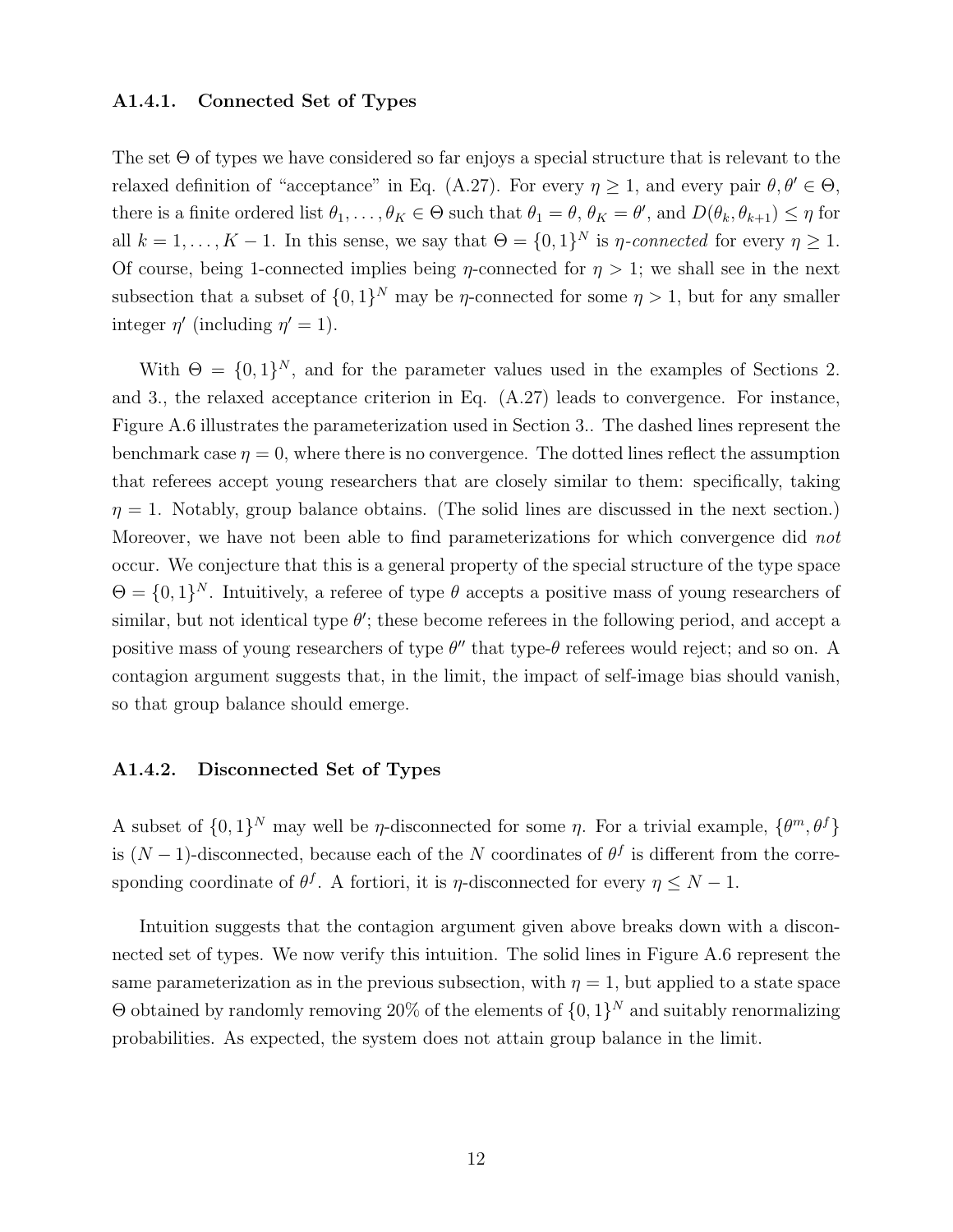Figure A.6: Fraction of M and F Researchers under the Research Similarity Assumption



Fraction of M and F researchers when  $\lambda_0 = p^m$ . Parameters:  $\phi = 0.5742$ , which implied  $d = 0.3$ ,  $\gamma_0 = 0.2$ ,  $\rho = 5$ ,  $N = 10$ , and, under research similarity,  $\eta = 1$ .

#### A1.4.3. Endogenous Entry

Finally, return to the case in which  $\Theta = \{0,1\}^N$  (a connected set of types) but consider endogenous entry, as in Section A1.1.. In this case, even if the connected set of types would lead to convergence (see subsection A1.4.1.), the endogenous entry prevents such convergence, as shown in Section A1.1.2.. This is shown in Figure A.7. Again, the dashed lines and the dotted lines show the total fraction of M- and F-researchers in the benchmark case ( $\eta = 0$ ) and, respectively, the research similarity case  $(\eta = 1)$ . The solid lines now show the the fraction of M- and F-researchers under research similarity  $(\eta = 1)$  but with endogenous entry. The intuition is the same as the one given in Section A1.1..

In sum, this section suggests that the main results of the paper are robust to a weaker assumption about the referees' selection mechanism.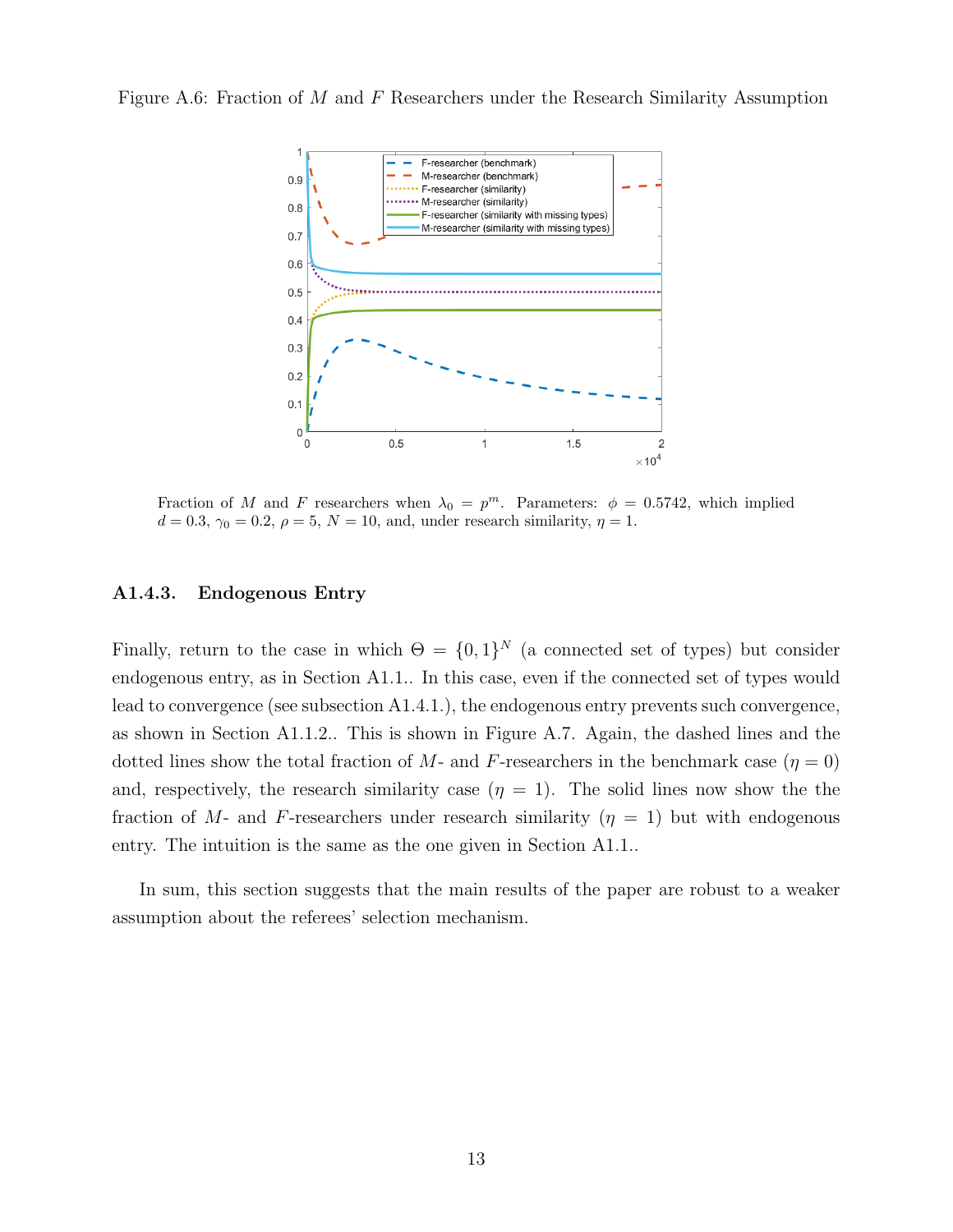Figure A.7: Fraction of M and F Researchers under Research Similarity and Endogenous Entry



Fraction of M and F researchers when  $\lambda_0 = p^m$ . Parameters:  $\phi = 0.5742$ , which implied  $d = 0.3, \gamma_0 = 0.2, \rho = 5, N = 10, \text{ and, under research similarity}, \eta = 1.$  Endogenous choice assume  $P = 1000$  and  $C = 6$ .

## A2. Additional Analysis and Results

## A2.1. Convergence to Efficiency

In Section 2. we considered a simple numerical example with only two characteristics  $(N = 2)$ , which led to types  $\Theta = \{(0, 0), (0, 1), (1, 0), (1, 1)\}\.$  In this section we continue that example and demonstrate how group balance may arise even with an unbalanced initial population. We continue to assume that the initial population is M-dominated:  $\lambda_0 = p^m$ , and that  $N = 2$  and  $\phi = 0.8$ . However, we now take  $\gamma_0 = 0.1$  and  $\rho = 9$ . Compared with our previous parameterization, research characteristics now have a greater impact on the likelihood of producing quality research. For instance, type  $\theta^*$  is 3 times as likely to produce quality research as types  $\theta^f$  and  $\theta^m$ , who are themselves 3 times as likely to do so as type  $(0,0)$ . Thus, the system is now more "meritocratic." Now

$$
\rho = 9 > 4.25 = \frac{1}{4} \left( \frac{0.2}{0.8} + \frac{0.8}{0.2} \right)^2 = \bar{\rho}(0.8, 2),
$$

so Proposition 3 part (b) implies that type  $\theta^*$  will dominate in the limit. Figures A.8 and A.9 illustrate the dynamics. Now the percentage of F-researchers indeed converges to 50%.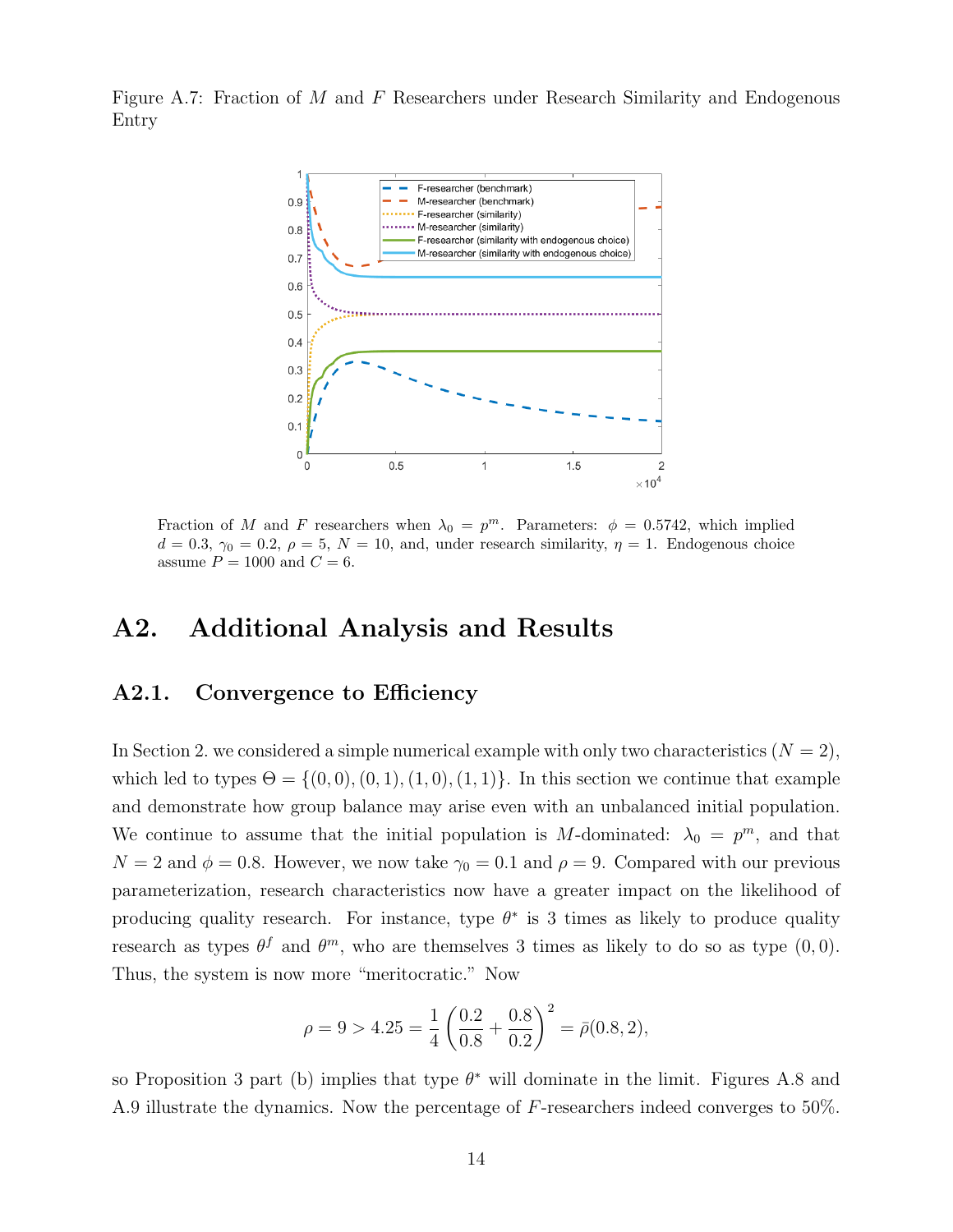Figure A.8: Fraction of M and F Researchers and Acceptance Rates with More Meritocracy



Fraction of  $M$  and  $F$  researchers (panel a) and average acceptance rates of  $M$  and  $F$  researchers, i.e.  $\sum_{\theta} L^{\theta} w_t^{\theta,g}$  where  $L^{\theta} = \sum_{n=1}^{N} \theta_n$  and  $w_t^{\theta,g} = a_t^{\theta,g} / \sum_{\theta'} a_t^{\theta',g}, g = f, m$  (Panel b). Initially  $\lambda_0 = p^m$ . Parameters:  $\phi = 0.8, \gamma_0 = 0.1, \rho = 9, N = 2$ .

Figure A.9: Types of Established Female and Male Researchers with More Meritocracy



Types of established F (left) and M (right) researchers. We show types  $\theta^* = (1,1), \theta^m = (1,0),$ and  $\theta^f = (0, 1)$ . Initially  $\lambda_0 = p_m$ . Parameters:  $\phi = 0.8$ ,  $\gamma_0 = 0.1$ ,  $\rho = 9$ ,  $N = 2$ .

Moreover, the system weeds out those researchers that do not possess both characteristics. Panel (b) of Figure A.8 shows that accepted  $F$  researchers are of higher quality than accepted M researchers, as in Proposition 6, until convergence to quality  $L = 2$ .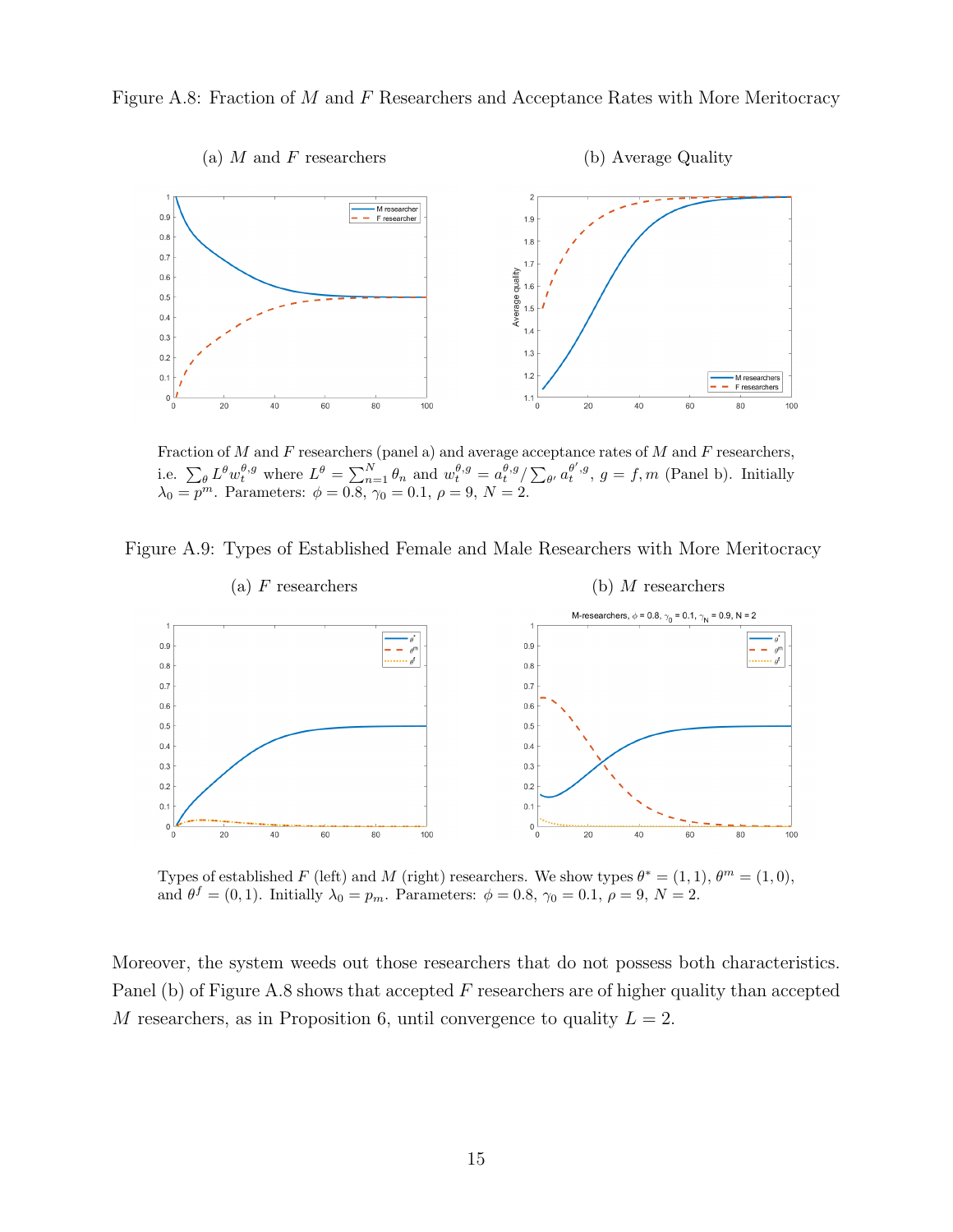## A2.2. Balanced Steady State

In Section 2. we considered a simple numerical example with only two characteristics  $(N = 2)$ , which led to types  $\Theta = \{(0,0), (0,1), (1,0), (1,1)\}.$  In that section, we showed that when  $\rho < \bar{\rho}(\phi, N)$  and the initial population of referees is only from the M-group,  $\lambda_0^{\theta, m} = p^{\theta, m}$ , then the dynamics never converges. Here we now consider a different initial condition.

Indeed, the dynamics of the mass of each type depends upon their frequencies in the population of young researchers,  $p_m$  and  $p_f$ , as well as the initial conditions  $\lambda_0$ . In particular, suppose that the initial mass of referees is composed of  $M$ - and  $F$ -researchers in equal proportions:  $\lambda_0 = \frac{1}{2}$  $rac{1}{2}p_m + \frac{1}{2}$  $\frac{1}{2}p_f$ . One implication is that then the two M-prevalent and Fprevalent types  $\theta^m = (1,0)$  and  $\theta^f = (0,1)$  both represent 34% of the initial mass of referees, whereas the other two types  $(0, 0)$  and  $(1, 1)$  each represent 16% of the initial population. While we can no longer invoke the results in Sections 2.2.-2.4.3., we can plot the dynamics of the fractions of established  $M$ - and  $F$ -researchers, as well as those of established  $M$ - and F-researcher types. (Theorem A.1 in the Appendix characterizes the limiting behavior of the system for arbitrary initial conditions and type distributions.)

Figures A.10 and A.11 display the results. The figures are self explanatory: an equal proportion of  $M$ - and  $F$ -researchers is maintained throughout. However, importantly, type  $\theta^f$  (resp.  $\theta^m$ ) will eventually become prevalent among F-researchers (resp. M-researchers), which means that established  $F-$  (resp.  $M-$ ) economists are oversampled from those who possess characteristic 2 (resp. 1). Furthermore, the efficient type  $\theta^*$  will disappear in the limit.

## A2.3. Dynamics under Mentoring

In this section we provide additional intuition on the dynamics of the system under mentoring, and further illustration. The mass of young researchers from group  $g \in \{f, m\}$  of type  $\theta$  accepted at time t is then

$$
a_{t}^{\theta,g} = \gamma^{\theta} \lambda_{t-1}^{\theta} \left[ \left( p^{\theta,g} \sum_{\theta^{a}:\widetilde{C}(\theta,\theta^{a}) \geq \gamma^{\theta^{a}} \lambda_{t-1}^{\theta^{a}} - \gamma^{\theta} \lambda_{t-1}^{\theta}}^{\theta^{a}} \right) + \left( \lambda_{t-1}^{\theta} \sum_{\theta':\theta' \neq \theta,\widetilde{C}(\theta',\theta) < \gamma^{\theta} \lambda_{t-1}^{\theta} - \gamma^{\theta'} \lambda_{t-1}^{\theta'} \right) \right]
$$
\n(A.29)

The first term in brackets captures all of the young researchers of type  $\theta$  from group g who are matched with mentors of types  $\theta^a$  (with probability  $\lambda_t^{\theta^a}$  $\binom{\theta^a}{t-1}$  and choose not to be advised as the cost is too large; these young researchers thus remain of type  $\theta$ . The inequality is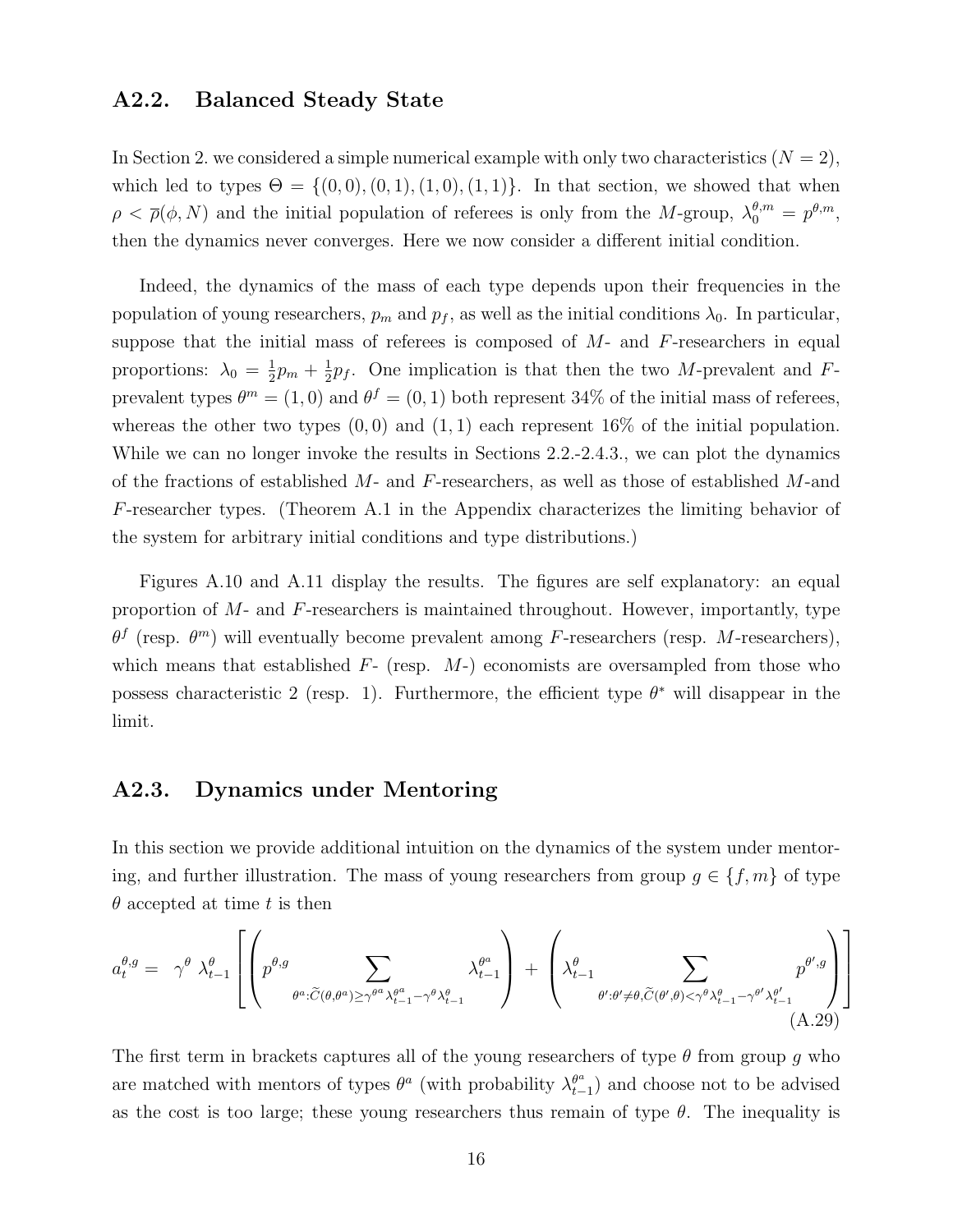Figure A.10: Fraction of M and F researchers with Start from Equal Proportions



Fraction of M and F researchers when  $\lambda_0 = \frac{1}{2}p_m + \frac{1}{2}p_f$ . Parameters:  $\phi = 0.8$ ,  $\gamma_0 = 0.2$ ,  $\rho = 4$ ,  $N = 2$ .

Figure A.11: Types of Established  $F$  and  $M$  Researchers with Start from Equal Proportions



Types of established F (left) and M (right) researchers. We show types  $\theta^* = (1, 1, ..., 1)$ ,  $\theta^m = (1, ..., 1, 0, ..., 0)$ , and  $\theta^f = (0, ..., 0, 1, ..., 1)$ . Initially  $\lambda_0 = \frac{1}{2}p_m + \frac{1}{2}p_f$ . Parameters:  $\phi = 0.8, \gamma_0 = 0.2, \rho = 4, N = 2.$ 

weak to reflect the fact that type  $\theta^a = \theta$  will also not want to pay the cost to "acquire" his or her own current type. The second term in the bracket captures young g-researchers of type  $\theta' \neq \theta$  who are matched with a mentor of type  $\theta$  (whose mass is  $\lambda_{t-1}^{\theta}$ ) and decide to be advised by them. The remaining dynamics for  $\lambda_t^{\theta,m}$  and  $\lambda_t^{\theta,f}$  are the same as in the main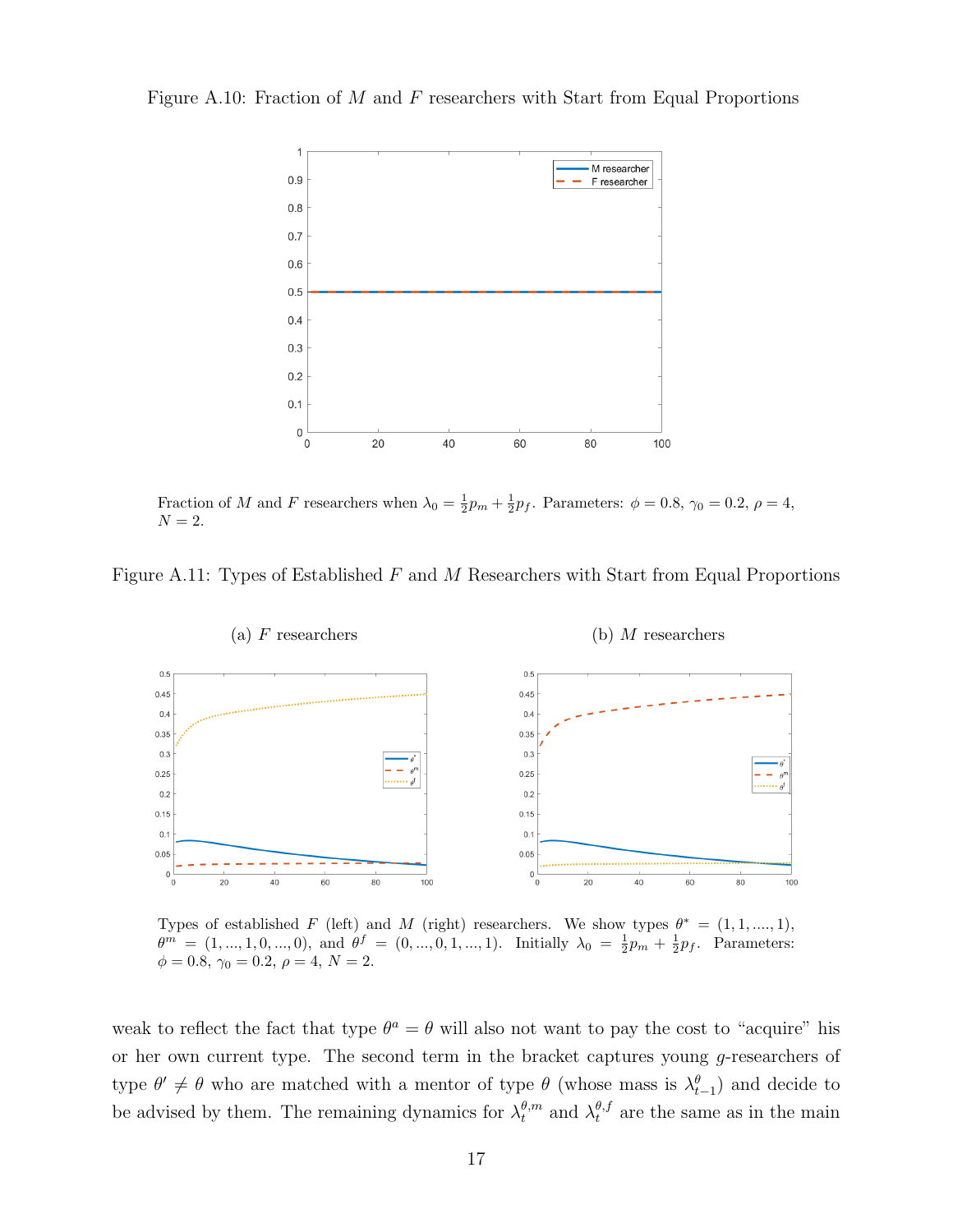model. Note that if  $\tilde{C}(\theta, \theta^a) \to \infty$  for all types (e.g.  $P \to U$ ) then the first term in the bracket converges to  $p^{\theta,m}$  and the second to 0, returning to the original dynamics.

To gauge the type of dynamics that emerges from Eq. (A.29), note that initially all  $\lambda_{t-1}^{\theta}$ are likely small, and thus for a given cost function, both conditions  $\widetilde{C}(\theta, \theta^a) \geq \gamma^{\theta^a} \lambda_{t-1}^{\theta^a}$  $\gamma^{\theta}\lambda_{t-1}^{\theta}$  and  $\widetilde{C}(\theta', \theta) < \gamma^{\theta}\lambda_{t-1}^{\theta} - \gamma^{\theta'}\lambda_{t-1}^{\theta'}$  $t_{t-1}^{\theta'}$  are likely to hold. That is, in this case, the system runs as in the benchmark case in Section 2.2.. However, as we know from our preceding analysis,  $\lambda_t^{\theta}$  converges to zero for all  $\theta \notin \{\theta^*, \theta^m, \theta^f\}$ . Specifically, consider the case in which eventually only  $\theta^m$  and  $\theta^f$  survive, so  $\lambda_t^{\theta^m}$  and  $\lambda_t^{\theta^f}$  $t_t^{\theta}$  increase, and the former does so at a faster rate. Intuitively, suppose  $t$  is large enough so the mass of established researchers satisfies  $\lambda_{t-1}^{\theta^m} + \lambda_{t-1}^{\theta^f} \approx 1$ . By symmetry, recall also that  $\gamma^{\theta^m} = \gamma^{\theta^f} = \overline{\gamma}$  and the distance between  $\theta^f$  and  $\theta^m$  is just  $\widetilde{C}(\theta^m, \theta^f) = \widetilde{C}(\theta^f, \theta^m) = \widetilde{C}$ . Consistently with the assumption of a large M-group mass of referees initially, let  $\left(\lambda_{t-1}^{\theta^m}-\lambda_{t-1}^{\theta^f}\right)$  $\begin{pmatrix} \theta^f \ t^{-1} \end{pmatrix} > 0$  with  $0 < \widetilde{C} < \overline{\gamma} \left( \lambda_{t-1}^{\theta^m} - \lambda_{t-1}^{\theta^f} \right)$  $_{t-1}^{\theta^f}$ . The dynamics then specializes to

$$
a_t^{\theta^m, g} = \overline{\gamma} \ \lambda_{t-1}^{\theta^m} \left[ p^{\theta^m, g} + \lambda_{t-1}^{\theta^m} \left( p^{\theta^f, g} + \sum_{\theta': \theta' \neq \theta^m, \theta^f, \widetilde{C}(\theta', \theta^m) < \overline{\gamma} \lambda_{t-1}^{\theta^m}} p^{\theta', g} \right) \right] \tag{A.30}
$$

$$
a_t^{\theta^m, f} = \overline{\gamma} \ \lambda_{t-1}^{\theta^m} \left[ p^{\theta^m, f} + \lambda_{t-1}^{\theta^m} \left( p^{\theta^f, f} + \sum_{\theta': \theta' \neq \theta^m, \theta^f, \widetilde{C}(\theta', \theta^m) < \overline{\gamma} \lambda_{t-1}^{\theta^m}} p^{\theta', f} \right) \right] \tag{A.31}
$$

$$
a_t^{\theta^f,g} = \overline{\gamma} \left( \lambda_{t-1}^{\theta^f} \right)^2 \left( \sum_{\theta': \theta' \neq \theta^m, \theta^f, \widetilde{C}(\theta', \theta^f) < \overline{\gamma} \lambda_{t-1}^{\theta^f}} p^{\theta',g} \right) \tag{A.32}
$$

$$
a_t^{\theta^f, f} = \overline{\gamma} \left(\lambda_{t-1}^{\theta^f}\right)^2 \left(\sum_{\theta': \theta' \neq \theta^m, \theta^f, \widetilde{C}(\theta', \theta^f) < \overline{\gamma}\lambda_{t-1}^{\theta^f}} p^{\theta', f}\right) \tag{A.33}
$$

for  $g \in \{f, m\}$ . Comparing these expressions with the benchmark case, we see that each  $a_t^{\theta^{m}g}$  $t^{\theta^{m}g}$  is weakly larger than then in the benchmark case, and hence  $\lambda_t^{\theta^{m}}$  increases further over time. If  $\lambda_t^{\theta^m}$  becomes sufficiently large, for many young researchers of type  $\theta'$  the condition  $\widetilde{C}(\theta', \theta^m) < \overline{\gamma} \lambda_{t-1}^{\theta^m}$  will hold, but the condition  $\widetilde{C}(\theta', \theta^f) < \overline{\gamma} \lambda_{t-1}^{\theta^f}$  will not hold (the details depend on the cost structure). Indeed, if  $\max_{\theta'} \left\{ \widetilde{C}(\theta', \theta^m) \right\} = \overline{C} < \overline{\gamma}$  and  $\lambda_{t-1}^{\theta^m} > \overline{C}/\overline{\gamma}$ , then all young researchers will be willing to pay a cost to become type  $\theta^m$  and none will be willing to pay to became any other type. The system then quickly converges to  $\lambda_t^{\theta^m} = 1$ .

Figure A.12 illustrates the dynamics resulting from Eq. (A.29), under the same parameters as in Section 3. and a cost function  $C(\theta, \theta') = \beta \sum_{n=1}^{N} (\theta_n - \theta'_n)^2$ , with  $\beta = 0.025$ . Initially, the dynamics are as in the base case, as all  $\theta_t^{\theta}$  are small and thus no young researcher wants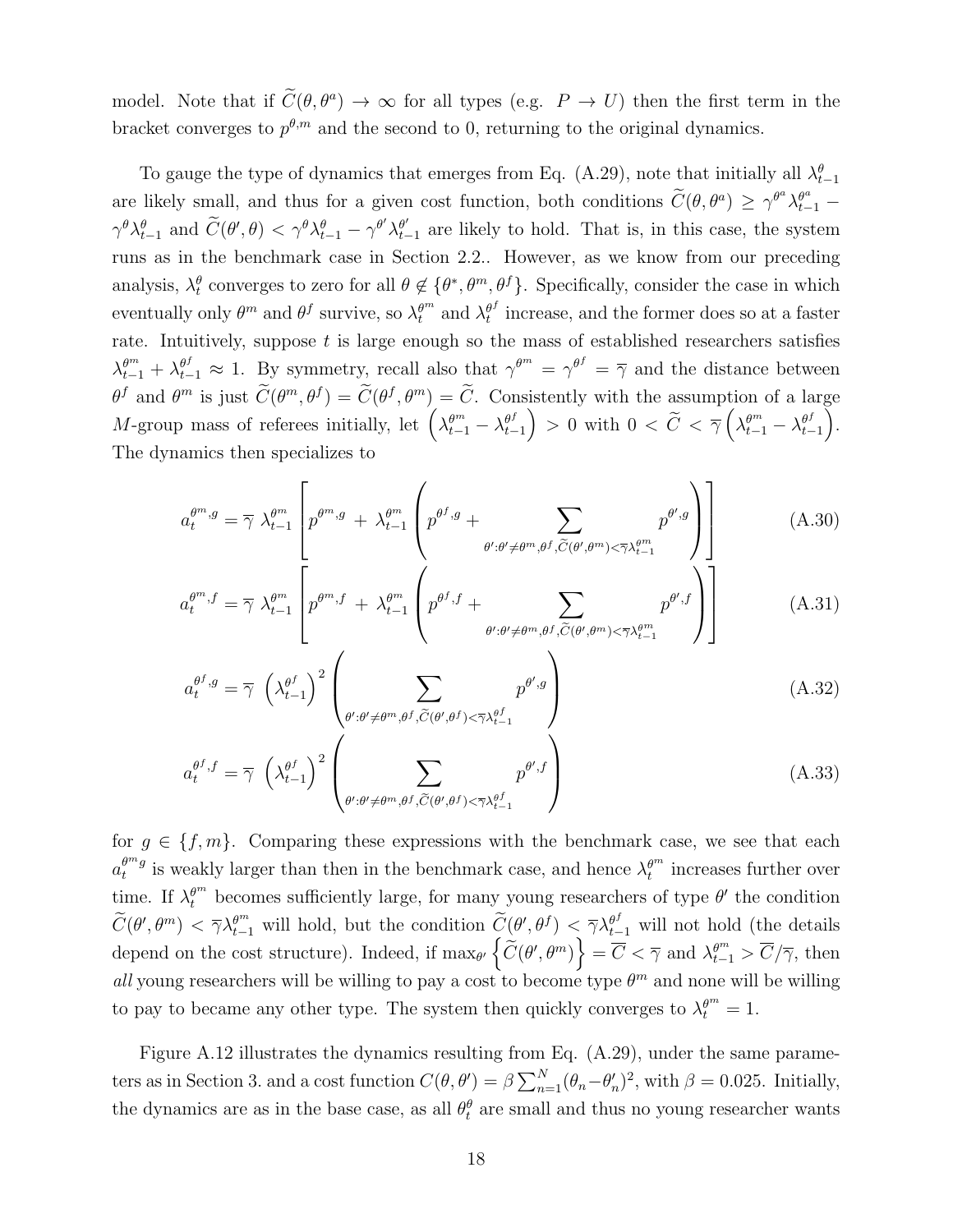



Fraction of M and F researchers when  $\lambda_0 = p^m$ . Parameters:  $\phi = 0.5742$  (d = 0.3),  $\gamma_0 = 0.2$ ,  $\rho = 5$ ,  $N = 10$ , cost function  $C(\theta, \theta') = 0.0250 \sum_{n=1}^{N} (\theta_n - \theta'_n)^2$ .

to pay the cost of mentoring. In this dynamics, as we know,  $\theta_t^{\theta^m}$  and  $\theta_t^{\theta^f}$  $t<sup>θ<sub>t</sub></sup>$  increase, with the former increasing faster, as shown in the in the right panel of Figure A.13. At some point, the mass of  $\lambda_t^{\theta^m}$  is sufficiently large to induce all young researchers, M and F, decide to pay the cost and the system (nearly) jumps. The reason is that all young researchers now expect that their advisor will likely be of type  $\theta^m$ , which is also the type of established researchers who will evaluate their research. They are thus happy to pay the cost and become like their advisors. Moreover, we reach group balance, as all young  $M$ - and  $F$ -researchers decide to become  $\theta^m$ , and there are equal masses of them. However, the downside is that group balance is achieved at the expense of weeding out valuable research characteristics that are more prevalent among young F-researchers—there is, again, loss of talent.

#### A2.3.1. Seniors and Juniors: Other Patterns

We now consider other cases, for illustration. All the simulations in this section assume equal fractions of juniors and seniors ( $\sigma = 0.5$ ).

First, the presence of a second screening—and hence a second opportunity for self-image bias to exert its influence—can exacerbate group imbalance in the senior rank, at least in the short run. Figure A.14 demonstrates this. Model parameters are as in Figure 3, so in a single-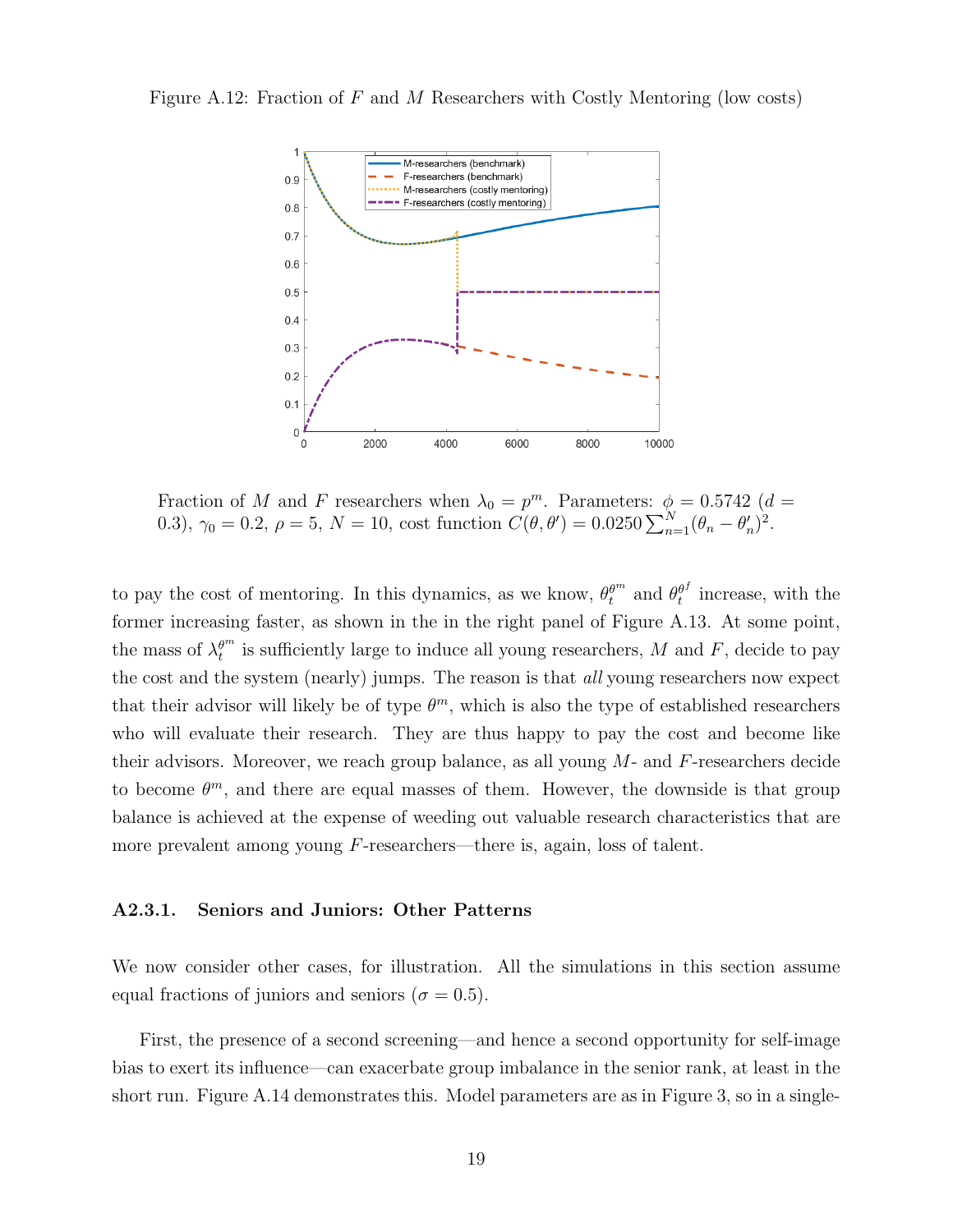Figure A.13: Types of Established F and M Researchers with Costly Mentoring (low cost) .



Types of established  $F$  (left) and  $M$  (right) researchers with costly mentoring. We show the masses of types  $\theta^* = (1, 1, ..., 1), \ \theta^m = (1, ..., 1, 0, ..., 0), \text{ and } \theta^f = (0, ..., 0, 1, ..., 1).$  Initial reviewers:  $\lambda_0 = p^m$ . Parameters:  $\phi = 0.0.5742$  (d = 0.3),  $\gamma_0 = 0.2$ ,  $\rho = 5$ , N = 10; cost function:  $C(\theta, \theta') = 0.0250 \sum_{n=1}^{N} (\theta_n - \theta'_n)^2$ .

cohort environment significant group imbalance emerges. The same is true with two ranks; however, in the short run, the imbalance is more pronounced in the senior rank. The reason is that, in order to be promoted to the senior rank, a researcher must match with a referee of the same type *twice*. Initially, both junior and senior referees have the same type distribution, which by assumption coincides with that of M researchers. Hence, whatever effect is present at the junior rank is compounded at the senior rank.<sup>2</sup> The difference between the two ranks vanishes in the long run because, as type  $\theta^m$  becomes prevalent among established juniors and seniors, promotion eventually is driven solely by objective research quality—matching with a senior reviewer of the junior candidate's own type is virtually guaranteed.

A more pronounced group imbalance can also arise, in the short / medium run, for parameter values for which convergence is eventually attained. This is demonstrated in Figure A.15, where we take  $\phi = 0.6$  rather than  $\phi = 0.8$ . Again, the need to match with a like type twice, coupled with the assumption that the initial population consists entirely of  $M$ -researchers, leads to a lower representation of  $F$  researchers at the senior rank. However, over time, type  $\theta^*$  prevails among juniors and seniors, so matching with like types is virtually guaranteed; and since convergence is attained amongst juniors, it must obtain among seniors as well.

<sup>&</sup>lt;sup>2</sup>In fact, the bias becomes stronger over time at the senior rank. The reason is that the initial population of junior candidates up for promotion is characterized by types distributed as among male researchers, whereas the initial population of young researchers applying for a junior position is balanced.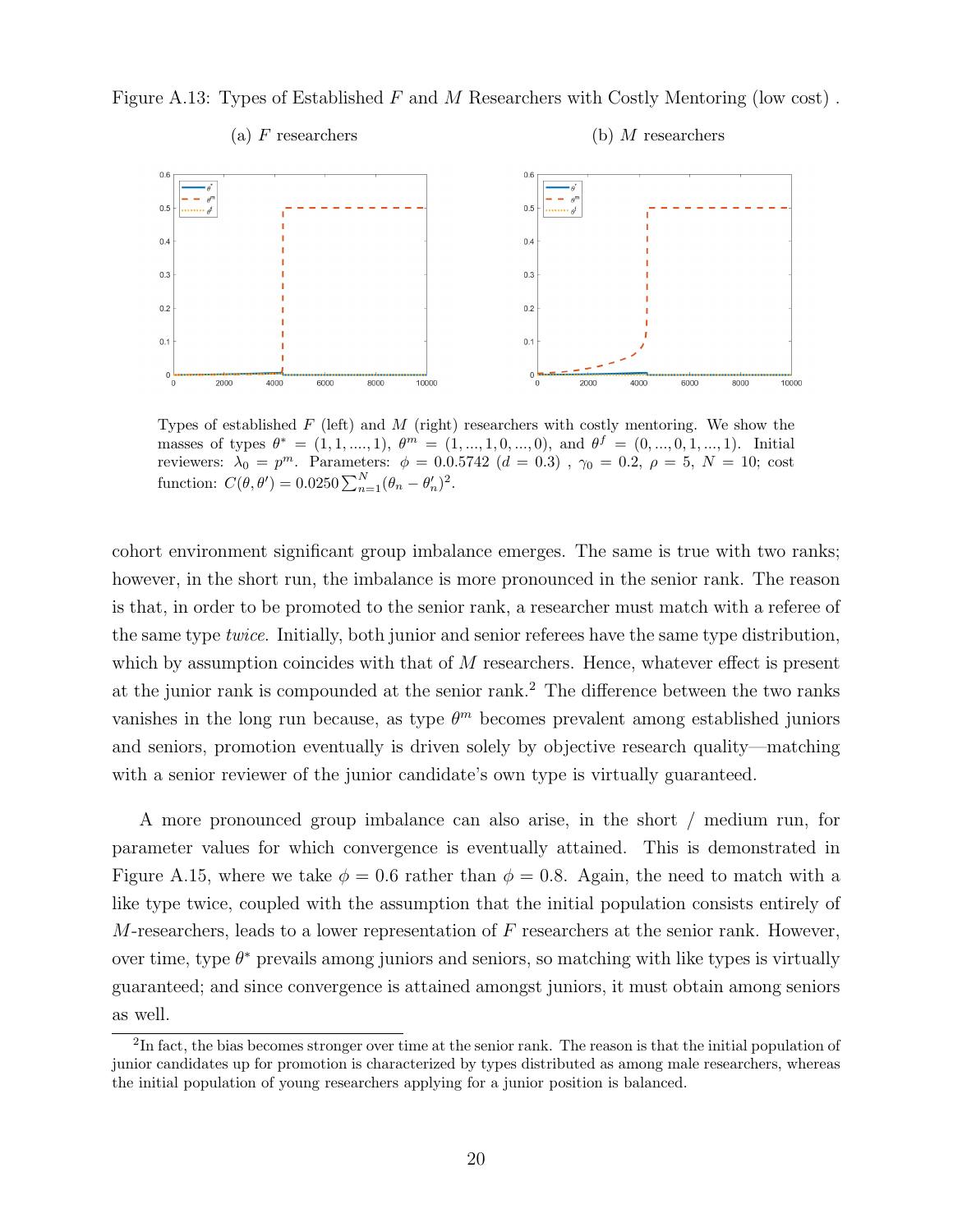

Figure A.14: More extreme imbalance for senior rank

Fraction of senior and junior M and F researchers when  $\lambda_0 = p_m$ . Parameters:  $\phi = 0.8$ ,  $\gamma_0=0.2,\,\rho=4,\,N=2.$ 

Figure A.15: Convergence, but greater short-run imbalance among seniors



Fraction of senior and junior M and F researchers when  $\lambda_0 = p^m$ . Parameters:  $\phi = 0.6$ ,  $\gamma_0 = 0.2, \, \rho = 4, \, N = 2.$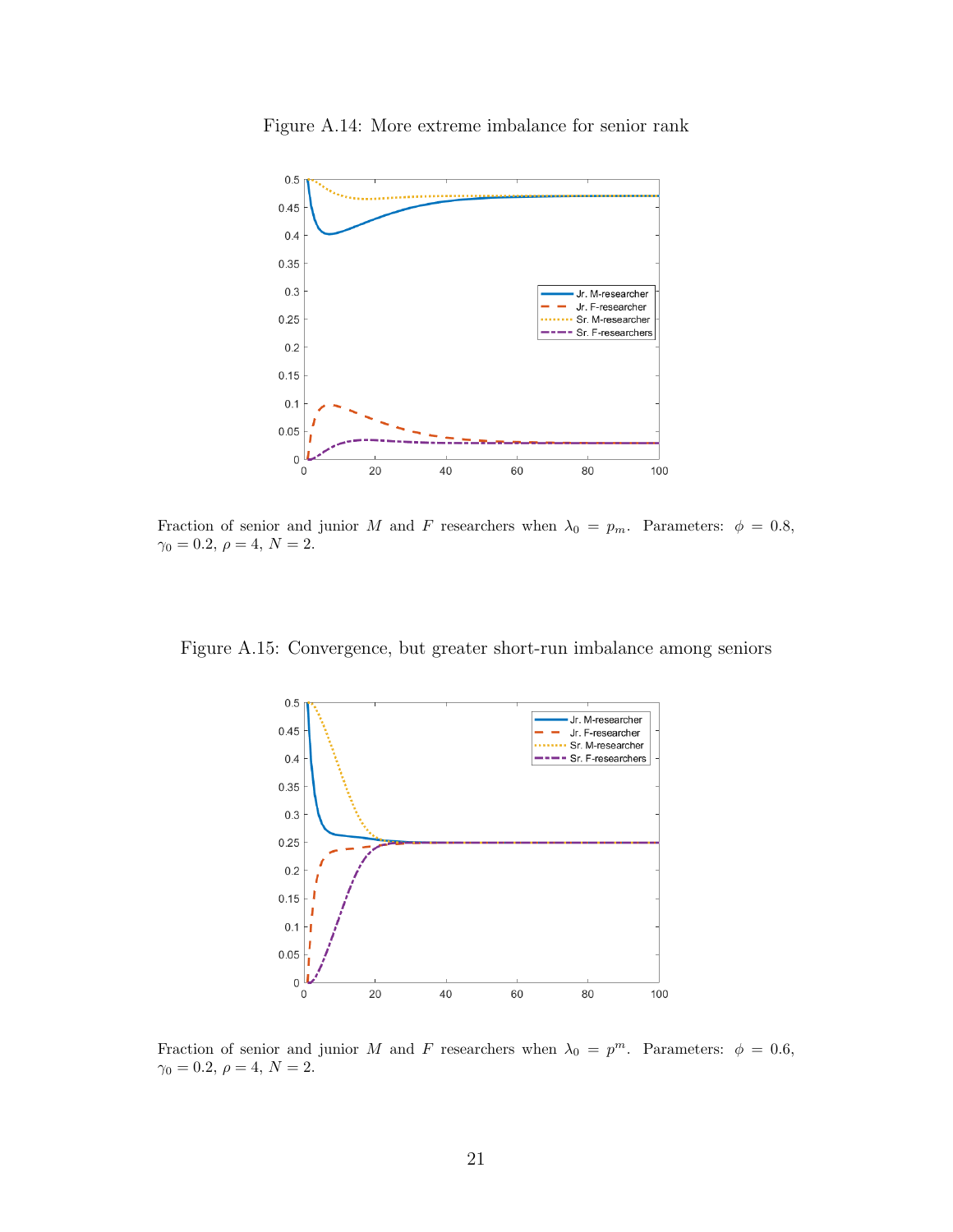## A3. Proofs

We first characterize key features of the population dynamics for an arbitrary, finite set Θ of types, with initial distribution  $\lambda_0 \in \Delta(\Theta)$ , such that  $\lambda_0 = \lambda_0^m + \lambda_0^f$  $\delta_0^f$  for  $\lambda_0^m, \lambda_0^f \in \mathbb{R}^{\Theta}_+$ , and per-period inflows  $q^g = (q^{\theta,g})_{\theta \in \Theta} \in \mathbb{R}^{\Theta}_+ \setminus \{0\}$ , for  $g \in \{f,m\}$ . It is also convenient to define  $q = q<sup>m</sup> + q<sup>f</sup>$ . Then, for  $g \in \{f, m\}$ , the dynamics are given by

$$
\lambda_t^{\theta,g} = \lambda_{t-1}^{\theta,g} \left( 1 - \sum_{\theta'} \lambda_{t-1}^{\theta'} q^{\theta'} \right) + \lambda_{t-1}^{\theta} q^{\theta,g} \tag{A.34}
$$

$$
\lambda_t^{\theta} = \lambda_t^{\theta, m} + \lambda_t^{\theta, f}.\tag{A.35}
$$

The body of the paper focuses on the special case  $q^{\theta,m} = \gamma^{\theta} p^{\theta,m}, q^{\theta,f} = \gamma^{\theta} p^{\theta,f}$ .

**Theorem A.1** Assume that  $q^{\theta} \leq 1$  for all  $\theta \in \Theta$ . Then, for all  $t \geq 0$ ,  $\lambda_t \in \Delta(\Theta)$ , and  $\lambda_t^m, \lambda_t^f \in \mathbb{R}_+^{\Theta}$ . Moreover:

- 1. if  $\lambda_0^{\theta} = 0$ , then  $\lambda_t^{\theta} = 0$  for all  $t \geq 0$ ;
- 2. if  $\lambda_0^{\theta} > 0$ , then  $\lambda_t^{\theta} > 0$  for all  $t \geq 0$ ;
- 3. for  $\theta, \tilde{\theta} \in \Theta$  with  $\lambda_0^{\theta} \cdot \lambda_0^{\tilde{\theta}} > 0$ : (a)  $\frac{\lambda_t^{\theta}}{\lambda_{t-1}^{\theta}} - \frac{\lambda_t^{\tilde{\theta}}}{\lambda_{t-1}^{\tilde{\theta}}}$  $\frac{\lambda_t^{\theta}}{\lambda_{t-1}^{\tilde{\theta}}} = q^{\theta} - q^{\tilde{\theta}}$  for all  $t \ge 1$ , and (b)  $q^{\theta} > q^{\tilde{\theta}}$  implies  $\frac{\lambda_t^{\theta}}{\lambda_t^{\tilde{\theta}}}$  $\frac{\lambda_t^{\theta}}{\lambda_t^{\tilde{\theta}}} \to \infty$ , and  $q^{\theta} = q^{\tilde{\theta}}$  implies  $\frac{\lambda_t^{\theta}}{\lambda_t^{\tilde{\theta}}}$  $\frac{\lambda_t^{\theta}}{\lambda_t^{\tilde{\theta}}} = \frac{\bar{\lambda}_{o}^{\theta}}{\bar{\lambda}_{o}^{\tilde{\theta}}}$  for all  $t \geq 0$ ;
- 4. define the set

$$
\Theta^{\max} = \{ \theta \in \Theta \, : \, \lambda_0^{\theta} > 0, \, \theta \in \arg \max_{\theta' \in \Theta} q^{\theta'} \} \tag{A.36}
$$

and let  $\bar{\lambda} \in \Delta(\Theta)$  be such that

$$
\bar{\lambda}^{\tilde{\theta}} = \begin{cases}\n\frac{\lambda_0^{\tilde{\theta}}}{\sum_{\theta \in \Theta^{\max}} \lambda_0^{\theta}} & \tilde{\theta} \in \Theta^{\max} \\
0 & \tilde{\theta} \notin \Theta^{\max}.\n\end{cases} (A.37)
$$

then  $\lim_{t\to\infty}\lambda_t=\bar{\lambda}$ ;

5. define

$$
\bar{\lambda}^{\tilde{\theta},f} = \begin{cases}\n\frac{\lambda_0^{\tilde{\theta}} q^{\tilde{\theta},f}}{\sum_{\theta \in \Theta^{\max}} \lambda_0^{\theta} q^{\theta}} & \tilde{\theta} \in \Theta^{\max} \\
0 & \tilde{\theta} \notin \Theta^{\max}\n\end{cases} \text{ and } \bar{\lambda}^{\tilde{\theta},m} = \begin{cases}\n\frac{\lambda_0^{\tilde{\theta}} q^{\tilde{\theta},m}}{\sum_{\theta \in \Theta^{\max}} \lambda_0^{\theta} q^{\theta}} & \tilde{\theta} \in \Theta^{\max} \\
0 & \tilde{\theta} \notin \Theta^{\max}:\n\end{cases} (A.38)
$$

then  $\lim_{t\to\infty} \lambda_t^f = \bar{\lambda}^f$  and  $\lim_{t\to\infty} \lambda_t^m = \bar{\lambda}^m$ .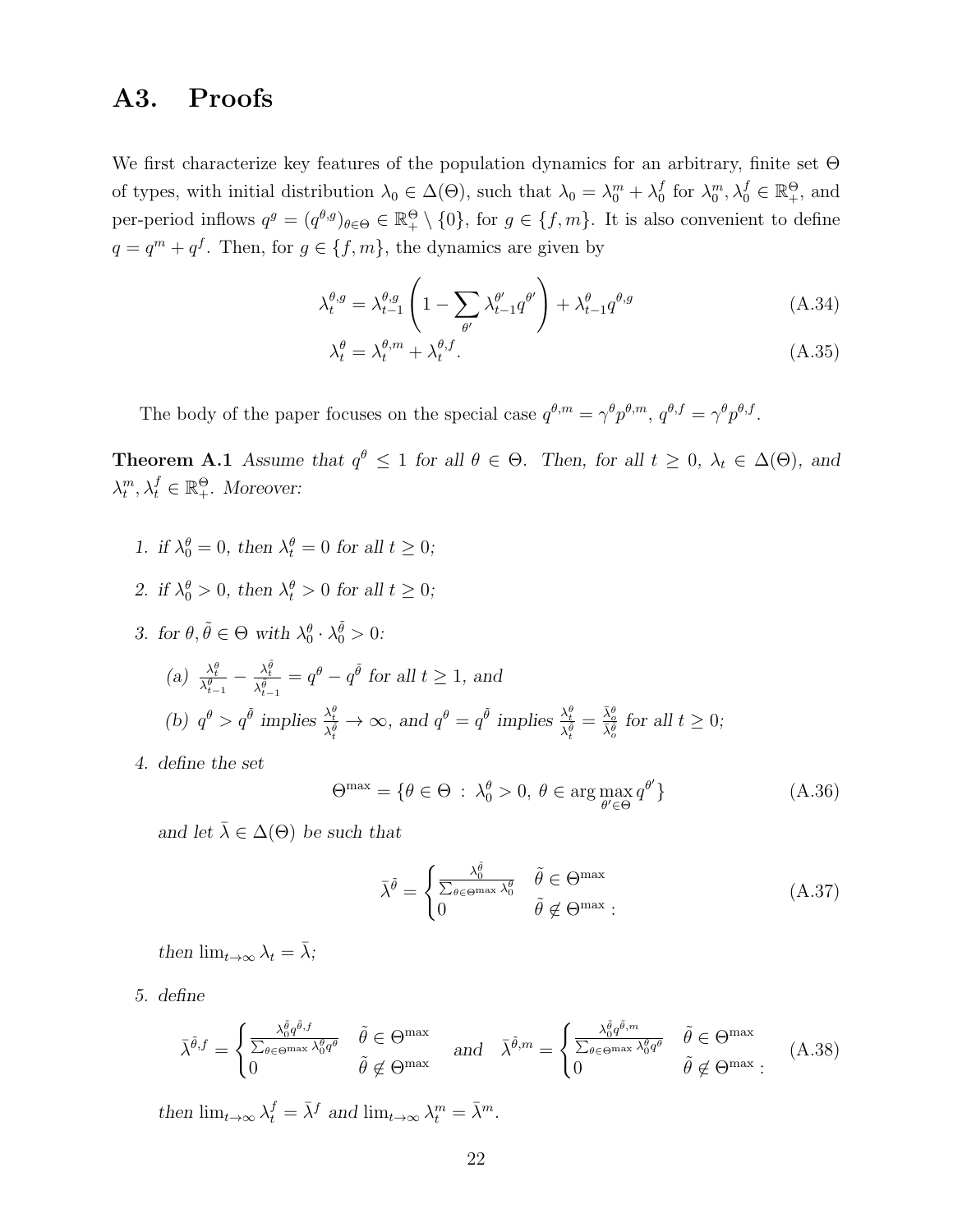Proof: Eqs. (A.34) and (A.35) imply that

$$
\lambda_t^{\theta} = \left(1 - \sum_{\theta' \in \Theta} \lambda_{t-1}^{\theta'} q^{\theta'}\right) \lambda_{t-1}^{\theta} + \lambda_{t-1}^{\theta} q^{\theta}.
$$
\n(A.39)

By assumption  $\lambda_0 \in \Delta(\Theta)$ . Inductively, suppose  $\lambda_{t-1} \in \Delta(\Theta)$  and  $\lambda_{t-1}^m, \lambda_{t-1}^f \in \mathbb{R}_+^{\Theta}$ . Summing over  $\Theta$  on both sides of Eq. (A.39) yields  $\sum_{\theta} \lambda_t^{\theta} = (1 - \sum_{\theta'} \lambda_t^{\theta'}$  $_{t-1}^{\theta'} q^{\theta'})(\sum_{\theta} \lambda_{t-1}^{\theta}) +$  $\sum_{\theta} \lambda_{t-1}^{\theta} q^{\theta} = (1 - \sum_{\theta'} \lambda_{t-1}^{\theta'}$  $\theta'_{t-1}q^{\theta'}$  +  $\sum_{\theta} \lambda_{t-1}^{\theta} q^{\theta} = 1$ . Furthermore, since  $\lambda_{t-1} \in \Delta(\Theta)$ ,  $\sum_{\theta'} \lambda_{t-1}^{\theta'}$  $\frac{\theta'}{t-1}q^{\theta'} \in$  $[\min_{\theta'} q^{\theta'}], \max_{\theta'} q^{\theta'}] \subseteq [0,1];$  moreover,  $q^{\theta} \geq 0$  and  $\lambda_{t-1}^{\theta} \geq 0$ , so Eq. (A.39) implies that  $\lambda_t^{\theta} \geq 0$  as well. By the same argument,  $q^{\theta} \geq 0$  and  $\lambda_{t-1}^{\theta,g} \geq 0$  for  $g \in \{f, m\}$  imply  $\lambda_t^{\theta,g} \geq 0$ for  $g \in \{f, m\}$  as well by Eq. (A.34). Thus,  $\lambda_t \in \Delta(\Theta)$ , and  $\lambda_t^g \in \mathbb{R}_+^{\Theta}$  for each g.

Claim 1 is immediate. For Claim 2, again we argue by induction. For  $t = 0$ , the claim is trivially true. Inductively, assume  $\lambda_{t-1}^{\theta} > 0$ . By Eq. (A.39), since as was just shown  $1-\sum_{\theta'}\lambda^{\theta'}_{t}$  $\theta'_{t-1}q^{\theta'} \geq 0$ , and the inductive hypothesis implies that  $\lambda_{t-1}^{\theta} > 0$ , if  $q^{\theta} > 0$  then  $\lambda_t^{\theta} \geq \lambda_{t-1}^{\theta} q^{\theta} > 0$ . Suppose instead  $q^{\theta} = 0$ . If  $\sum_{\theta} \lambda_{t-1}^{\theta}$  $\frac{\theta'}{t-1}q^{\theta'}=1$ , then, since  $q^{\theta'}\leq 1$  for all θ' by assumption, and  $λ_{t-1} ∈ Δ(Θ)$ , it must be that  $λ_{t-1}^{θ'} > 0$  implies  $q^{θ'} = 1$ : but then  $\lambda_{t-1}^{\theta} = 0$ , which contradicts the inductive hypothesis. Thus,  $0 \le \sum_{\theta} \lambda_{t-1}^{\theta}$  $\frac{\theta'}{t-1}q^{\theta'} < 1$ , so Eq. (A.39) implies that  $\lambda_t^{\theta} = \left(1 - \sum_{\theta'} \lambda_{t}^{\theta'}\right)$  $_{t-1}^{\theta'}q^{\theta'}\big)\lambda_{t-1}^{\theta}>0.$ 

For Claim 3, divide both sides of Eq. (A.39) for type  $\theta$  by  $\lambda_{t-1}^{\theta}$ , which is assumed to be positive; this yields

$$
\frac{\lambda_t^{\theta}}{\lambda_{t-1}^{\theta}} = 1 + q^{\theta} - \sum_{\theta'} \lambda_{t-1}^{\theta'} q^{\theta'}.
$$
\n(A.40)

A similar equation holds for  $\tilde{\theta}$ . This immediately yields 3(a). To derive 3(b), since  $\lambda_t^{\theta'} =$  $\lambda_0^{\theta'}$  $\int_0^{\theta'} \cdot \prod_{s=1}^t$  $\frac{\lambda_s^{\bar{\theta}'} }{\lambda_{s-1}^{\theta'}}$  for  $\theta' = \theta, \tilde{\theta},$ 

$$
\frac{\lambda^{\theta}_t}{\lambda^{\tilde{\theta}'}_t} = \frac{\lambda^{\theta}_0}{\lambda^{\tilde{\theta}}_0} \cdot \frac{\prod_{s=1}^t \frac{\lambda^{\theta}_{s}}{\lambda^{\tilde{\theta}}_{s-1}}}{\prod_{s=1}^t \frac{\lambda^{\tilde{\theta}}_s}{\lambda^{\tilde{\theta}}_{s-1}}} = \frac{\lambda^{\theta}_0}{\lambda^{\tilde{\theta}}_0} \cdot \prod_{s=1}^t \frac{\frac{\lambda^{\theta}_{s}}{\lambda^{\tilde{\theta}}_{s-1}}}{\lambda^{\tilde{\theta}}_0} = \frac{\lambda^{\theta}_0}{\lambda^{\tilde{\theta}}_0} \cdot \prod_{s=1}^t \frac{\frac{\lambda^{\tilde{\theta}}_{s}}{\lambda^{\tilde{\theta}}_{s-1}} + q^{\theta} - q^{\tilde{\theta}}}{\frac{\lambda^{\tilde{\theta}}_s}{\lambda^{\tilde{\theta}}_{s-1}}} = \frac{\lambda^{\theta}_0}{\lambda^{\tilde{\theta}}_0} \cdot \prod_{s=1}^t \left(1 + \frac{q^{\theta} - q^{\tilde{\theta}}}{\frac{\lambda^{\tilde{\theta}}_s}{\lambda^{\tilde{\theta}}_{s-1}}}\right).
$$

If  $q^{\theta} = q^{\tilde{\theta}}$ , then every term in parentheses equals 1, and the claim follows. If instead  $q^{\theta} > q^{\tilde{\theta}}$ , recall that, by Eq. (A.40), for all  $s \geq 1$ , since  $\lambda_{s-1} \in \Delta(\Theta)$  and  $q \in [0,1]^{|\Theta|}$ ,  $\frac{\lambda_s^{\tilde{g}}}{\lambda_s^{\tilde{g}}}$  $\frac{\lambda_s^{\theta}}{\lambda_{s-1}^{\tilde{\theta}}} \leq 1 + q^{\tilde{\theta}}.$ Therefore, each term in parentheses is not smaller than  $1 + \frac{q^{\theta}-q^{\tilde{\theta}}}{1-q^{\tilde{\theta}}}$  $\frac{q^{\nu}-q^{\nu}}{1+q^{\tilde{\theta}}} > 1$ . It follows that

$$
\frac{\lambda^{\theta}_t}{\lambda^{\tilde{\theta}'}_t} = \frac{\lambda^{\theta}_0}{\lambda^{\tilde{\theta}}_0} \cdot \prod_{s=1}^t \left( 1 + \frac{q^{\theta} - q^{\tilde{\theta}}}{\frac{\lambda^{\tilde{\theta}}_s}{\lambda^{\tilde{\theta}}_{s-1}}} \right) \geq \frac{\lambda^{\theta}_0}{\lambda^{\tilde{\theta}}_0} \cdot \left( 1 + \frac{q^{\theta} - q^{\tilde{\theta}}}{1 + q^{\tilde{\theta}}} \right)^t \to \infty.
$$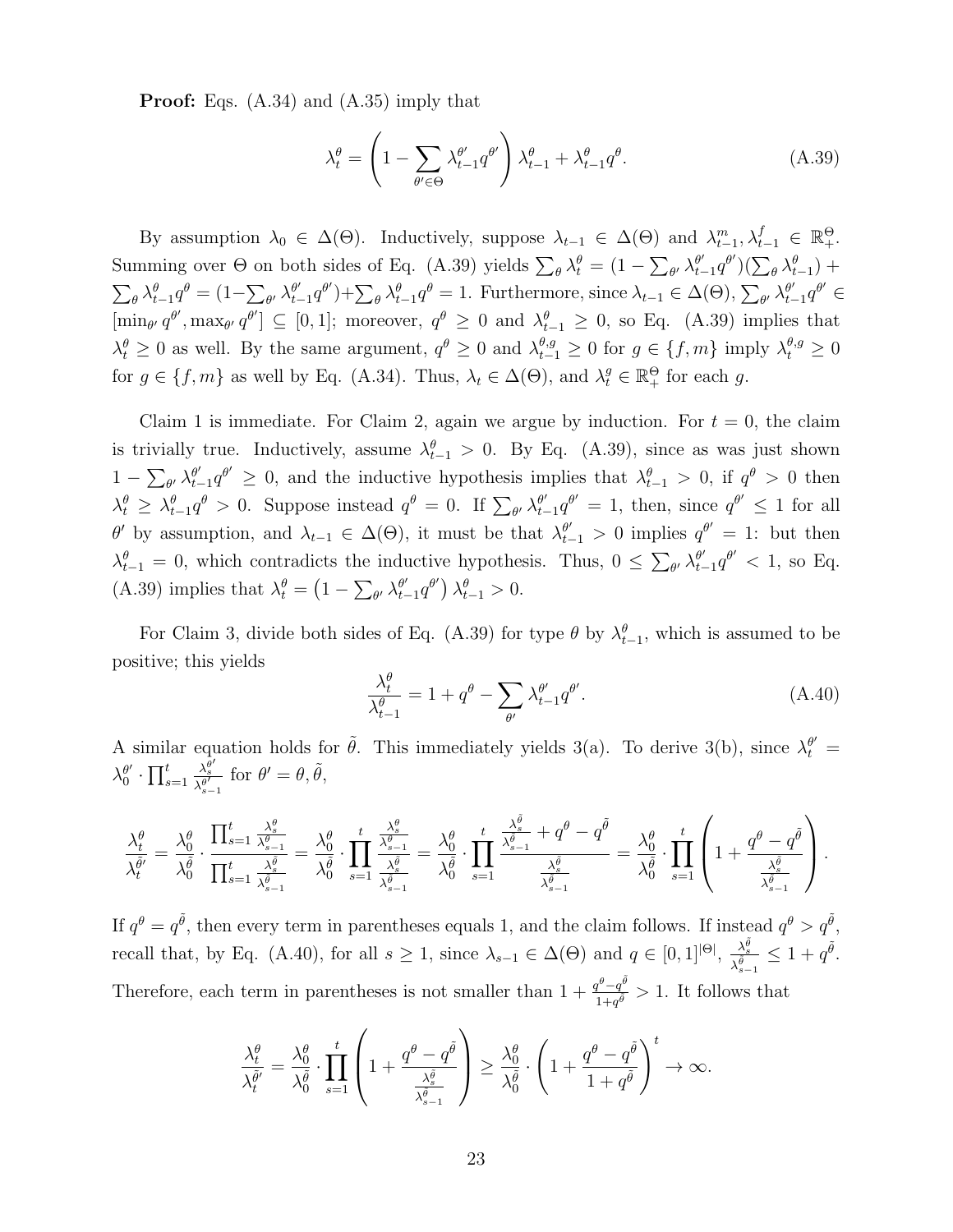For Claim 4, consider first  $\tilde{\theta} \notin \Theta^{\max}$ , and fix  $\theta \in \Theta^{\max}$  arbitrarily. Then  $\frac{\lambda_i^{\theta}}{\sqrt{\theta}}$  $\frac{\lambda_t^2}{\lambda_t^{\tilde{\theta}}} \to \infty$  by Claim 3(b). Suppose that there is a subsequence  $(\lambda_{t(\ell)})_{\ell \geq 0}$  such that  $\lambda_{t(\ell)}^{\tilde{\theta}} \geq \epsilon$  for some  $\epsilon > 0$ and all  $\ell \geq 0$ . Since  $\frac{\lambda_{t(\ell)}^{\theta}}{\lambda_{t}^{\theta}}$  $\frac{\lambda_{t(\ell)}^{\theta}}{\lambda_{t(\ell)}^{\theta}} \to \infty$  as well, there is  $\ell$  large enough such that  $\frac{\lambda_{t(\ell)}^{\theta}}{\lambda_{t(\ell)}^{\theta}}$  $\frac{\lambda_{t(\ell)}}{\lambda_{t(\ell)}^{\tilde{\theta}}} > \frac{1}{\epsilon}$  $\frac{1}{\epsilon}$ : but then  $\Lambda^{\theta}_{t(\ell)} > 1$  for such  $\ell$ : contradiction. Thus, for every  $\epsilon > 0$ , eventually  $\lambda^{\tilde{\theta}}_t < \epsilon$ : that is,  $\lambda^{\tilde{\theta}}_t \to 0$ .

Next, consider  $\tilde{\theta} \in \Theta^{\max}$ . By Claim 2,  $\lambda_t^{\tilde{\theta}} > 0$  and  $\sum_{\theta \in \Theta^{\max}} \lambda_t^{\theta} > 0$ , and

$$
\frac{\lambda_t^{\tilde{\theta}}}{\sum_{\theta \in \Theta^{\text{max}}} \lambda_t^{\theta}} = \frac{1}{\sum_{\theta \in \Theta^{\text{max}}} \frac{\lambda_t^{\theta}}{\lambda_t^{\frac{\theta}{\theta}}}} = \frac{1}{\sum_{\theta \in \Theta^{\text{max}}} \frac{\lambda_0^{\theta}}{\lambda_0^{\frac{\theta}{\theta}}}} = \frac{\lambda_0^{\tilde{\theta}}}{\sum_{\theta \in \Theta^{\text{max}}} \lambda_0^{\theta}} = \bar{\lambda}^{\tilde{\theta}},
$$

where the third inequality follows from Claim 3(b). Therefore,

$$
\lambda_t^{\tilde{\theta}} = \frac{\lambda_t^{\tilde{\theta}}}{\sum_{\theta \in \Theta^{\max}} \lambda_t^{\theta}} \cdot \left( \sum_{\theta \in \Theta^{\max}} \lambda_t^{\theta} \right) = \bar{\lambda}^{\tilde{\theta}} \cdot \left( 1 - \sum_{\theta \notin \Theta^{\max}} \lambda_t^{\theta} \right) \to \bar{\lambda}^{\tilde{\theta}},
$$

because, as was just shown above,  $\lambda_t^{\theta} \to 0$  for  $\theta \notin \Theta^{\max}$ .

Finally, consider Claim 5. Fix  $g \in \{f, m\}$ . First, since  $0 \leq \lambda_t^{\theta, g} \leq \lambda_t^{\theta}$  for all  $t \geq 0$ , if  $\theta \notin \Theta^{\max}$  then by Claim  $4 \lambda_t^{\theta} \to \bar{\lambda}^{\theta} = 0$ , and so  $\lambda_t^{\theta,g} \to 0 = \bar{\lambda}^{\theta,g}$  as well. Thus, focus on the case  $\theta \in \Theta^{\max}$ , so that by Claim  $4 \overline{\lambda}^{\theta} > 0$ .

If  $\sum_{\theta'} \bar{\lambda}^{\theta'} q^{\theta'} = 1$ , then Eq. (A.34) and the fact that  $\sum_{\theta'} \lambda_{t}^{\theta'}$  $\frac{\theta'}{t-1}q^{\theta'} \in [0,1]$  and  $0 \leq \lambda_{t-1}^{\theta,g} \leq$  $\lambda_{t-1}^{\theta} \leq 1$  for all  $\theta$  imply that

$$
\lambda^{\theta,g}_t=\left(1-\sum_{\theta'}\lambda^{\theta'}_{t-1}q^{\theta'}\right)\lambda^{\theta,g}_{t-1}+\lambda^{\theta}_{t-1}q^{\theta,g}\in\left[\lambda^{\theta}_{t-1}q^{\theta,g},1-\sum_{\theta'}\lambda^{\theta'}_{t-1}q^{\theta'}+\lambda^{\theta}_{t-1}q^{\theta,g}\right]
$$

and both endpoints of the interval in the r.h.s. converge to  $\bar{\lambda}^{\theta} q^{\theta,g}$  by Claim 4 if  $\sum_{\theta'} \bar{\lambda}^{\theta'} q^{\theta'} = 1$ . Furthermore, the same assumption implies that  $\bar{\lambda}^{\theta}q^{\theta,g} = \bar{\lambda}^{\theta,g}$ , so  $\lambda_t^{\theta,g} \to \bar{\lambda}^{\theta,g}$ .

Now consider the case  $0 < \sum_{\theta'} \bar{\lambda}^{\theta'} q^{\theta'} < 1$ . (The set  $\Theta^{\max}$  is non-empty, and since  $q \in \mathbb{R}_{+}^{\Theta} \setminus \{0\}$ , there is  $\theta^{+} \in \Theta^{\max}$  with  $q^{\theta^{+}} > 0$ ; by Claim 4,  $\bar{\lambda}^{\theta'} > 0$  for  $\theta' \in \Theta^{\max}$ , so in particular  $\bar{\lambda}^{\theta^+} > 0$ ; but then  $\sum_{\theta'} \bar{\lambda}^{\theta'} q^{\theta'} \geq \bar{\lambda}^{\theta^+} q^{\theta^+} > 0$ .) It is convenient to let  $q_t = \sum_{\theta'} \lambda_t^{\theta'}$  $\frac{\theta'}{t}q^{\theta'}$ and  $\bar{q} = \sum_{\theta'} \bar{\lambda}^{\theta'} q^{\theta'} = \lim_{t \to \infty} q_t$ , where the second equality follows from Claim 4. Thus, Eq. (A.34) can be written as

$$
\lambda_t^{\theta,g} = (1 - q_{t-1})\lambda_{t-1}^{\theta,g} + \lambda_{t-1}^{\theta} q^{\theta,g}.
$$
\n(A.41)

In addition,  $\bar{q} \in (0, 1)$ .

We claim that, for all  $T \geq 0$  and  $t > T$ ,

$$
\lambda_t^{\theta,g} = \lambda_T^{\theta,g} \prod_{s=T}^{t-1} (1 - q_s) + q^{\theta,g} \sum_{s=T}^{t-1} \lambda_s^{\theta} \prod_{r=s+1}^{t-1} (1 - q_r). \tag{A.42}
$$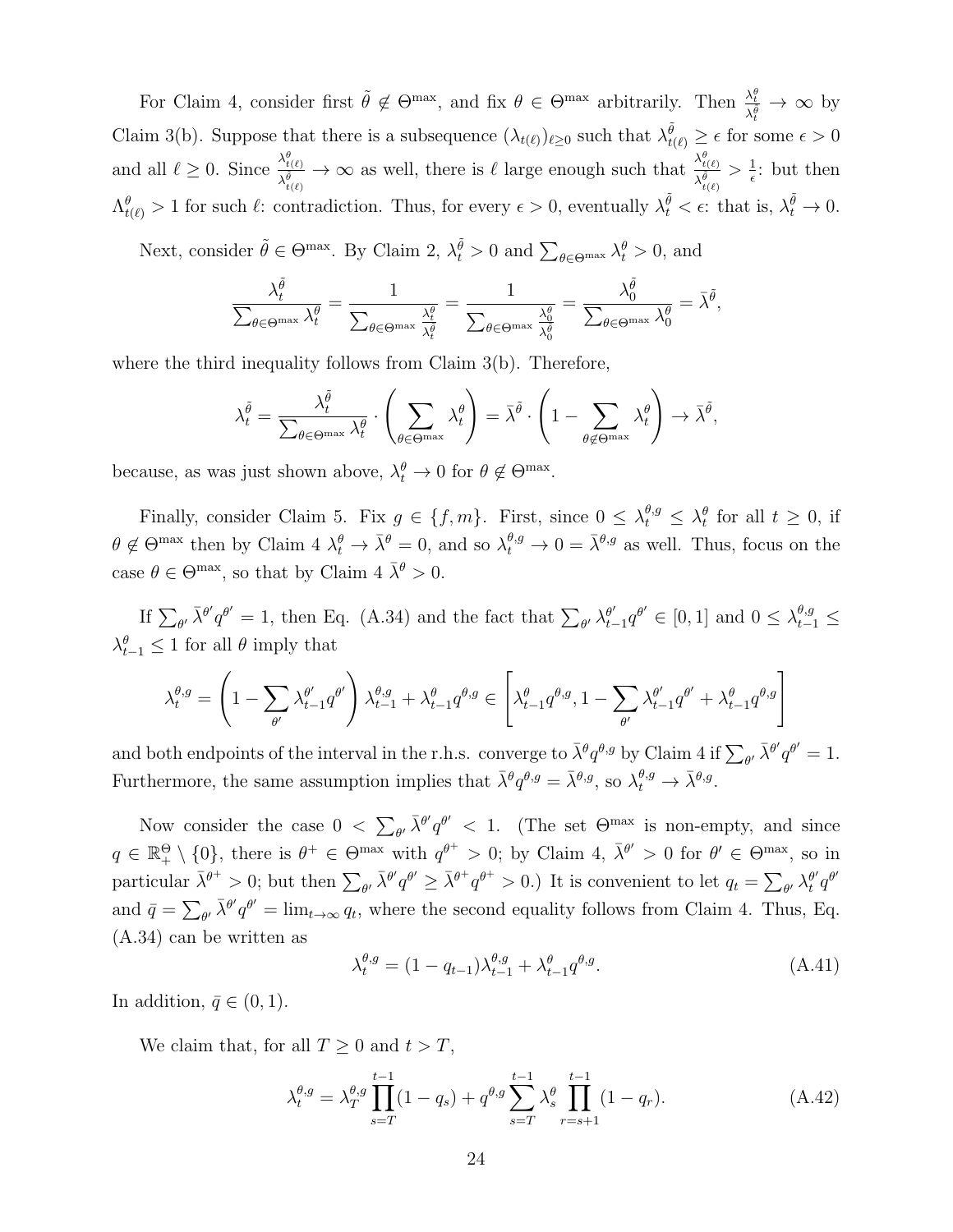For  $t = T + 1$ , this follows from Eq. (A.41). Inductively, assume it holds for  $t - 1 > T$ . Then, by Eq. (A.41) and the inductive hypothesis,

$$
\lambda_t^{\theta,g} = (1 - q_{t-1}) \left[ \lambda_T^{\theta,g} \prod_{s=T}^{t-2} (1 - q_s) + q^{\theta,g} \sum_{s=T}^{t-2} \lambda_s^{\theta} \prod_{r=s+1}^{t-2} (1 - q_r) \right] + \lambda_{t-1}^{\theta} q^{\theta,g} =
$$
  
=  $\lambda_T^{\theta,g} \prod_{s=T}^{t-1} (1 - q_s) + q^{\theta,g} \sum_{s=T}^{t-1} \lambda_s^{\theta} \prod_{r=s+1}^{t-1} (1 - q_r),$ 

as claimed.

Fix  $\epsilon > 0$  such that  $\bar{\lambda}^{\theta} - \epsilon > 0$ ,  $\bar{q} - \epsilon > 0$ ,  $1 - \bar{q} + \epsilon < 1$ , and  $1 - \bar{q} - \epsilon > 0$ . This is possible because  $\bar{\lambda}^{\theta} > 0$  and  $\bar{q} \in (0, 1)$ , hence  $1 - \bar{q} \in (0, 1)$ .

Since  $\lambda_t^{\theta} \to \bar{\lambda}^{\theta}$  and  $q_t \to \bar{q}$ , there is  $T \geq 0$  such that, for all  $t > T$ ,  $\lambda_t^{\theta} < \bar{\lambda}^{\theta} + \epsilon$  and  $q_t > \bar{q} - \epsilon$ . Hence, for such  $t > T$ , Eq. (A.42) implies that

$$
\lambda_t^{\theta,g} \leq \lambda_T^{\theta,g} \prod_{s=T}^{t-1} (1 - \bar{q} + \epsilon) + q^{\theta,g} \sum_{s=T}^{t-1} (\bar{\lambda}^{\theta} + \epsilon) \prod_{r=s+1}^{t-1} (1 - \bar{q} + \epsilon) =
$$
\n
$$
= \lambda_T^{\theta,g} (1 - \bar{q} + \epsilon)^{t-T} + q^{\theta,g} (\bar{\lambda}^{\theta} + \epsilon) \sum_{s=T}^{t-1} (1 - \bar{q} + \epsilon)^{t-1-s} =
$$
\n
$$
= \lambda_T^{\theta,g} (1 - \bar{q} + \epsilon)^{t-T} + q^{\theta,g} (\bar{\lambda}^{\theta} + \epsilon) \sum_{s=0}^{t-1-T} (1 - \bar{q} + \epsilon)^s =
$$
\n
$$
= \lambda_T^{\theta,g} (1 - \bar{q} + \epsilon)^{t-T} + q^{\theta,g} (\bar{\lambda}^{\theta} + \epsilon) \frac{1 - (1 - \bar{q} + \epsilon)^{t-T}}{\bar{q} - \epsilon} \to \frac{q^{\theta,g} (\bar{\lambda}^{\theta} + \epsilon)}{\bar{q} - \epsilon}.
$$

This implies that  $\limsup_{t} \lambda_t^{\theta,g} \leq \frac{q^{\theta,g}(\bar{\lambda}^{\theta}+\epsilon)}{\bar{q}-\epsilon}$  $\frac{(\lambda^{\circ}+\epsilon)}{\bar{q}-\epsilon}$ . Since this must hold for all  $\epsilon > 0$ , it must be that  $\limsup_{t} \lambda_{t}^{\theta,g} \leq \frac{q^{\theta,g}\bar{\lambda}^{\theta}}{\bar{q}} = \bar{\lambda}^{\theta,g}.$ 

Similarly,  $\lambda_t^{\theta} \to \bar{\lambda}^{\theta}$  and  $q_t \to \bar{q}$  imply that there is  $T \geq 0$  such that, for all  $t > T$ ,  $\lambda_t^{\theta} > \bar{\lambda}^{\theta} - \epsilon > 0$  and  $q_t < \bar{q} + \epsilon < 1$ . Then

$$
\lambda_t^{\theta,g} \geq \lambda_T^{\theta,g} \prod_{s=T}^{t-1} (1 - \bar{q} - \epsilon) + q^{\theta,g} \sum_{s=T}^{t-1} (\bar{\lambda}^{\theta} - \epsilon) \prod_{r=s+1}^{t-1} (1 - \bar{q} - \epsilon) =
$$
  
= 
$$
\lambda_T^{\theta,g} (1 - \bar{q} - \epsilon)^{t-T} + q^{\theta,g} (\bar{\lambda}^{\theta} - \epsilon) \frac{1 - (1 - \bar{q} - \epsilon)^{t-T}}{\bar{q} + \epsilon} \to \frac{q^{\theta,g} (\bar{\lambda}^{\theta} - \epsilon)}{\bar{q} + \epsilon},
$$

so  $\liminf_t \lambda_t^{\theta,g} \geq \frac{q^{\theta,g}(\bar{\lambda}^{\theta}-\epsilon)}{\bar{g}+\epsilon}$  $\frac{q^{\pi}(\bar{\lambda}^{\theta}-\epsilon)}{\bar{q}+\epsilon}$ . Again, since this must hold for all  $\epsilon > 0$ ,  $\liminf_{\epsilon} \lambda_T^{\theta,g} \geq \frac{q^{\theta,g}\bar{\lambda}^{\theta}}{\bar{q}} =$  $\bar{\lambda}^{\theta,g}$ . Hence,  $\lambda_t^{\theta,g} \to \bar{\lambda}^{\theta,g}$ . Q.E.D.

Next, we establish certain basic properties of the symmetric model considered in the paper. Claims 1 and 3 characterize the set  $\Theta^{\text{max}}$  for this specification. Claim 2 ensures that the parameterization satisfies the conditions in Theorem A.1.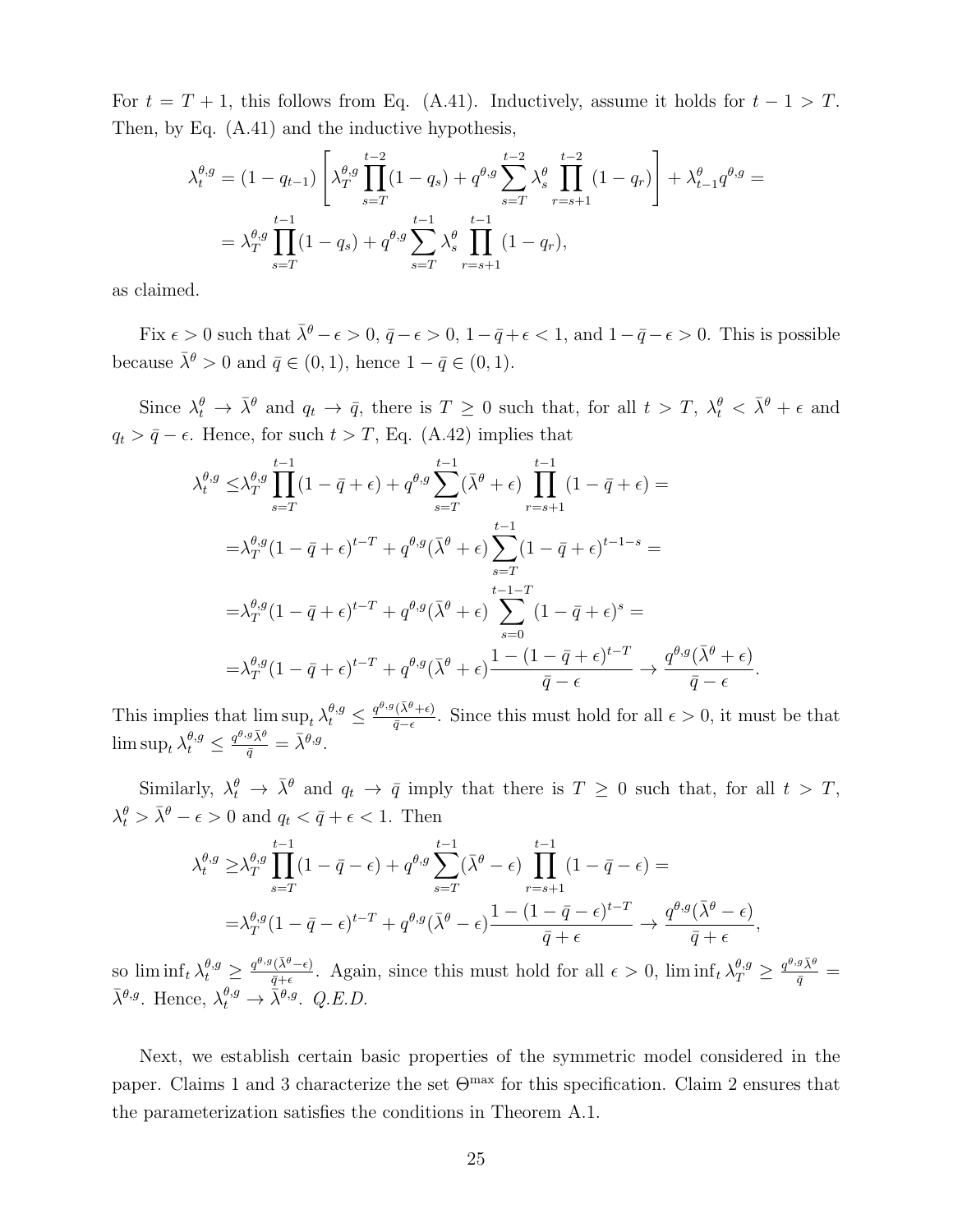**Lemma A.1** Assume that, for every  $\theta \in \Theta$ ,  $\gamma^{\theta}$ ,  $p^{\theta,m}$  and  $p^{\theta,f}$  are as defined in Section 2.. Then, for every  $\phi \in (\frac{1}{2})$  $(\frac{1}{2}, 1)$ , N even,  $\gamma_0 \in (0, 1)$ , and  $\rho \in (1, \frac{1}{\gamma_0})$  $\frac{1}{\gamma_0})$  :

- 1. the set of maximizers of  $\gamma^{\theta} \cdot (p^{\theta,m} + p^{\theta,f})$  is  $\{\theta^m, \theta^f\}$  if  $\rho < \bar{\rho}(\phi, N)$  and  $\{\theta^*\}$  if  $\rho >$  $\bar{\rho}(\phi, N)$ .
- 2.  $0 < \gamma^{\theta} \cdot [p^{\theta,m} + p^{\theta,f}] \leq 1.$
- 3. there is  $\bar{N} > 0$  such that, for all even  $N \ge \bar{N}$ , the maximizers of  $\gamma^{\theta} \cdot (p^{\theta,m} + p^{\theta,f})$  are  $\theta^m$  and  $\theta^f$ .

Recall that  $\bar{\rho}(\cdot)$  is defined in Eq. (9).

Proof: Write

$$
p^{\theta,m} = \phi^{\sum_{n=1}^{N/2} \theta_n} (1 - \phi)^{N/2 - \sum_{n=1}^{N/2} \theta_n} \cdot (1 - \phi)^{\sum_{n=N/2+1}^{N} \theta_n} \phi^{N/2 - \sum_{n=N/2+1}^{N} \theta_n} =
$$
  
=  $\phi^{N/2 + \sum_{n=1}^{N/2} \theta_n - \sum_{n=N/2+1}^{N} \theta_n} (1 - \phi)^{N/2 + \sum_{n=N/2+1}^{N} \theta_n - \sum_{n=1}^{N/2} \theta_n} =$   
=  $\phi^{N/2} (1 - \phi)^{N/2} \left( \frac{\phi}{1 - \phi} \right)^{\sum_{n=1}^{N/2} \theta_n - \sum_{n=N/2+1}^{N} \theta_n}.$ 

Similarly

$$
p^{\theta,f} = \phi^{N/2} (1-\phi)^{N/2} \left(\frac{\phi}{1-\phi}\right)^{\sum_{n=N/2+1}^{N} \theta_n - \sum_{n=1}^{N/2} \theta_n}
$$

.

Then  $F(\theta) \equiv \gamma^{\theta}(p^{\theta,m} + p^{\theta,f})$  equals

$$
\gamma_0 \, \rho^{\sum_n \theta_n/N} \cdot \phi^{N/2} (1-\phi)^{N/2} \left[ \left( \frac{\phi}{1-\phi} \right)^{\sum_{n=1}^{N/2} \theta_n - \sum_{n=N/2+1}^{N} \theta_n} + \left( \frac{\phi}{1-\phi} \right)^{-\sum_{n=1}^{N/2} \theta_n + \sum_{n=N/2+1}^{N} \theta_n} \right].
$$

Since  $\Theta$  is finite, there exists at least one maximizer  $\theta$  of  $F(\cdot)$ . We claim that, if  $\theta$ satisfies  $\theta_n = \theta_m = 0$  for some  $n \in \{1, ..., N/2\}$  and  $m \in \{N/2 + 1, ..., N\}$ , then it is not a maximizer. To see this, define  $\theta'$  by  $\theta'_{\ell} = \theta_{\ell}$  for  $\ell \in \{1, ..., N\} \setminus \{n, m\}$  and  $\theta'_{n} = \theta'_{m} = 1$ . Then  $\sum_n \theta_n' > \sum_n \theta_n$ , so for  $\rho > 1$ ,  $\gamma^{\theta'} > \gamma^{\theta}$ . On the other hand, the term in square brackets is the same for  $\theta$  and  $\theta'$  (and it is strictly positive). Hence,  $\theta$  is not a maximizer of  $F(\cdot)$ . It follows that the only candidate maximizers of  $F(\cdot)$  have either  $\theta_n = 1$  for all  $n = 1, ..., N/2$ , or  $\theta_n = 1$  for all  $n = N/2, \ldots, N$ , or both.

If  $\theta_n = 1$  for  $n = 1, ..., N/2$ , then  $F(\theta) = F(\theta)$ , where  $\theta'_n = 1$  for  $n = N/2 + 1, ..., N$ and  $\theta'_n = \theta_{n+N/2}$  for  $n = 1, ..., N/2$ . Hence, it is enough to consider  $\theta$  such that  $\theta_n = 1$  for  $n = N/2 + 1, \ldots, N$ . Let  $\Theta^f$  be the collection of such types, and notice that it contains both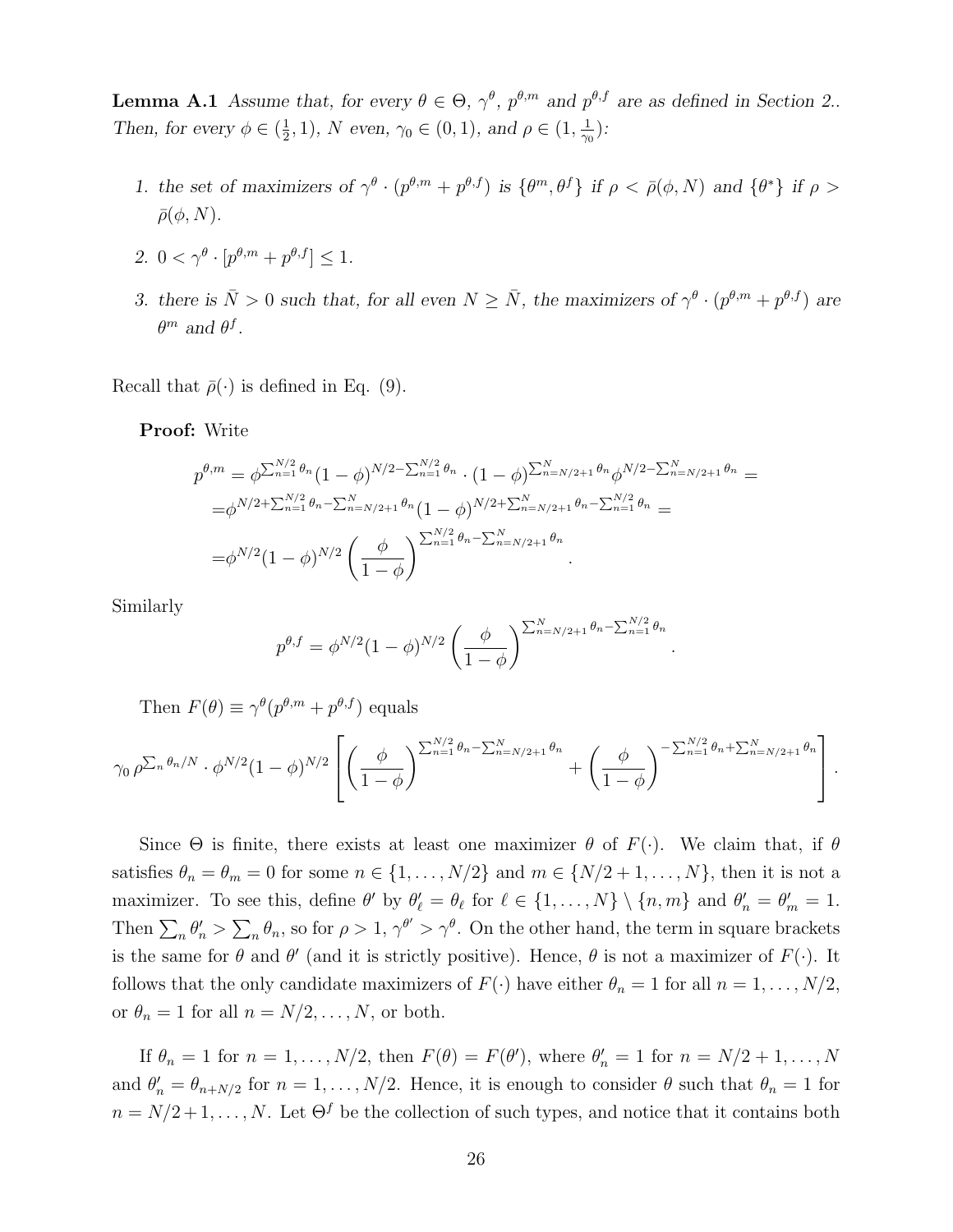$\theta^f$  (for which  $\theta_n^f = 0$  for  $n = 1, ..., N/2$ ) and  $\theta^* = (1, ..., 1)$ . We show that the maximizer of  $F(\cdot)$  on  $\Theta^f$  is either  $\theta^f$  or  $\theta^*$ .

For each  $\theta \in \Theta^f$ , factoring out all terms not involving  $\sum_{n=1}^{N/2} \theta_n$ ,  $F(\theta)$  is proportional to

$$
\rho^{\sum_{n=1}^{N/2} \theta_n/N} \cdot \left[ \left( \frac{\phi}{1-\phi} \right)^{\sum_{n=1}^{N/2} \theta_n} + \left( \frac{1-\phi}{\phi} \right)^{\sum_{n=1}^{N/2} \theta_n} \right].
$$

Hence,  $F(\theta)$  is proportional to  $\tilde{F}(\sum_{n=1}^{N/2} \theta_n)$ , where  $\tilde{F}$  :  $[0, \frac{1}{2}]$  $\frac{1}{2}$   $\rightarrow \mathbb{R}_{+}$  is defined by

$$
\tilde{F}(x) = \rho^x \left[ \left( \frac{\phi}{1 - \phi} \right)^x + \left( \frac{1 - \phi}{\phi} \right)^x \right].
$$

The functions  $x \mapsto \rho^{\frac{x}{N}} \Phi^x = \left(\rho^{\frac{1}{N}}\right)^x \Phi^x = \left(\rho^{\frac{1}{N}} \cdot \Phi\right)^x$ , for  $\Phi = \frac{\phi}{1-\phi} \neq 1$  and  $\Phi = \frac{1-\phi}{\phi} \neq 1$ respectively, are non-constant and exponential, hence strictly convex on  $[0, \frac{1}{2}]$  $\frac{1}{2}$ . Hence,  $\tilde{F}(\cdot)$ is also strictly convex on  $[0, \frac{1}{2}]$  $\frac{1}{2}$ , so its maximum is either at 0 or at  $\frac{1}{2}$ . Correspondingly,  $F(\cdot)$ attains a maximum either at  $\theta^f$  or at  $\theta^*$  on the set  $\Theta^f$ .

To conclude the proof of Claim 1, we calculate the values attained by  $F(\cdot)$  at these two extremes:

$$
F(\theta^f) = \gamma_0 \sqrt{\rho} \cdot [(1 - \phi)^N + \phi^N]
$$

$$
F(\theta^*) = \gamma_0 \rho \cdot 2\phi^{N/2} (1 - \phi)^{N/2}.
$$

Dividing  $F(\theta^*)$  and  $F(\theta^f)$  by  $\gamma_0\sqrt{\rho}\phi^{N/2}(1-\phi)^{N/2}$  and comparing the resulting quantities, we conclude that  $\theta^*$  is (uniquely) optimal iff

$$
2\sqrt{\rho} > \left[ \left( \frac{\phi}{1-\phi} \right)^{-\frac{N}{2}} + \left( \frac{1-\phi}{\phi} \right)^{-\frac{N}{2}} \right]
$$

or equivalently

$$
\rho > \frac{1}{4} \left( \left( \frac{1 - \phi}{\phi} \right)^{\frac{N}{2}} + \left( \frac{\phi}{1 - \phi} \right)^{\frac{N}{2}} \right)^2 = \bar{\rho}(\phi, N), \tag{A.43}
$$

which is Claim 1.

For Claim 2, we show that  $(1 - \phi)^N + \phi^N \leq 1$  and  $\phi^{N/2}(1 - \phi)^{N/2} \leq \frac{1}{2}$  $\frac{1}{2}$ ; this is sufficient, because  $\gamma_0 \in (0,1)$  and  $\rho \in (1, \frac{1}{\gamma_0})$  $(\frac{1}{\gamma_0})$  by assumption, so also  $\gamma_0\sqrt{\rho} \leq \gamma_0\rho < 1$ .

The function  $N \mapsto (1 - \phi)^N + \phi^N$  is strictly decreasing in N, so it is enough to prove the claim for  $N = 2$ . In this case,  $(1 - \phi)^2 + \phi^2 = 1 - 2\phi + \phi^2 + \phi^2 = 1 + 2\phi(\phi - 1) < 1$ , because  $\phi < 1$ . Similarly,  $N \mapsto [\phi(1-\phi)]^{N/2}$  is decreasing in N, and for  $N = 2$  it reduces to  $\phi(1-\phi) = \phi - \phi^2$ ; this is concave and maximized at  $\phi = \frac{1}{2}$  $\frac{1}{2}$ , where it takes the value  $\frac{1}{4} < \frac{1}{2}$  $\frac{1}{2}$ .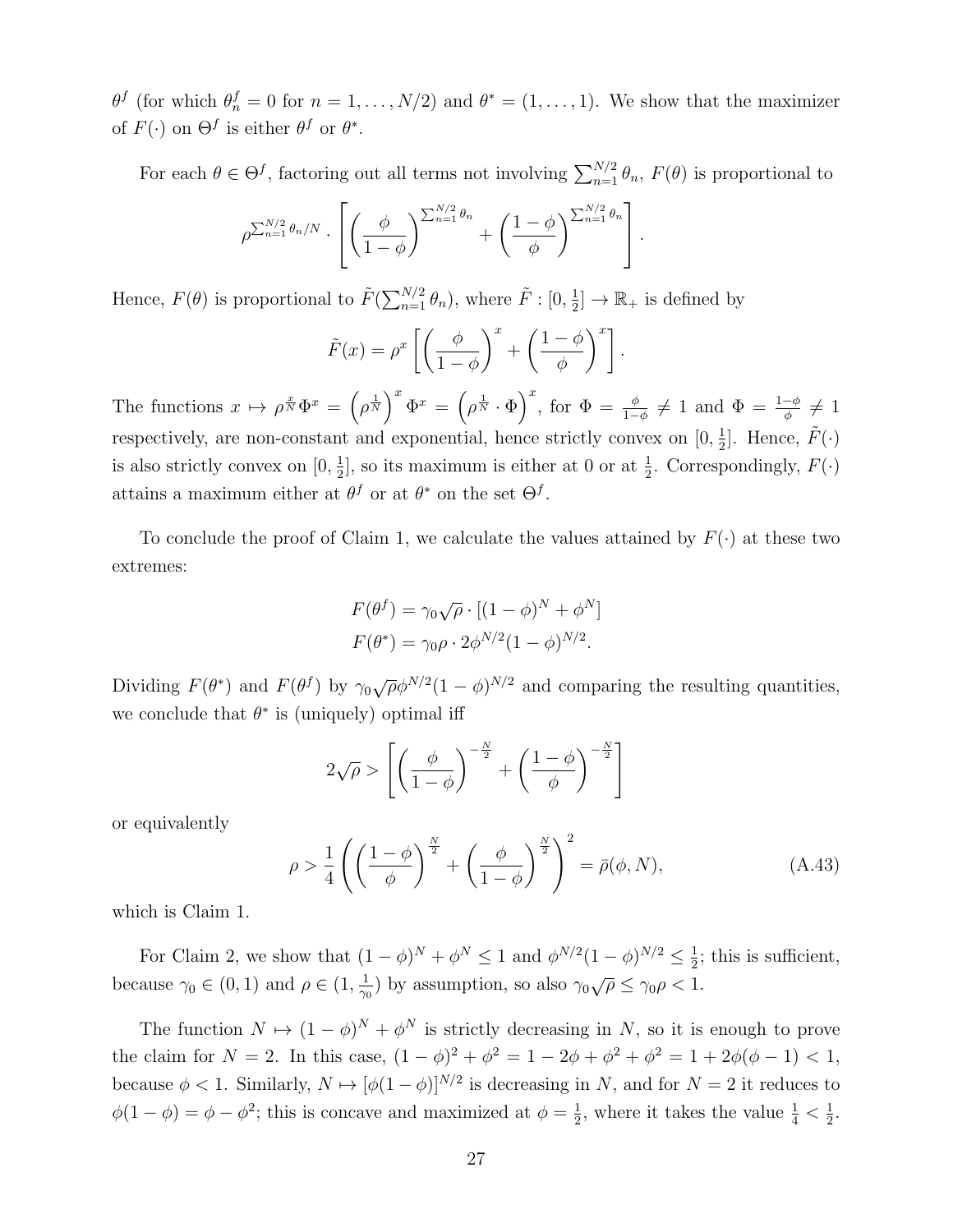Finally, for Claim 3, as  $N \to \infty$ , the first term in the rhs of Eq. (A.43) converges to zero, but the second diverges to infinity. Thus, for N large, only  $\theta^m$  and  $\theta^f$  maximize  $F(\cdot)$ .  $Q.E.D.$ 

We now turn to the proofs of the main Propositions and Corollaries in the text.

Proof of Proposition 3 and Corollary 1: convergence of  $(\lambda_t)_{t\geq0}$ ,  $(\lambda_t^m)_{t\geq0}$  and  $(\lambda_t^f)$  $_{t}^{f})_{t\geq0}$ follows from Theorem A.1 and Claim 2 of Lemma A.1. Parts (a) and (b) follow from Claim 1 in Lemma A.1 and Claim 4 in Theorem A.1. Corollary 1 follows from Claim 3 in Lemma A.1. Q.E.D.

Proposition 2 follows from Proposition 3.

**Proof of Proposition 5:** Fix  $\theta \in \Theta$ , and define  $\theta^{\text{sym}}$  by  $\theta_n^{\text{sym}} = \theta_{N+1-n}$  for all  $n =$ 1, ..., N. (Notice that, for some  $\theta$ , it may be the case that  $\theta^{sym} = \theta$ .) We first claim that

$$
a_t^{\theta,m} + a_t^{\theta^{\text{sym}},m} \ge a_t^{\theta,f} + a_t^{\theta^{\text{sym}},f}.
$$
\n(A.44)

Notice that, if  $\theta^{sym} = \theta$ , the above inequality just says that  $a_t^{\theta,m} \ge a_t^{\theta,f}$  $_t^{\theta, f}$  .

Let  $m_0 = \sum_{n=1}^{N/2} \theta$  and  $m_1 = \sum_{n=N/2+1}^{N} \theta_n$ . By definition,  $p^{\theta,m} = \phi^{m_0} (1-\phi)^{N/2-m_0} \phi^{N/2-m_1} (1-\phi)^{N/2-m_0}$  $\phi)^{m_1} = \phi^{(m_0 - m_1) + N/2} (1 - \phi)^{N/2 - (m_0 - m_1)} = [\phi(1 - \phi)]^{N/2} \left( \frac{\phi}{1 - \phi} \right)$  $\left(\frac{\phi}{1-\phi}\right)^{m_0-m_1}$ , and similarly  $p^{\theta^{sym},m} =$  $[\phi(1-\phi)]^{N/2}$   $\Big(\frac{1-\phi}{\phi}\Big)$  $\left(\frac{\phi}{\phi}\right)^{m_0-m_1}$ . Moreover, since  $p_f$  is defined with the roles of  $\phi$  and  $1-\phi$  reversed,  $p^{\theta,f} = p^{\theta \text{sym},m}$  and  $p^{\theta,m} = p^{\theta \text{sym},f}$ , so  $p^{\theta,m} + p^{\theta,f} = p^{\theta \text{sym},m} + p^{\theta \text{sym},f}$ . Finally, by construction  $\gamma^{\theta} = \gamma^{\theta^{sym}}.$ 

Suppose that  $m_0 \ge m_1$ . Since  $\phi > \frac{1}{2}$ ,  $p^{\theta,m} \ge p^{\theta^{sym},m}$ . At time 0 we thus have  $\lambda_0^{\theta} = p^{\theta,m} \ge$  $p^{\theta^{sym},m} = \lambda_0^{\theta^{sym}} > 0$ . Then, since  $q^{\theta} = \gamma^{\theta}(p^{\theta,m} + p^{\theta,f}) + \gamma^{\theta^{sym}}(p^{\theta^{sym},m} + p^{\theta^{sym},f}) = q^{\theta^{sym}},$  by part 3(a) of Theorem A.1, for every  $t > 0$ ,  $\frac{\lambda_t^{\theta}}{\lambda_{t-1}^{\theta}} = \frac{\lambda_t^{\theta^{sym}}}{\lambda_{t-1}^{\theta^{sym}}}$ , and hence  $\frac{\lambda_t^{\theta}}{\lambda_t^{\theta^{sym}}} = \frac{\lambda_{t-1}^{\theta}}{\lambda_{t-1}^{\theta^{sym}}} = \frac{\lambda_0^{\theta}}{\lambda_0^{\theta^{sym}}} \ge 1$ . Thus,  $\lambda_t^{\theta} \geq \lambda_t^{\theta^{\text{sym}}}$  $t_t^{\text{sym}}$  for all  $t > 0$  as well. Finally, letting  $\bar{\gamma} \equiv \gamma^{\theta \text{sym}} = \gamma^{\theta}$ , for every  $t \geq 1$ ,

$$
a_t^{\theta} = a_t^{\theta,m} + a_t^{\theta,f} = \bar{\gamma} \lambda_{t-1}^{\theta}(p^{\theta,m} + p^{\theta,f}) \ge \bar{\gamma} \lambda_{t-1}^{\theta^{sym}}(p^{\theta^{sym},m} + p^{\theta^{sym},f}) = a_t^{\theta^{sym},m} + a_t^{\theta^{sym},f} = a_t^{\theta^{sym}}.
$$

All the inequalities in the above paragraph are strict if  $m_0 > m_1$ ; they are reversed if  $m_0 \leq m_1$ ; and hold as equalities if  $m_0 = m_1$ .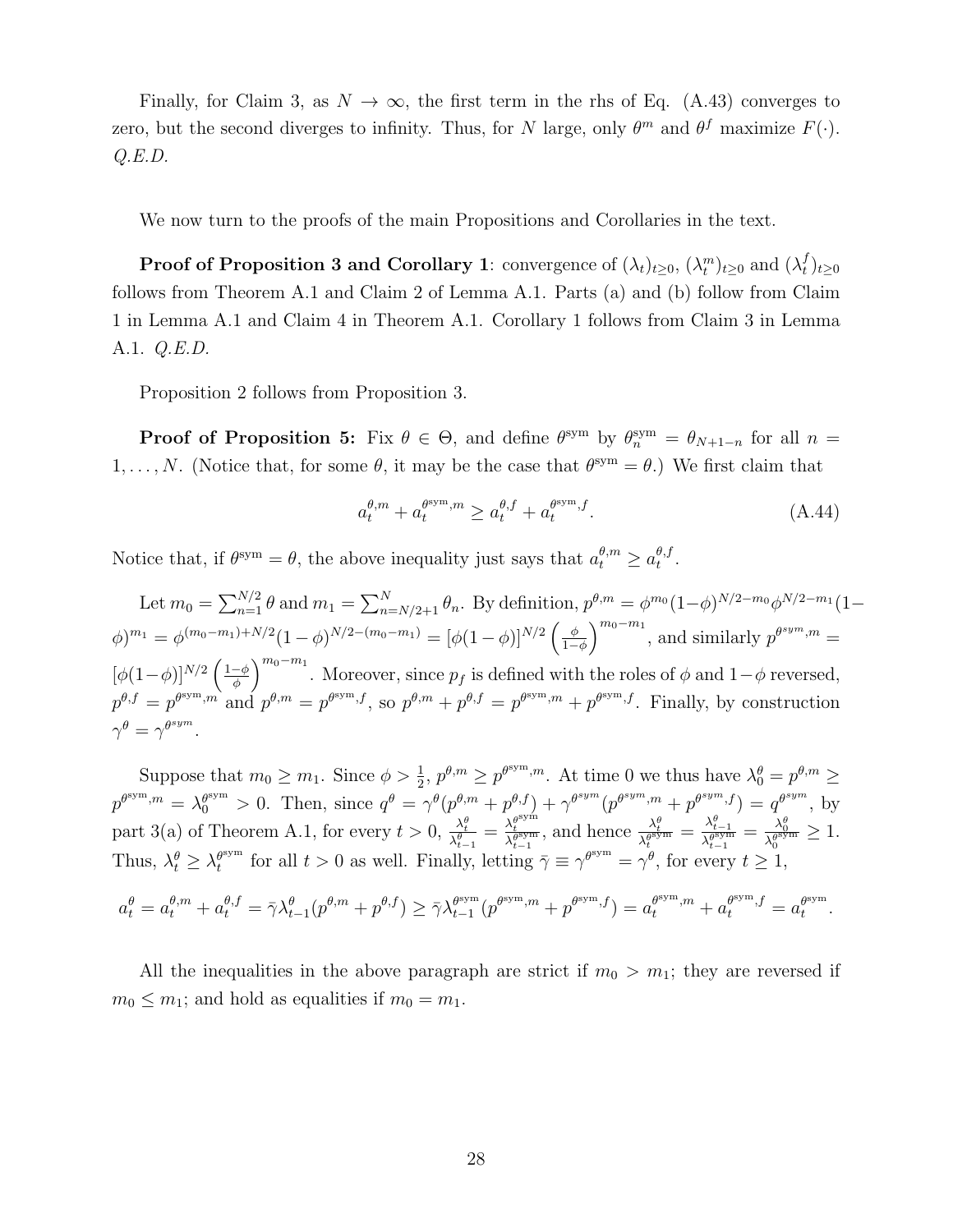Now, regardless of the values of  $m_0$  and  $m_1$ ,

$$
a_t^{\theta,m} + a_t^{\theta^{sym},m} \ge a_t^{\theta,f} + a_t^{\theta^{sym},f}
$$
  
\n
$$
\Leftrightarrow \quad \bar{\gamma}(\lambda_{t-1}^{\theta} p^{\theta,m} + \lambda_{t-1}^{\theta^{sym},m} p^{\theta^{sym},m}) \ge \bar{\gamma}(\lambda_{t-1}^{\theta} p^{\theta,f} + \lambda_{t-1}^{\theta^{sym},p^{\theta^{sym},f}})
$$
  
\n
$$
\Leftrightarrow \quad \lambda_{t-1}^{\theta} [p^{\theta,m} - p^{\theta,f}] \ge \lambda_{t-1}^{\theta^{sym}} [p^{\theta^{sym},f} - p^{\theta^{sym},m}]
$$
  
\n
$$
\Leftrightarrow \quad [\lambda_{t-1}^{\theta} - \lambda_{t-1}^{\theta^{sym}}] \cdot [p^{\theta,m} - p^{\theta,f}] \ge 0,
$$

where the last step follows from  $p^{\theta,m} = p^{\theta^{sym},f}$  and  $p^{\theta,f} = p^{\theta^{sym},m}$ .

If  $m_0 = m_1$ , then both terms in square brackets equal zero, so equality obtains; in particular, this is true if  $\theta = \theta^{\text{sym}}$ . If  $m_0 > m_1$ , then both terms are positive, if  $m_0 < m_1$ , then both terms are negative. Thus, in any event, the last inequality, and hence Eq. (A.44), holds; furthermore, if  $\theta = \theta^{\text{sym}}$ , then  $a_t^{\theta,m} = a_t^{\theta,f}$  $_t^{\theta, f}$ .

Now fix  $L \in \{0, \ldots, N\}$ . Then

$$
\sum_{\theta:\sum_{n} \theta_{n}=L} a_{t}^{\theta, m} = \sum_{\theta:\sum_{n} \theta_{n}=L, \theta=\theta^{\text{sym}}} a_{t}^{\theta, m} + \sum_{\theta:\sum_{n} \theta_{n}=L, \theta\neq\theta^{\text{sym}}} a_{t}^{\theta, m} =
$$
\n
$$
= \sum_{\theta:\sum_{n} \theta_{n}=L, \theta=\theta^{\text{sym}}} a_{t}^{\theta, m} + \frac{1}{2} \sum_{\theta:\sum_{n} \theta_{n}=L, \theta\neq\theta^{\text{sym}}} [a_{t}^{\theta, m} + a_{t}^{\theta^{\text{sym}}, m}] \ge
$$
\n
$$
\geq \sum_{\theta:\sum_{n} \theta_{n}=L, \theta=\theta^{\text{sym}}} a_{t}^{\theta, f} + \frac{1}{2} \sum_{\theta:\sum_{n} \theta_{n}=L, \theta\neq\theta^{\text{sym}}} [a_{t}^{\theta, f} + a_{t}^{\theta^{\text{sym}}, f}] =
$$
\n
$$
= \sum_{\theta:\sum_{n} \theta_{n}=L} a_{t}^{\theta, f}.
$$

The second equality follows from the observation that, restricting attention to types  $\theta$  with  $\sum_{n} \theta_{n} = L$ , also  $\sum_{n} \theta_{n}^{\text{sym}} = L$ , so that adding  $a_{t}^{\theta, m} + a_{t}^{\theta^{\text{sym}}, m}$  over all  $\theta$  with  $\theta \neq \theta^{\text{sym}}$  counts each type twice. The inequality follows from Eq. (A.44), which in particular implies that  $a_t^{\theta,m} = a_t^{\theta,f}$  $t_t^{\theta,f}$  if  $\theta = \theta^{\text{sym}}$ . This inequality is strict if the second summation is non-empty, i.e., if there is  $\theta$  with  $\sum_n \theta_n = L$  and  $\theta_n \neq \theta_{N+1-n}$  for some n, because the latter condition implies  $\theta \neq \theta$ <sup>sym</sup>. Finally, the last equality follows by repeating the first two steps backwards, for F-group researchers. Q.E.D

**Proof of Proposition 6:** We begin with a preliminary result.

**Lemma A.2** For all parameter values and initial conditions, and for all  $\theta \in \Theta$  and  $t \geq 1$ ,

$$
\frac{\lambda_t^{\theta}}{\lambda_{t-1}^{\theta}} = (1 - a_t) + \gamma^{\theta}(p^{\theta, m} + p^{\theta, f});
$$

and for  $t \geq 2$ ,

$$
\frac{a_t^{\theta}}{a_{t-1}^{\theta}} = \frac{a_t^{\theta,m}}{a_{t-1}^{\theta,m}} = \frac{a_t^{\theta,f}}{a_{t-1}^{\theta,f}} = \frac{\lambda_{t-1}^{\theta}}{\lambda_{t-2}^{\theta}}.
$$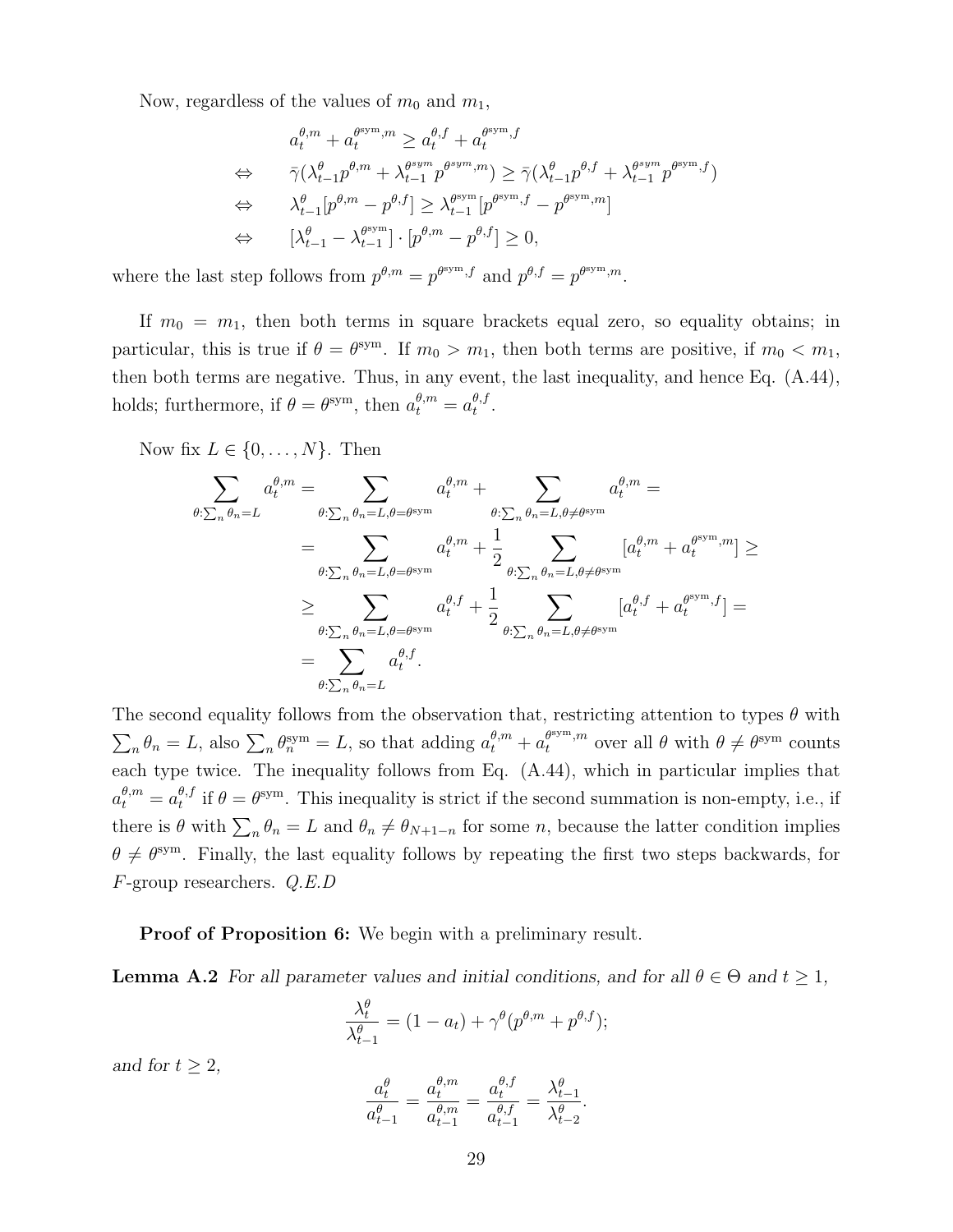**Proof:** From Eq. (6),  $\lambda_t^{\theta} = \lambda_t^{\theta,m} + \lambda_t^{\theta,f} = (\lambda_{t-1}^{\theta,m} + \lambda_{t-1}^{\theta,f})$  $_{t-1}^{\theta,f}(1-a_t)+\gamma^{\theta}(p^{\theta,m}+p^{\theta,f}),$  which yields the first equation because  $\lambda_{\tau}^{\theta} > 0$  for all  $\theta$  and  $\tau$ .

From Eq. (5), for  $t \geq 2$ ,

$$
\frac{a_{t}^{\theta,g}}{a_{t-1}^{\theta,g}} = \frac{\lambda_{t-1}^{\theta}\gamma^{\theta}p^{\theta,g}}{\lambda_{t-2}^{\theta}\gamma^{\theta}p^{\theta,g}} = \frac{\lambda_{t-1}^{\theta}}{\lambda_{t-2}^{\theta}};
$$

similarly,

$$
\frac{a_t^{\theta}}{a_{t-1}^{\theta}} = \frac{\lambda_{t-1}^{\theta} \gamma^{\theta}(p^{\theta,m} + p^{\theta,f})}{\lambda_{t-2}^{\theta} \gamma^{\theta}(p^{\theta,m} + p^{\theta,f})} = \frac{\lambda_{t-1}^{\theta}}{\lambda_{t-2}^{\theta}}.
$$

 $Q.E.D.$ 

We now prove Proposition 6. For  $N = 2$  we only have 4 types,  $\Theta = \{(0, 0), (1, 0), (0, 1), (1, 1)\}.$ Let  $a^{L,g} = \sum_{sum_{n=1}^2 \theta_n = L} a^{\theta,g}$  and  $a_t^g = \sum_{\ell=0}^2 a_t^{\ell,g}$ <sup> $\ell, g$ </sup>. From Proposition 5, for all t,  $a_t^{1,m} > a_t^{1,f}$ ,  $a_t^{2,m} = a_t^{2,f}$  $t^{2,f}$ , and  $a_t^{0,m} = a_t^{0,f}$ <sup>0,f</sup>. Therefore,  $a_t^m > a_t^f$ , which implies that the weight on  $L = 1$  for accepted M researchers is

$$
\frac{a_t^{1,m}}{a_t^m} = 1 - \frac{a_t^{2,m} + a_t^{0,m}}{a_t^m} = 1 - \frac{a_t^{2,f} + a_t^{0,f}}{a_t^m} > 1 - \frac{a_t^{2,f} + a_t^{0,f}}{a_t^f} = \frac{a_t^{1,f}}{a_t^f}.
$$

Similarly,  $a_t^m > a_t^f$  and  $a_t^{0,m} = a_t^{0,f}$  $a_t^{0,f}, a_t^{2,m} = a_t^{2,f}$  $t^{2,J}$  imply

$$
\frac{a_t^{0,m}}{a_t^m} < \frac{a_t^{0,f}}{a_t^f}, \qquad \frac{a_t^{2,m}}{a_t^m} < \frac{a_t^{2,f}}{a_t^f}.
$$

Moreover, we claim that,  $a_t^{2,g} > a_t^{0,g}$ . For  $t = 0$ ,  $a_0^{2,g} = a_0^{(1,1),g} = p^{(1,1),m} \gamma^{(1,1),p^{(1,1),g}} >$  $p^{(0,0),m}\gamma^{(0,0)}p^{(0,0),g} = a_0^{(0,0),g} = a_0^{0,g}$  $v_0^{0,g}$ , because  $p^{(0,0),g} = p^{(1,1),g}$  but  $\gamma^{(1,1)} > \gamma^{(0,0)}$ . Inductively, from Lemma A.2,

$$
a_t^{2,g} = a_t^{(1,1),g} = a_{t-1}^{(1,1),g} \cdot \frac{a_t^{(1,1),g}}{a_{t-1}^{(1,1),g}} = a_{t-1}^{(1,1,g)} \left( 1 - a_{t-1} + \gamma^{(1,1)}(p^{(1,1),m} + p^{(1,1),f}) \right) > > a_{t-1}^{(1,1,g)} \left( 1 - a_{t-1} + \gamma^{(0,0)}(p^{(0,0),m} + p^{(0,0),f}) \right) > a_{t-1}^{(0,0,g)} \left( 1 - a_{t-1} + \gamma^{(0,0)}(p^{(0,0),m} + p^{(0,0),f}) \right) = = a_{t-1}^{(0,0,g)} \frac{a_t^{(0,0),g}}{a_{t-1}^{(0,0,g)}} = a_t^{(0,0),g} = a_t^{0,g}.
$$

Therefore,

$$
\begin{split} 0 < & \frac{a_t^{0,f}}{a_t^{1,f}+a_t^{2,f}+a_t^{0,f}} - \frac{a_t^{0,m}}{a_t^{1,m}+a_t^{2,m}+a_t^{0,m}} = \frac{a_t^{0,f}}{a_t^{1,f}+a_t^{2,f}+a_t^{0,f}} - \frac{a_t^{0,f}}{a_t^{1,m}+a_t^{2,m}+a_t^{0,m}} < \\ < & \left(\frac{a_t^{2,f}}{a_t^{0,f}}\right) \cdot \left(\frac{a_t^{0,f}}{a_t^{1,f}+a_t^{2,f}+a_t^{0,f}} - \frac{a_t^{0,f}}{a_t^{1,m}+a_t^{2,m}+a_t^{0,m}}\right) = \frac{a_t^{2,f}}{a_t^{1,f}+a_t^{2,f}+a_t^{0,f}} - \frac{a_t^{2,f}}{a_t^{1,m}+a_t^{2,m}+a_t^{0,m}} = \\ = & \frac{a_t^{2,f}}{a_t^{1,f}+a_t^{2,f}+a_t^{0,f}} - \frac{a_t^{2,m}}{a_t^{1,m}+a_t^{2,m}+a_t^{0,m}}; \end{split}
$$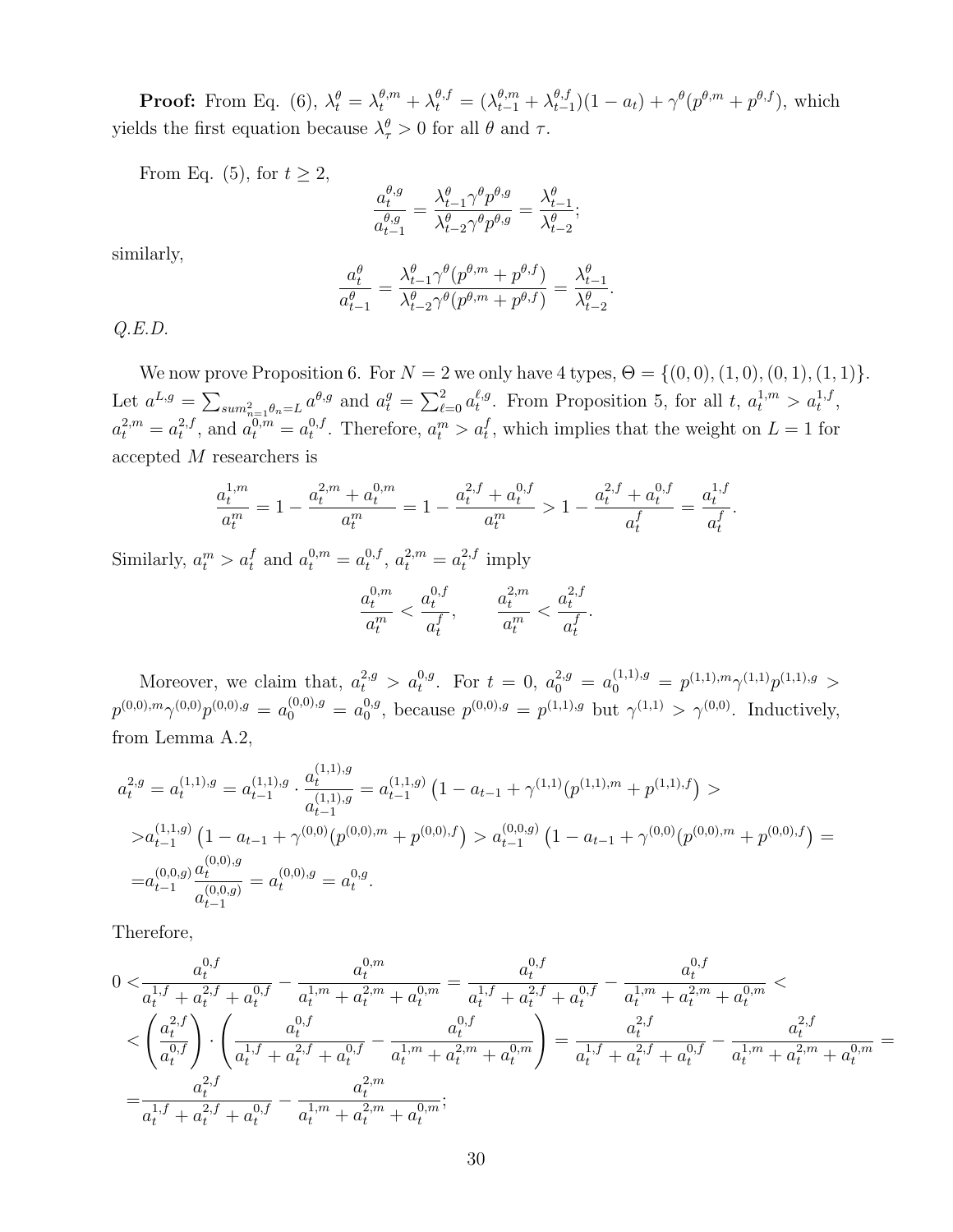the first inequality follows from  $a_t^{1,f} < a_t^{1,m}$  and  $a_t^{0,f} = a_t^{0,m}$  and  $a_t^{2,f} = a_t^{2,m}$  $t^{2,m}$ , the next equality from  $a_t^{0,m} = a_t^{0,f}$  $t_t^{0,f}$ , the second inequality from  $a_t^{2,f} > a_t^{0,f} > 0$  and the fact that the difference of fractions is positive, and the last equality from  $a_t^{2,m} = a_t^{2,f}$  $\frac{2}{t}$ .

The result then follows from a symmetry argument.

$$
E[L|F] = \frac{0 \times a_t^{0,f} + a_t^{1,f} + 2a_t^{2,f}}{a_t^f}
$$

$$
E[L|M] = \frac{0 \times a_t^{0,m} + a_t^{1,m} + 2a_t^{2,m}}{a_t^m}
$$

which, since  $a_t^{1,g} = 1 - a_t^{0,g} - a_t^{2,g}$  $t^{2,g}$ , implies

$$
E[L|F] = -1 \frac{a_t^{0,f}}{a_t^f} + 1 + \frac{a_t^{2,f}}{a_t^f}
$$

$$
E[L|M] = -1 \frac{a_t^{0,m}}{a_t^m} + 1 + \frac{a_t^{2,m}}{a_t^m}
$$

It follows that

$$
E[L|F] - E[L|M] = -\left(\frac{a_t^{0,f}}{a_t^f} - \frac{a_t^{0,m}}{a_t^m}\right) + \left(\frac{a_t^{2,f}}{a_t^f} - \frac{a_t^{2,m}}{a_t^m}\right) > 0
$$

Q.E.D

**Proof of Proposition 7.** Letting  $L = \sum_{n=1}^{N} \theta_n$ ,

$$
\begin{split}\n\left[\gamma^{\theta}\right]^{N} &= \alpha^{N} \frac{1}{2^{N}} \sum_{\vartheta \in \Theta} \beta^{\sum_{n:\theta_{n}=1} \max(1-\vartheta_{n},\theta_{n}) + \sum_{n:\theta_{n}=0} \max(1-\vartheta_{n},\theta_{n})} \\
&= \frac{1}{2^{N}} \alpha^{N} \sum_{\vartheta \in \Theta} \beta^{\sum_{n=1}^{N}\theta_{n} + \sum_{n:\theta_{n}=0} (1-\vartheta_{n})} \\
&= \frac{1}{2^{N}} \alpha^{N} \beta^{L} \sum_{\vartheta \in \Theta} \beta^{\sum_{n:\theta_{n}=0} 1 - \sum_{n:\theta_{n}=0} \vartheta_{n}} \\
&= \frac{1}{2^{N}} \alpha^{N} \beta^{N} \sum_{\vartheta \in \Theta} \beta^{\sum_{n:\theta_{n}=0} 1 - \sum_{n:\theta_{n}=0} \vartheta_{n}} \\
&= \frac{1}{2^{N}} \alpha^{N} \beta^{N} \sum_{\vartheta \in \Theta} \beta^{-\sum_{n:\theta_{n}=0} \vartheta_{n}} \\
&= \frac{1}{2^{N}} \alpha^{N} \beta^{N} \sum_{\vartheta \in \Theta} \beta^{-\sum_{n:\theta_{n}=0} \vartheta_{n}} \\
&= \frac{1}{2^{N}} \alpha^{N} \beta^{N} \sum_{\ell=0} \beta^{-\sum_{n:\theta_{n}=0} \vartheta_{n}} \\
&= \frac{1}{2^{N}} \alpha^{N} \beta^{N} \sum_{\ell=0}^{N-L} \binom{N-L}{\ell} \beta^{-\ell} \\
&= \alpha^{N} \beta^{N} \sum_{\ell=0}^{N-L} \binom{N-L}{\ell} \left(\frac{1}{2}\right)^{\ell} \left(\frac{1}{2}\right)^{(N-L)-\ell} \left(\frac{1}{\vartheta}\right)^{\ell} \\
&= \alpha^{N} \beta^{N} \sum_{\ell=0}^{N-L} \binom{N-L}{\ell} \left(\frac{1}{2}\right)^{\ell} \left(\frac{1}{2}\right)^{(N-L)-\ell} \left(\frac{1}{\vartheta^{N}}\right)^{\ell} \\
&= \left[\alpha \beta \left(\frac{1}{2} + \frac{1}{2\beta}\right)\right]^{N} \left(\frac{1}{2} + \frac{1}{2\vartheta}\right)^{L} \\
&= \left[\alpha \beta
$$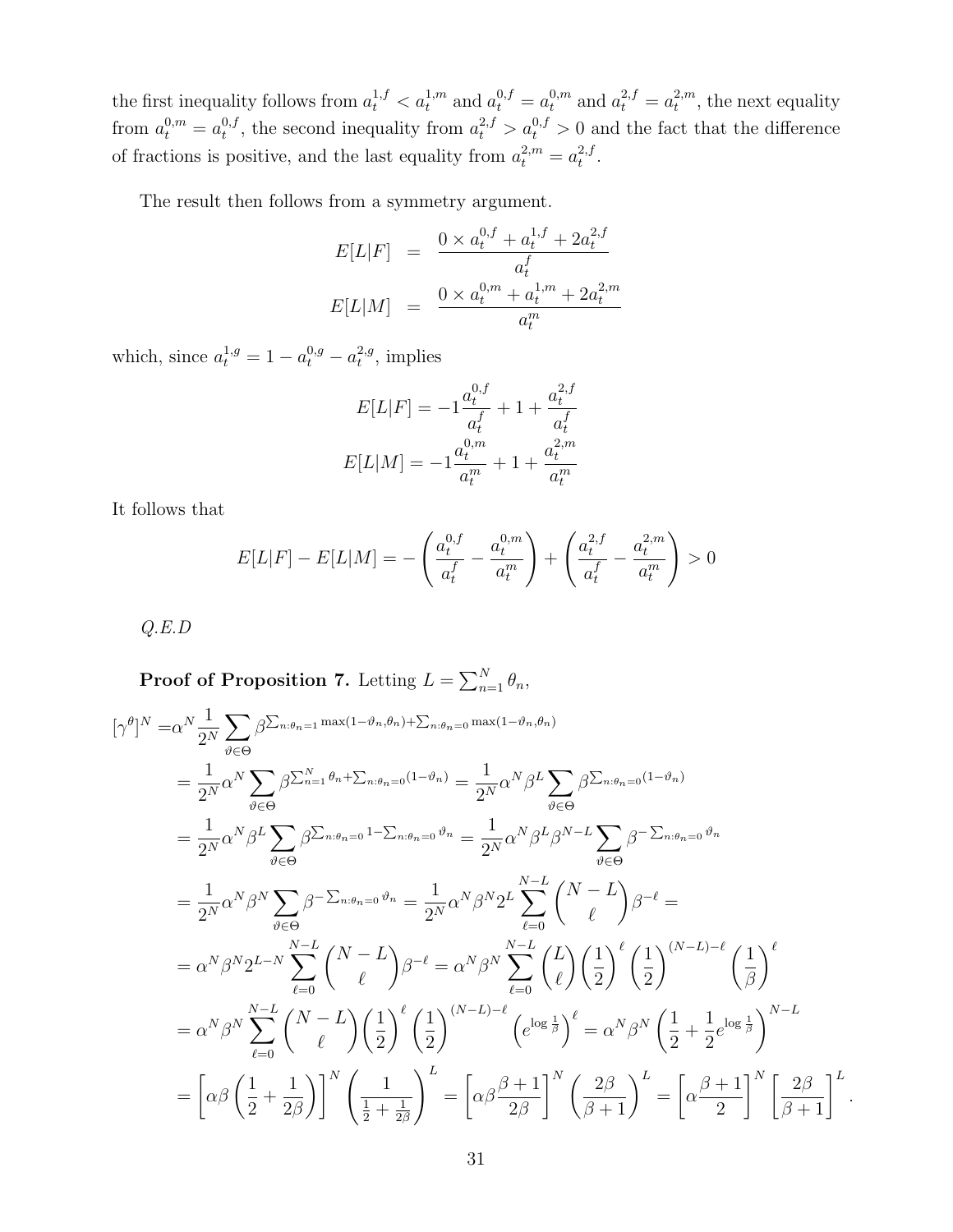The last equality in the penultimate row follows from the formula for the moment-generating function of a binomial r.v. Now we can match coefficients: by definition  $\gamma^{\theta^r} = \gamma_0 \rho^{L/N}$ , so  $[\gamma^{\theta}]^{N} = \gamma_{0}^{N} \rho^{L}$  and we can take  $\gamma_{0} = \alpha \frac{\beta+1}{2}$  $\frac{+1}{2}$  and  $\rho = \frac{2\beta}{\beta+1}$ .

As noted in the text, to ensure that  $\rho > 1$ , we need  $\frac{2\beta}{\beta+1} > 1$ , i.e.  $\beta > 1$ .

 $Q.E.D.$ 

Detailed dynamics of the mass of M and F accepted agents. It is useful to rewrite Equation (6) for each group  $q = m$ , f as follows:

$$
\lambda_t^{\theta,m} - \lambda_{t-1}^{\theta,m} = -\lambda_{t-1}^{\theta,m} a_t + \lambda_{t-1}^{\theta,m} \gamma^{\theta} p^{\theta,m} + \lambda_{t-1}^{\theta,f} \gamma^{\theta} p^{\theta,m} \tag{A.45}
$$

$$
\lambda_t^{\theta,f} - \lambda_{t-1}^{\theta,f} = -\lambda_{t-1}^{\theta,f} a_t + \lambda_{t-1}^{\theta,f} \gamma^{\theta} p^{\theta,f} + \lambda_{t-1}^{\theta,m} \gamma^{\theta} p^{\theta,f}
$$
\n(A.46)

Consider the dynamics of F-researchers in  $(A.46)$ , for instance. The change in the mass of F-researchers of type  $\theta$  decreases due to replacement at the rate  $a_t$ , and it then increases due to the young F-researchers who produce quality research and are matched with referees from the F group who share their type and hence view them positively  $(\lambda_{t-1}^{\theta,f} \gamma^{\theta} p^{\theta,f})$ , plus the young F-researchers who produce quality research and are matched with M-referees of their own type  $(\lambda_{t-1}^{\theta,m}\gamma^{\theta}p^{\theta,f})$ . The asymmetry between the two dynamics (A.45) and (A.46) is apparent in the last two terms of each. If  $\theta$  is a type that is more prevalent among Mresearchers—for instance,  $\theta = \theta^m$ —then  $p^{\theta, f}$  will be small while  $p^{\theta, m}$  will be large. If the current mass of M-researchers of type  $\theta$  is large, then  $\lambda_{t-1}^{\theta} \gamma^{\theta} p^{\theta,m}$  will act to further increase the mass of M-researchers, while the respective term  $\lambda_{t-1}^{\theta} \gamma^{\theta} p^{\theta,f}$  in the F-group dynamics will lead to a smaller increase in the mass of type- $\theta$  F-researchers. In particular, if we start from a situation in which all referees of type  $\theta$  are in M-group, then, while they will accept some F-researchers of type  $\theta$ , they will accept a much larger mass of M-researchers.

This force is at play regardless of the parameter values, and for all types. However, its implications for the limiting group (im)balance in the population depend upon whether or not we are in a "meritocratic" scenario. If research characteristics have a limited effect on the probability of quality research, as in Part (a) of Proposition 3, then  $\theta^m$  and  $\theta^f$  are the only types that survive in the limit. These are also the types for which the difference in proportions among young  $M$ - and  $F$ -researchers is greatest. Thus, in the scenario of Part (a), the force thus described has the greatest effect, which is further reinforced if initially all referees are in M-group. The result is that, in the limit, despite the fact that the mass of young  $M$ - and  $F$ -researchers appearing at each time t is the same, the referees' self-image bias leads to a limiting population in which the majority of scholars are in M group.

By way of contrast, in the meritocratic scenario of Part (b) in Proposition 3, the type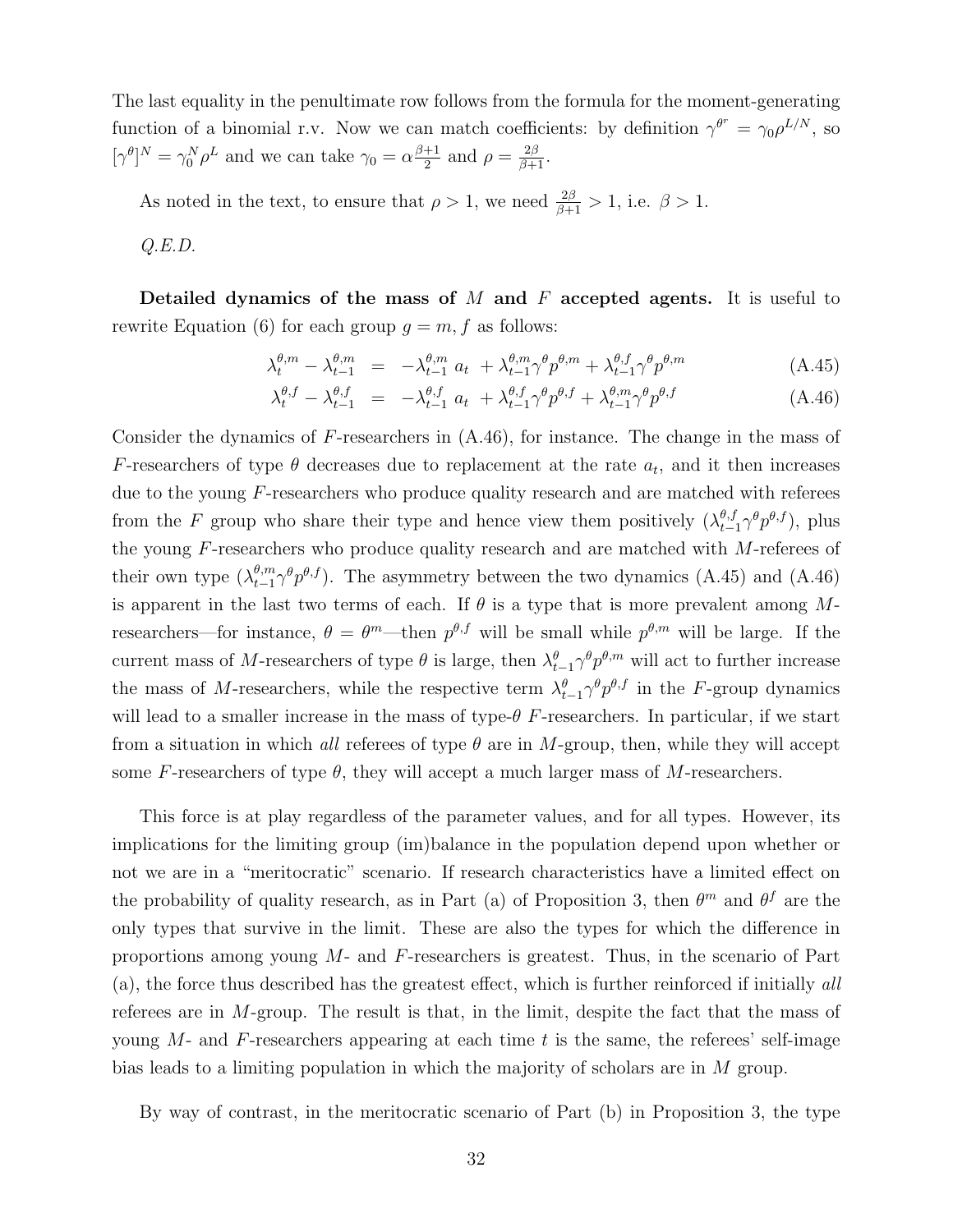that prevails in the limit is the efficient one, namely  $\theta^*$ . In our symmetric model, the same fraction of young M- and F-researchers are of type  $\theta^*$ . Therefore, the effect described above becomes more and more muted over time. Consequently, in the limit, the mass of M- and F-scholars is the same.

The following Proposition formalizes the above discussion. We denote by  $\Lambda_t^m \equiv \sum_{\theta} \lambda_t^{\theta,m}$ t and  $\Lambda_t^f \equiv \sum_{\theta} \lambda_t^{\theta, f}$  $t_t^{\theta,f}$  the total mass of M- and F-scholars at date t;  $\bar{\Lambda}^m$  and  $\bar{\Lambda}^f$  are the corresponding limiting quantities.

**Proposition A.4** Assume that all referees are initially from the M-group, i.e.,  $\lambda_0 = p^m$ .

(a) If  $\rho < \bar{\rho}(\phi, N)$ , then the limiting masses are

$$
(M-\text{researchers of type }\theta^m): \bar{\lambda}^{\theta^m,m} = \frac{(\phi^N)^2}{(\phi^N + (1-\phi)^N)^2};\tag{A.47}
$$

$$
(F\text{-researchers of type }\theta^m)\text{: } \bar{\lambda}^{\theta^m,f} = \frac{\phi^N (1-\phi)^N}{(\phi^N + (1-\phi)^N)^2};\tag{A.48}
$$

$$
(M-\text{researchers of type }\theta^f): \bar{\lambda}^{\theta^f,m} = \frac{((1-\phi)^N)^2}{(\phi^N + (1-\phi)^N)^2};\tag{A.49}
$$

$$
(F\text{-researchers of type }\theta^f) \colon \bar{\lambda}^{\theta^f, f} = \frac{(1-\phi)^N \phi^N}{(\phi^N + (1-\phi)^N)^2};\tag{A.50}
$$

with

$$
\bar{\lambda}^{\theta^m, m} > \bar{\lambda}^{\theta^m, f} = \bar{\lambda}^{\theta^f, f} > \bar{\lambda}^{\theta^f, m}
$$
\n(A.51)

In addition, the total mass of  $M$  and  $F$  researchers are

$$
\bar{\Lambda}^{m} = 1 - \bar{\Lambda}^{f} = \frac{1 + \left(\frac{\phi}{1 - \phi}\right)^{2N}}{1 + \left(\frac{\phi}{1 - \phi}\right)^{2N} + 2\left(\frac{\phi}{1 - \phi}\right)^{N}} > 0.5.
$$
\n(A.52)

(b) If  $\rho > \bar{\rho}(\phi, N)$ , then  $\bar{\lambda}^{\theta^*, m} = \bar{\lambda}^{\theta^*, f} = \bar{\Lambda}^m = \bar{\Lambda}^f = \frac{1}{2}$  $\frac{1}{2}$ .

**Proof of Proposition 4, A.4 and Corollary 2**. For Part (a), since  $\gamma^{\theta^m} = \gamma^{\theta^f} =$  $\gamma_0(\rho)^{N/2}$  and, by Proposition 3,  $\Theta^{\max} = {\theta^m, \theta^f}, \bar{\lambda}^{\tilde{\theta}, m} = \frac{\lambda_0^{\tilde{\theta}} p^{\tilde{\theta}}, m}{\lambda_0^{\theta^m} p^m m + \lambda_0^{\theta^r}}$  $\frac{\lambda_0^{\theta} p^{\theta} , m}{\lambda_0^{gm} p^{\theta m}, m + \lambda_0^{\theta f} p^{\theta f}, m}$  for  $\tilde{\theta} \in \Theta^{\max}$ , and  $\bar{\lambda}^{\tilde{\theta},m} = 0$  otherwise; a similar expression holds for  $\bar{\lambda}^{\tilde{\theta},f}$ . Equations (A.47) through (A.50) then follow from the specification of  $p^m$  and  $p^f$ . Eq. (11) follows from  $\bar{\Lambda}^g = \bar{\lambda}^{\theta^m,g} + \bar{\lambda}^{\theta^f,g}$ .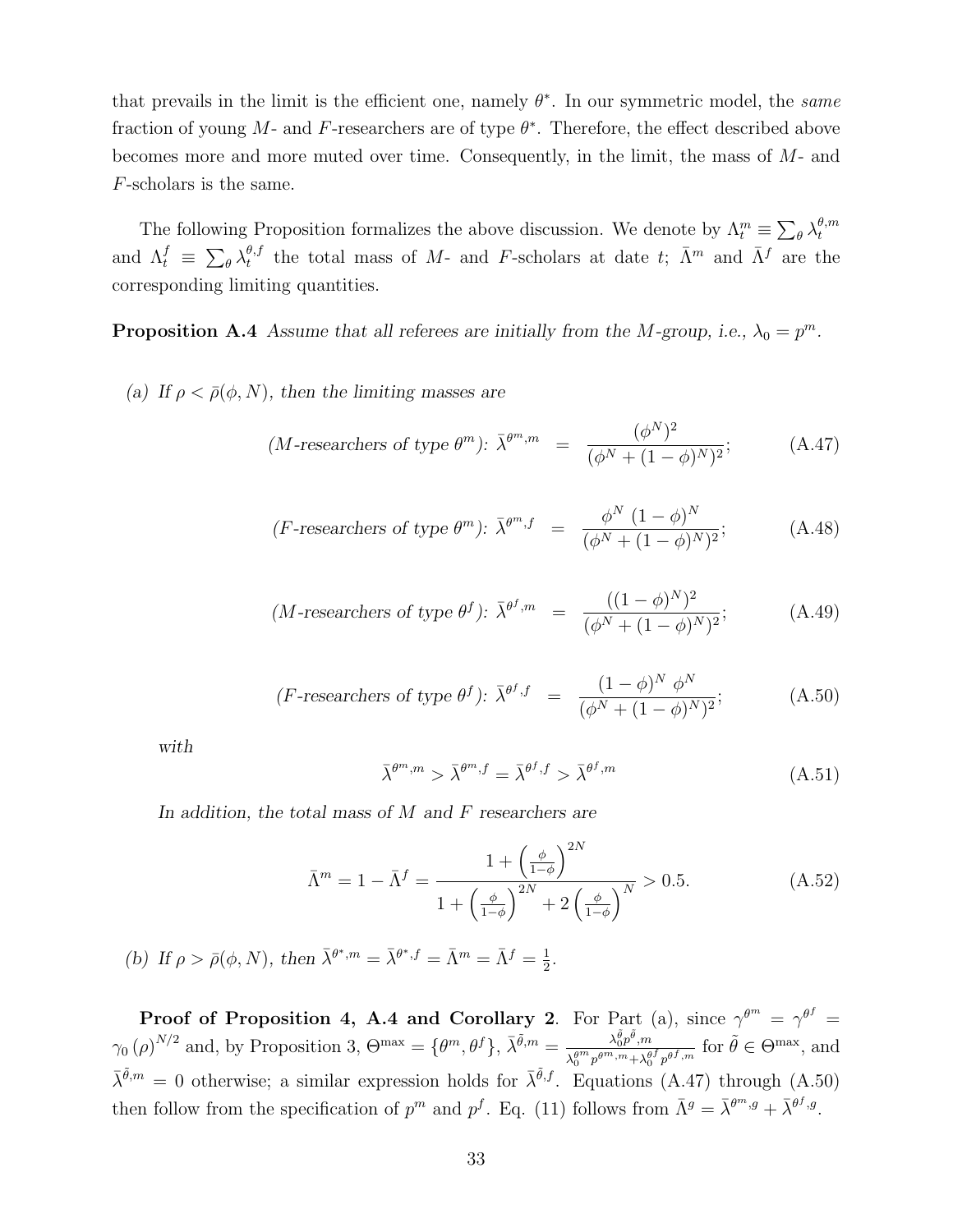Part (b) follows from the fact that, by Proposition 3 part (b),  $\Theta^{\max} = {\theta^*}$  in this scenario. Corollary 2 follows from Lemma A.1 Claim (3).

Proposition 4 consists of (b) and the last claim in (a) of Proposition A.4.  $Q.E.D.$ 

**Proof of Proposition A.1:** let  $\Theta_{-1} = \Theta$  and  $t(-1) = 0$ . Also let  $\lambda_{0,0}^m = \lambda_{1,0}^m = \lambda_0^m$ ,  $\lambda^f_{0,0}=\lambda^f_{1,0}=\lambda^f_0$  $\lambda_{0,0}^f = \lambda_{1,0} = \lambda_{1,0}^m + \lambda_1^f$  $_{1,0}^f$ . Finally, let  $\Theta_0 = \left\{\theta \in \Theta : \lambda_{1,0}^{\theta} \geq \frac{C}{\gamma^{\theta}}\right\}$  $\frac{C}{\gamma^{\theta}P}$ .

For  $j \geq 0$ , say that *Conditions*  $C(j)$  hold if there is a set  $\Theta_j \subseteq \Theta_{j-1}$ , a period  $t(j)$  $t(j-1)$ , and for  $\tau = 0, \ldots, t(j) - t(j-1)$ , vectors  $\lambda_{\tau,j}^m, \lambda_{\tau,j}^f, \lambda_{\tau,j} \in \mathbb{R}_+^{\Theta}$  such that

- (i) for  $0 \le \tau \le t(j) t(j-1)$ ,  $\lambda_{\tau,j}^m = \lambda_{t(j-1)+\tau}^m$ ,  $\lambda_{\tau,j}^f = \lambda_{t,j}^f$  $t_{(j-1)+\tau}$ , and  $\lambda_{\tau,j} = \lambda_{\tau,j}^m + \lambda_{\tau,j}^f$ ;
- (ii) for  $0 \leq \tau < t(j) t(j-1)$ ,  $\lambda_{\tau,j}^{\theta} \geq \frac{C}{\gamma^{\theta}}$  $\frac{C}{\gamma^{\theta} P}$  for all  $\theta \in \Theta_j$ ;

(iii)  $\lambda_{\tau,j}^{\theta} < \frac{C}{\gamma^{\theta}(P)}$  $\frac{C}{\gamma^{\theta}(P-U)}$  for  $0 \leq \tau \leq t(j)-t(j-1)$  and all  $\theta \in \Theta \setminus \Theta_j$ , and  $\lambda_{t(j)-t(j-1),j}^{\theta_0} < \frac{C}{\gamma^{\theta_0}(P-U)}$  $\gamma^{\theta_0}$  (P-U) for some  $\theta_0 \in \Theta_j$ .

We claim that, for every  $k \geq 0$ , if either  $k = 0$  or  $k > 0$  and Conditions  $C(k-1)$  hold, then either Conditions  $C(k)$  hold as well, with  $\Theta_k \subsetneq \Theta_{k-1}$  in case  $k > 0$ , or else there exist vectors  $\lambda_{\tau,k}^m, \lambda_{\tau,k}^f, \lambda_{\tau,k} \in \mathbb{R}_+^{\Theta}$  for all  $\tau \geq 1$  such that (i) holds for  $j = k$ , and  $\lambda_{\tau,j}^{\theta} \geq \frac{C}{\gamma^{\theta}j}$  $\frac{C}{\gamma^{\theta} P}$  for all  $\theta \in \Theta_k$ . In the latter case, if the sequences of such vectors converge, then  $\lim_{\tau\to\infty}\lambda_{\tau,k}^m = \lim_{t\to\infty}\lambda_t^m$ and similarly for  $\lambda_{\tau,k}^f$  and  $\lambda_{\tau,k}$ .

Let  $\lambda_{0,k}^{\theta,g} = \lambda_{t(k-1)}^{\theta,g}$  for  $g = f, m$ ; also let  $\lambda_{0,k} = \lambda_{0,k}^m + \lambda_{0,k}^f$ . Let  $\Theta_k = \left\{\theta \in \Theta : \lambda_{0,k}^{\theta} \geq \frac{C}{\gamma^{\theta}}\right\}$  $\frac{C}{\gamma^{\theta}P}$ . If  $k = 0$ , then  $\Theta_0 \subseteq \Theta = \Theta_{-1}$ . Otherwise,  $C(k-1)$  must hold, so  $\lambda_{0,k} = \lambda_{t(k-1)} =$  $\lambda_{t(k-1)-t(k-2),k-1}$ . By (iii), if  $\theta \notin \Theta_{k-1}$  then  $\lambda_{0,k}^{\theta} = \lambda_{t(k-1)-t(k-2),k-1}^{\theta} < \frac{C}{\gamma^{\theta}}$  $\frac{C}{\gamma^{\theta} P}$ , so  $\theta \notin \Theta_k$  as well; firthermore, there exists  $\theta_0 \in \Theta_{k-1}$  such that  $\lambda_{0,k}^{\theta_0} = \lambda_{t(k-1)-t(k-2),k-1}^{\theta_0} < \frac{C}{\gamma^{\theta_0}}$  $\frac{C}{\gamma^{\theta}P}$ . Therefore, if  $k > 0$ , then  $\Theta_k \subsetneq \Theta_{k-1}$ .

Define  $q_k^g \in \mathbb{R}_+^{\Theta} \setminus \{0\}$  for  $g = f, m$  by  $q_k^{\theta, g} = \gamma^{\theta} p^{\theta, g}$  if  $\theta \in \Theta_k$ , and  $q_k^{\theta, g} = 0$  otherwise. Then  $q_k^{\theta,m} + q_k^{\theta,f} \leq 1$  for all  $\theta$ . Consider the sequences  $(\lambda^{\theta,g}_{\tau,k})_{\tau\geq 0}$  for  $g = f, m$  and  $(\lambda^{\theta}_{\tau,k})_{\tau\geq 0}$  defined by Eqs. (A.34)–(A.35) for the vectors  $q_k^f$  $_{k}^{f},q_{k}^{m}$  .

Suppose first that there are  $\bar{\tau} > 0$  and  $\theta_0 \in \Theta_k$  such that  $\lambda_{\bar{\tau},k}^{\theta_0} < \frac{C}{\gamma^{\theta_0}(P)}$  $\frac{C}{\gamma^{\theta_0}(P-U)}$ . Let  $t(k) =$  $t(k-1) + \bar{\tau}$ . Then, for each group  $g = f, m$ , the dynamics in Eqs. (A.34)–(A.35) induced by the vectors  $q_k^f$  $k, q_k^m$  for the subsequence  $(\lambda_{\tau,k}^g)_{\tau=0,\dots,\bar{\tau}}$  coincide with those in Eq. (A.20) for the subsequences  $(\lambda_t^g)$  $_{t}^{g}$ <sub>t</sub> $_{t=t(k-1),...,t(k)}$ ; thus, (i) holds for  $j = k$ . Furthermore, (ii) and the second part of (iii) hold for  $j = k$  by the definition of  $\overline{\tau}$ . For the first part of (iii) with  $j = k$ , recall that by definition  $q_k^{\theta,m} + q_k^{\theta,f} = 0$  for  $\theta \in \Theta \setminus \Theta_k$ ; hence, for all  $\theta' \in \Theta$  and all  $\theta \in \Theta \setminus \Theta_k$ ,  $q_k^{\theta,m} + q_k^{\theta,f} \leq q_{m,k}^{\theta'} + q_{f,k}^{\theta'}$ . By part 3(a) in Theorem A.1, it must be the case that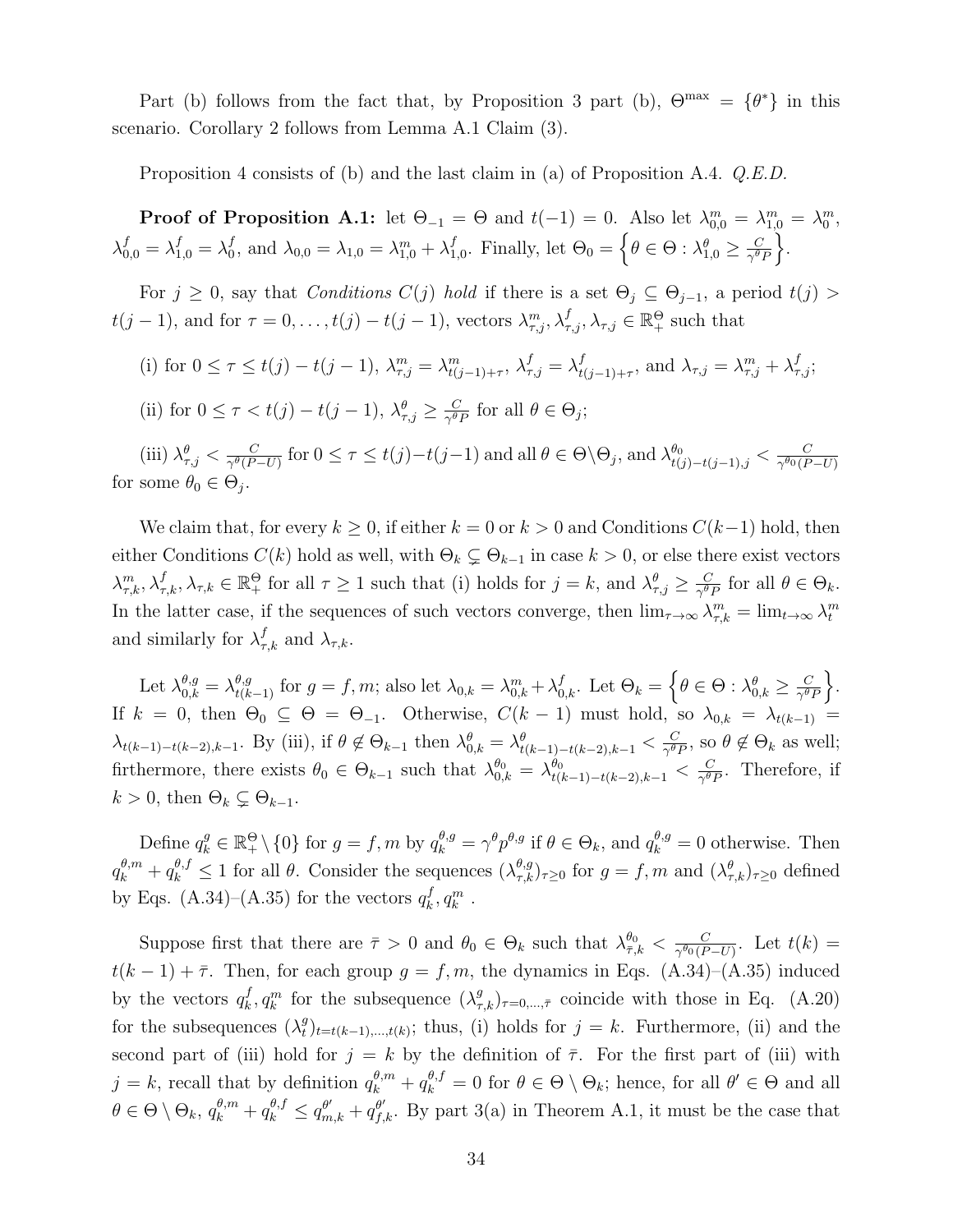$\lambda_{\tau+1,k}^{\theta}/\lambda_{\tau,k}^{\theta} \leq 1$ : otherwise,  $\sum_{\theta' \in \Theta} \lambda_{\tau+1,k}^{\theta'} > \sum_{\theta' \in \Theta} \lambda_{\tau,k}^{\theta'} = 1$ , which contradicts the fact that  $\lambda_{\tau+1,k} \in \Delta(\Theta)$  per Theorem A.1. Since by definition  $\lambda_{0,k}^{\theta} < \frac{C}{\gamma^{\theta}}$  $\frac{C}{\gamma^{\theta}P}$  for  $\theta \notin \Theta_k$ , it follows that also  $\lambda_{\tau,k}^{\theta} < \frac{C}{\gamma^{\theta}}$  $\frac{C}{\gamma^{\theta}P}$  for  $\tau = 0, \ldots, \bar{\tau}$  and for any such  $\theta$ . Thus, in this case Conditions  $C(k)$  hold.

If instead  $\lambda_{\bar{\tau},k}^{\theta} \geq \frac{C}{\gamma^{\theta}(P)}$  $\frac{C}{\gamma^{\theta}(P-U)}$  for all  $\theta \in \Theta_k$ , then for each group  $g = f, m$ , the dynamics in Eqs. (A.34)–(A.35) induced by the vectors  $q_{m,k}, q_{f,k}$  for the subsequence  $(\lambda_{\tau,k}^g)_{\tau\geq0}$  coincide with those in Eq. (A.20) for the subsequence  $(\lambda_t^g)$  $_{t}^{g}$ <sub>t</sub> $_{t\geq t(k-1)}$ . Again, in this case (i) holds for  $j = k$ . This completes the proof of the claim.

Since the set  $\Theta$  is finite, there exists  $K \geq 0$  such that the induction stops—that is,  $\lambda_{\bar{\tau},K}^{\theta} \geq$  $\overline{C}$  $\frac{C}{\gamma^{\theta}(P-U)}$  for all  $\theta \in \Theta_K$ . Let  $\Theta_k^{\max} = \arg \max \{q_k^{\theta,m} + q_k^{\theta,f} \}$  $_{k}^{\theta,f}:\theta\in\Theta\}$ . Since  $\Theta_{0}\supsetneq\Theta_{1}\supsetneq\ldots\supsetneq\Theta_{K},$ by the definition of the vectors  $q_k^g$ <sup>g</sup> for  $g = f, m$ , also  $\Theta_0^{\max} \supseteq \Theta_1^{\max} \supseteq \ldots \supseteq \Theta_K^{\max}$ . Moreover, for every  $k = 0, \ldots, K - 1$ , and every  $\theta \in \Theta_k^{\max}$ ,  $\lambda_{\tau+1,k}^{\theta} / \lambda_{\tau,k}^{\theta} \geq 1$  for  $0 \leq \tau < t(k) - t(k)$ ; otherwise, by part 3(a) in Theorem A.1,  $\sum_{\theta \in \Theta} \lambda_{\tau+1,k}^{\theta} < \sum_{\theta \in \Theta} \lambda_{\tau,k}^{\theta} = 1$ , which contradicts the fact that  $\lambda_{\tau+1} \in \Delta(\Theta)$  per Theorem A.1.

Now assume that  $\Theta_0^{\max} \subseteq \Theta_0$ . Then, for every  $\theta \in \Theta_0^{\max}$ ,

$$
\frac{C}{\gamma^{\theta} P} \leq \lambda_{0,0}^{\theta} \leq \lambda_{t(1)-t(0),0}^{\theta} = \lambda_{0,1}^{\theta} \leq \lambda_{t(2)-t(1),1}^{\theta} \ldots \leq \lambda_{0,K}^{\theta},
$$

so  $\theta \in \Theta_k$  for all  $k = 0, ..., K$ , and thus  $\Theta_0^{\max} = \Theta_1^{\max} = ... = \Theta_K^{\max} \equiv \Theta^{\max}$ . In addition, again by part 3(a) of Theorem A.1, if  $\theta, \theta' \in \Theta^{\max}$ , then  $\frac{\lambda_{\tau+1,k}^{\theta}}{\lambda_{\tau,k}^{\theta}} = \frac{\lambda_{\tau}^{\theta'}}{\lambda_{\tau,k}^{\theta}}$  $^{\tau+1,k}$  $\frac{\tau+1,k}{\lambda_{\tau,k}^{\theta'}}$  for all  $k=0,\ldots,K-1$ and  $\tau = 0, \ldots, t(k) - t(k-1)$ , and for  $k = K$  and all  $\tau \geq 0$ . Rearranging terms,  $\frac{\lambda_{\tau+1,k}^{\theta}}{\lambda_{\tau}^{\theta}}$  $\frac{\lambda_{\tau+1,k}^{\theta}}{\lambda_{\tau+1,k}^{\theta'}}=\frac{\lambda_{\tau,k}^{\theta}}{\lambda_{\tau,k}^{\theta'}}$  $\overline{\lambda_{\tau,k}^{\theta'}}$ for such k and  $\tau$ . Therefore, (i) in Conditions  $C(0)...C(K)$  imply that

$$
\frac{\lambda_{0,K}^{\theta}}{\lambda_{0,K}^{\theta'}} = \frac{\lambda_{t(K-1)}^{\theta}}{\lambda_{t(K-1)}^{\theta'}} = \frac{\lambda_{t(K-1)-t(K-2),K-1}^{\theta}}{\lambda_{t(K-1)-t(K-2),K-1}^{\theta'}} = \frac{\lambda_{0,K-1}^{\theta}}{\lambda_{0,K-1}^{\theta'}} = \ldots = \frac{\lambda_{t(0)-t(-1),0}^{\theta}}{\lambda_{t(0)-t(-1),0}^{\theta'}} = \frac{\lambda_{0,0}^{\theta}}{\lambda_{0,0}^{\theta'}} = \frac{\lambda_{0}^{\theta}}{\lambda_{0}^{\theta'}}.
$$

Therefore, for  $\theta \in \Theta^{\max} = \Theta_K^{\max}$ , from Theorem A.1 part (4),

$$
\bar{\lambda}^{\theta} = \bar{\lambda}_K^{\theta} = \frac{\lambda_{0,K}^{\theta}}{\sum_{\theta' \in \Theta^{\max}} \lambda_{0,K}^{\theta'}} = \frac{1}{\sum_{\theta' \in \Theta^{\max}} \frac{\lambda_{0,K}^{\theta'}}{\lambda_{0,K}^{\theta}}} = \frac{1}{\sum_{\theta' \in \Theta^{\max}} \frac{\lambda_0^{\theta'}}{\lambda_0^{\theta}}} = \frac{\lambda_0^{\theta}}{\sum_{\theta' \in \Theta^{\max}} \lambda_0^{\theta'}}.
$$
(A.53)

Similarly, for  $\theta \in \Theta^{\max}$ , part (5) in the same Theorem implies that

$$
\bar{\lambda}^{\theta,m} = \bar{\lambda}_K^{\theta,m} = \frac{\lambda_{0,K}^{\theta} q_K^{\theta,m}}{\sum_{\theta' \in \Theta^{\max}} \lambda_{0,K}^{\theta'} q_K^{\theta'}} = \frac{q_K^{\theta,m}}{\sum_{\theta' \in \Theta^{\max}} \frac{\lambda_{0,K}^{\theta'} q_K^{\theta'}}{\lambda_{0,K}^{\theta'} q_K^{\theta'}}} = \frac{q_K^{\theta,m}}{\sum_{\theta' \in \Theta^{\max}} \frac{\lambda_0^{\theta'} q_K^{\theta'}}{\lambda_0^{\theta'} q_K^{\theta'}}} = \frac{\lambda_0^{\theta} q_K^{\theta,m}}{\sum_{\theta' \in \Theta^{\max}} \lambda_0^{\theta'} q_K^{\theta'}},\tag{A.54}
$$

and analogously for  $\bar{\lambda}^{\theta,f}$ .

Statements (a.1)–(b) now follow. Recall that  $\lambda_0 = p^m$ . In (a.1), by assumption  $\Theta^{\max}$  =  $\Theta_0^{\max} = {\theta^m, \theta^f} \subseteq \Theta_0$ . Substituting  $\lambda_0^{\theta^m} = {\phi^N}$  and  $\lambda_0^{\theta^f} = (1 - {\phi})^N$  in Eq. (A.53) yields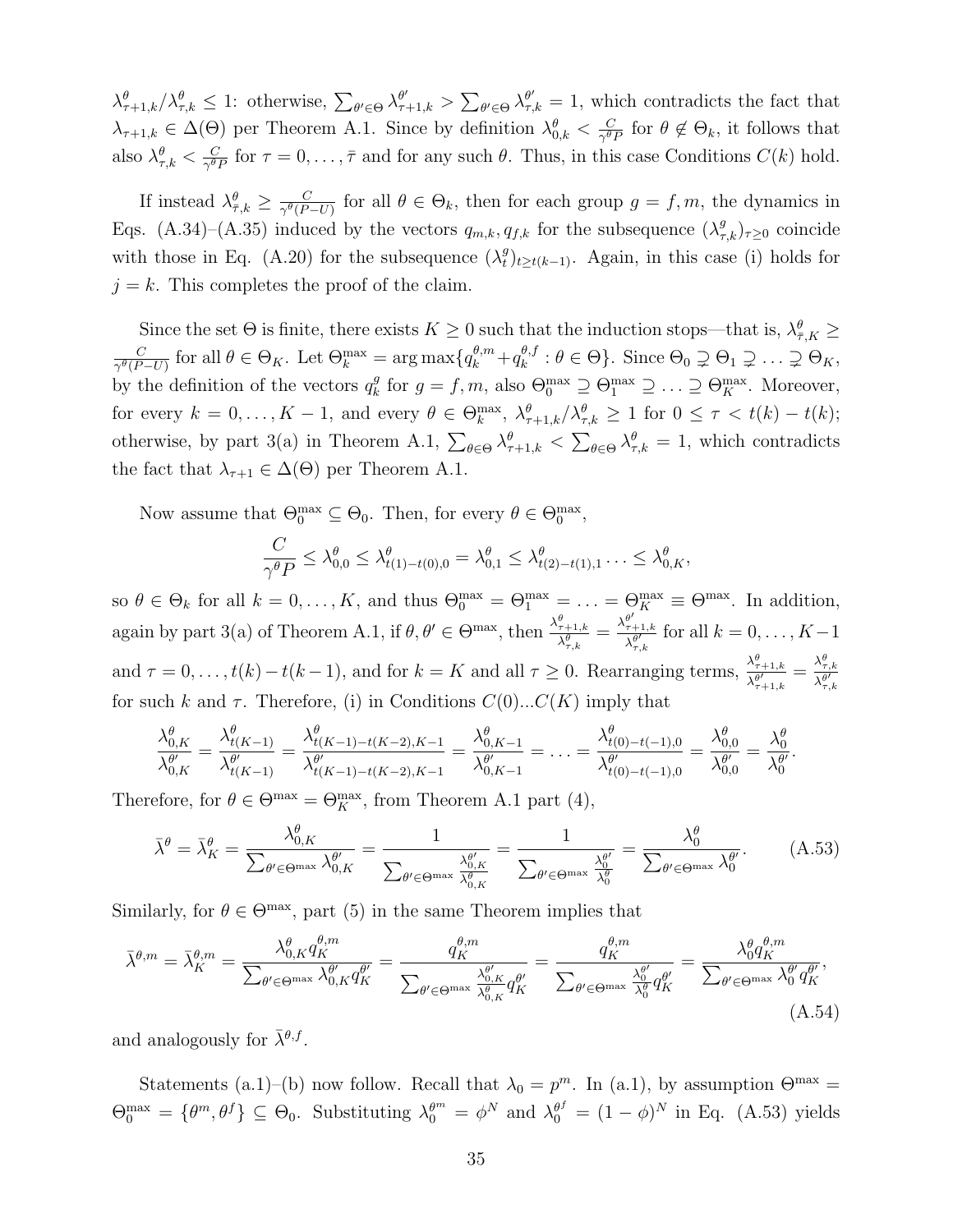$\bar{\lambda}^{\theta^m} = \frac{\phi^N}{\phi^N + (1-\phi)^N}$ . Similarly, substituting for  $q_K^g$ ,  $g = f, m$ , and  $q_K = q_K^f + q_K^m$  in Eq. (A.54) yields the same expression for  $\bar{\lambda}^{\theta^m,m}$  as in Proposition 3, because  $\theta \in \Theta^{\max}$  implies that  $q_K^{\theta,g} = \gamma^{\theta} p^{\theta,g}$ ; ditto for  $\bar{\lambda}^{\theta^m,f}$ ,  $\bar{\lambda}^{\theta^f,m}$  and  $\bar{\lambda}^{\theta^f,f}$ , and hence for  $\bar{\Lambda}^m$ .

For (a.2),  $\Theta^{\max} = \Theta_0^{\max} = {\theta^m}$ . This immediately implies that  $\bar{\lambda}^{\theta^m} = \bar{\lambda}_K^{\theta^m} = 1$ . Furthermore, from Eq. (A.54),  $\bar{\Lambda}^m = \bar{\lambda}^{m,\theta^m} = \bar{\lambda}_K^{m,\theta^m} = \frac{\gamma^{\theta^m} p^{\theta^m,m}}{\gamma^{\theta^m} (p^{\theta^m,m} + p^{\theta^m,m})}$  $\frac{\gamma^{\theta^m}p^{\theta^m,m}}{\gamma^{\theta^m}(p^{\theta^m,m}+p^{\theta^m,f})} = \frac{p^{\theta^m,m}}{p^{\theta^m,m}+p^\theta}$  $\frac{p^{\theta^m,m}}{p^{\theta^m,m}+p^{\theta^m,f}}=\frac{\phi^N}{\phi^N+(1-\phi)^N},$ as asserted. Finally, we compare this quantity with its counterpart in Eq. (11):

$$
\frac{1 + \left(\frac{\phi}{1-\phi}\right)^{2N}}{1 + \left(\frac{\phi}{1-\phi}\right)^{2N} + 2\left(\frac{\phi}{1-\phi}\right)^N} = \frac{(1-\phi)^{2N} + \phi^{2N}}{[(1-\phi)^N + \phi^N]^2} < \frac{(1-\phi)^N \phi^N + \phi^{2N}}{[(1-\phi)^N + \phi^N]^2} = \frac{(1-\phi)^N + \phi^N}{(1-\phi)^N + \phi^N} \cdot \frac{\phi^N}{(1-\phi)^N + \phi^N} = \frac{\phi^N}{(1-\phi)^N + \phi^N} = \bar{\Lambda}^m,
$$

where the inequality follows from the assumption that  $\phi > 0.5$ .

The analysis of (b) is analogous to that of (a.2), with  $\theta^*$  in lieu of  $\theta^m$ ; in this case,  $p^{\theta^*,m} = p^{\theta^*,f} = \phi^{N/2} (1-\phi)^{N/2}, \text{ so } \bar{\Lambda}^m = \bar{\lambda}^{\theta^*,m} = \frac{1}{2}$  $\frac{1}{2}$ .

The statements about  $t^{\theta}$  for  $\theta \notin \Theta^{\max}$  follow from the construction of  $t(0), \ldots, t(K)$ .  $Q.E.D.$ 

**Proof of Proposition A.2.** For part 1, the key step is analogous to the proof of Proposition 5, modified to allow for endogenous entry. Let  $m_0 = \sum_{n=1}^{N/2} \theta$  and  $m_1 = \sum_{n=N/2+1}^{N} \theta_n$ . By assumption,  $m_0 > m_1$ . By definition,  $p^{\theta,m} = \phi^{m_0} (1-\phi)^{N/2-m_0} \phi^{N/2-m_1} (1-\phi)^{m_1} =$  $\phi^{(m_0-m_1)+N/2}(1-\phi)^{N/2-(m_0-m_1)}=[\phi(1-\phi)]^{N/2}\left(\frac{\phi}{1-\phi}\right)$  $\left(\frac{\phi}{1-\phi}\right)^{m_0-m_1}$ , and similarly  $p^{\theta^{sym},m} = [\phi(1-\phi)]$  $(\phi)|^{N/2} \left( \frac{1-\phi}{\phi} \right)$  $\left(\frac{-\phi}{\phi}\right)^{m_0-m_1};$  since  $\phi > \frac{1}{2}, p^{\theta,m} > p^{\theta \text{sym},m}$ . At time 0 we thus have  $\lambda_0^{\theta} = p^{\theta,m} >$  $p^{\theta^{\text{sym}},m} = \hat{\lambda}_0^{\theta^{\text{sym}}}$  $\theta_0^{\text{sym}}$ . Moreover, since  $p_f$  is defined with the roles of  $\phi$  and  $1-\phi$  reversed,  $p^{\theta,f} = p^{\theta^{\text{sym}},m} < p^{\theta,m} = p^{\theta^{\text{sym}},f}.$ 

Since  $\gamma^{\theta \text{sym}} = \gamma^{\theta}$ , it follows that at time 0, if  $\lambda_0^{\theta \text{sym}} > \frac{C}{\gamma^{\theta \text{sym}}}$  $\frac{C}{\gamma^{\theta}}$ , then also  $\lambda_0^{\theta} > \frac{C}{\gamma^{\theta}}$ .  $\frac{C}{\gamma^{\theta}P}.$ In addition,  $p_m^{\theta} + p_f^{\theta} = p_m^{\theta^{sym}} + p_f^{\theta^{sym}}$  $f_f^{\text{sym}}$ . Thus, in the notation of Proposition A.1, for  $t <$  $\min(t^{\theta}, t^{\theta \text{sym}})$ , both  $\theta$  and  $\theta^{\text{sym}}$  apply, and applying part 3(a) of Theorem A.1 to the relevant subsequence of  $(\lambda_t)_{t\geq 0}$  as in the proof of Proposition A.1,  $\frac{\lambda_t^{\theta}}{\lambda_{t-1}^{\theta}} = \frac{\lambda_t^{\theta^{sym}}}{\lambda_{t-1}^{\theta^{sym}}}$ , and hence  $\frac{\lambda_t^{\theta}}{\lambda_t^{\theta^{sym}}}$  $\frac{\lambda_{t-1}^{\theta}}{\lambda_{t-1}^{\theta}} = \frac{\lambda_0^{\theta}}{\lambda_0^{\theta}} > 1$ . Thus,  $\lambda_t^{\theta} > \lambda_t^{\theta^{\text{sym}}}$  $t_t^{\text{sym}}$ , so again, if  $\lambda_t^{\theta^{\text{sym}}} > \frac{C}{\gamma^{\theta^{\text{sym}}}}$  $\frac{C}{\gamma^{\theta}}$ , then also  $\lambda_t^{\theta} > \frac{C}{\gamma^{\theta}}$ .  $\frac{C}{\gamma^{\theta}P}$ , i.e.,  $t^{\theta} \ge t^{\theta^{sym}}$ . In particular, if the inequality is strict and  $t^{\theta^{sym}} < t < t^{\theta}$ , then researchers of type  $\theta$  will apply at time t, but those of type  $\theta^{\text{sym}}$  will not.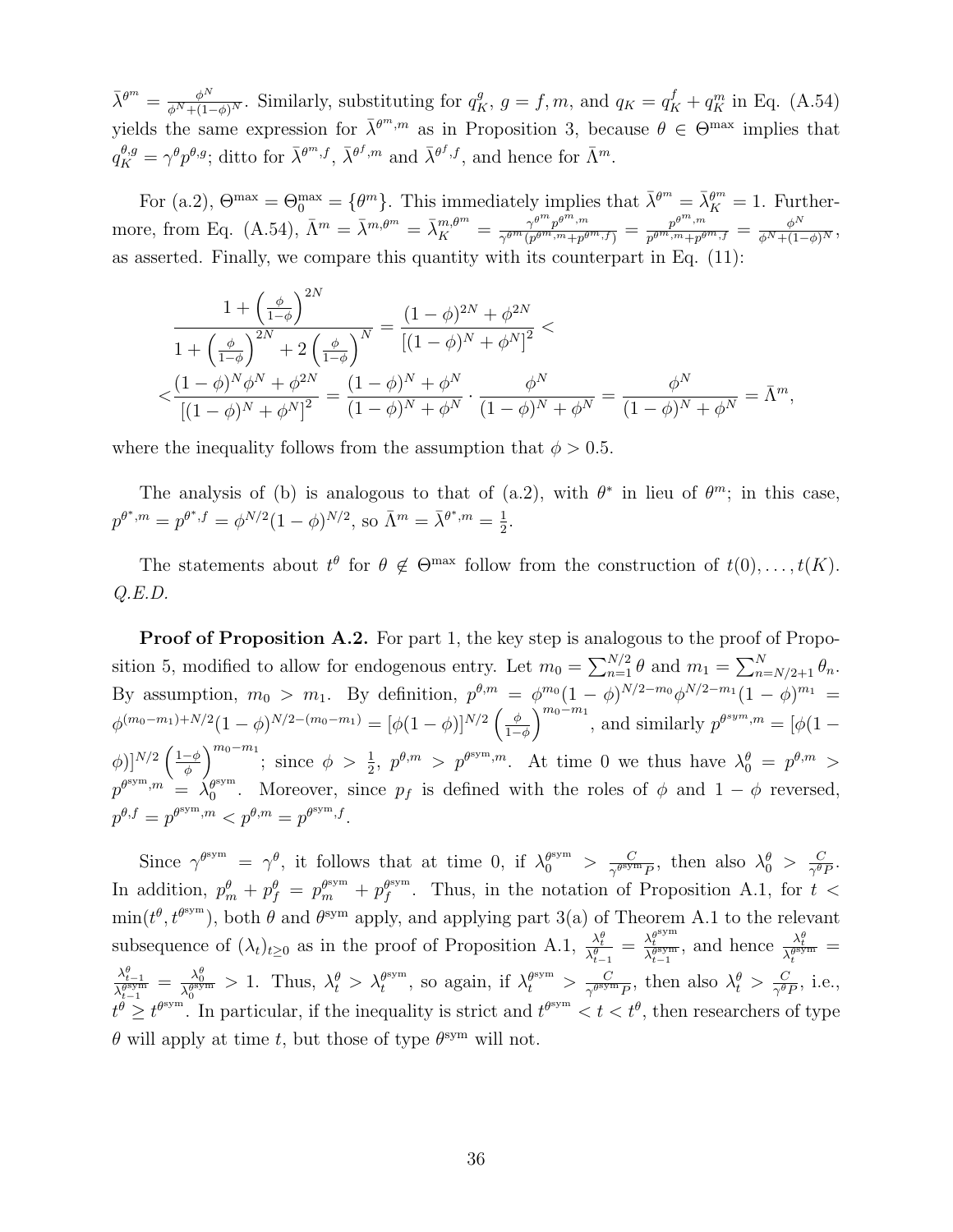For part 2, We have

$$
A_t^m - A_t^f = \sum_{\theta:\lambda_t^{\rho} \geq \frac{C}{\gamma}\theta} p^{\theta,m} - \sum_{\theta:\lambda_t^{\rho} \geq \frac{C}{\gamma}\theta} p^{\theta,f} =
$$
\n
$$
= \sum_{\theta} p^{\theta,m} 1_{\lambda_t^{\rho} \geq \frac{C}{\gamma\theta}} p - \sum_{\theta} p^{\theta,f} 1_{\lambda_t^{\rho} \geq \frac{C}{\gamma\theta}} p =
$$
\n
$$
= \sum_{\theta} p^{\theta,m} 1_{\lambda_t^{\rho} \geq \frac{C}{\gamma\theta}} p - \sum_{\theta} p^{\theta^{sym},f} 1_{\lambda_t^{\theta^{sym}} \geq \frac{C}{\gamma^{\theta^{sym}}} P} =
$$
\n
$$
= \sum_{\theta} p^{\theta,m} \left( 1_{\lambda_t^{\rho} \geq \frac{C}{\gamma}\theta} p - 1_{\lambda_t^{\rho^{sym}} \geq \frac{C}{\gamma^{\theta^{sym}}} P} \right) =
$$
\n
$$
= \sum_{\theta:\sum_{n=1}^{N/2} \theta_n \geq \sum_{n=N/2+1}^{N} \theta_n} p^{\theta,m} \left( 1_{\lambda_t^{\rho} \geq \frac{C}{\gamma\theta} P} - 1_{\lambda_t^{\rho^{sym}} \geq \frac{C}{\gamma^{\theta^{sym}}} P} \right) +
$$
\n
$$
+ \sum_{\theta:\sum_{n=1}^{N/2} \theta_n \geq \sum_{n=N/2+1}^{N} \theta_n} p^{\theta,m} \left( 1_{\lambda_t^{\rho} \geq \frac{C}{\gamma\theta} P} - 1_{\lambda_t^{\rho^{sym}} \geq \frac{C}{\gamma^{\theta^{sym}}} P} \right) +
$$
\n
$$
+ \sum_{\theta:\sum_{n=1}^{N/2} \theta_n \geq \sum_{n=N/2+1}^{N} \theta_n} p^{\theta,m} \left( 1_{\lambda_t^{\rho} \geq \frac{C}{\gamma\theta} P} - 1_{\lambda_t^{\rho^{sym}} \geq \frac{C}{\gamma^{\theta^{sym}}} P} \right) +
$$
\n
$$
+ \sum_{\theta:\sum_{n=1}^{N/2} \theta_n \geq \sum_{n=N/2+1}^{N} \theta_n} p^{\theta^{sym},m} \
$$

The third equality follows from the fact that  $\theta \mapsto (1-\theta_n)_{n=1}^N$  is a bijection. The fourth follows from the fact that  $p^{\theta sym, f} = p^{\theta, f}$ . To obtain the fifth, we break up the sum into types  $\theta$  with more (resp. as many, resp. fewer) characteristics between 1 and  $N/2$  than between  $N/2 + 1$ and N. For the sixth, observe that if a type  $\theta$  has the same number of features between 1 and  $N/2$  and between  $N/2 + 1$  and N, then  $p^{\theta,m} = p^{\theta^{sym},m}$  and so  $\lambda_0^{\theta} = \lambda_0^{\theta^{sym}}$  $\binom{\theta^{\text{sym}}}{0}$ ; arguing as in Proposition A.2,  $\lambda_t^{\theta} = \lambda_t^{\theta^{sym}}$  $t_t^{\text{sym}}$  for all  $t \geq 0$  (note that as soon as one type stops applying, so does the other); but then, since also  $\gamma^{\theta} = \gamma^{\theta \text{sym}}$ , the term in parentheses for such types is identially zero. In addition, we express the sum over  $\theta$ 's for which  $\sum_{n=1}^{N/2} \theta_n < \sum_{n=N/2+1}^{N} \theta_n$ iterating over types  $\theta$  for which  $\sum_{n=1}^{N/2} \theta_n > \sum_{n=N/2+1}^{N} \theta_n$ , but adding up terms corresponding to the associated symmetric types  $\theta^{sym}$ . The seventh equality is immediate. Finally, the inequality follows because, for  $\theta$  such that  $\sum_{n=1}^{N/2} \theta_n > \sum_{n=N/2+1}^{N} \theta_n$ , the term in parentheses is non-negative by Proposition A.2, and in addition  $p^{\theta > p_m^{\theta \text{sym}}}, m$ . Q.E.D.

**Proof of Proposition A.3** Let  $\theta^a$  and  $\theta^b$  be the types of the two young researchers. We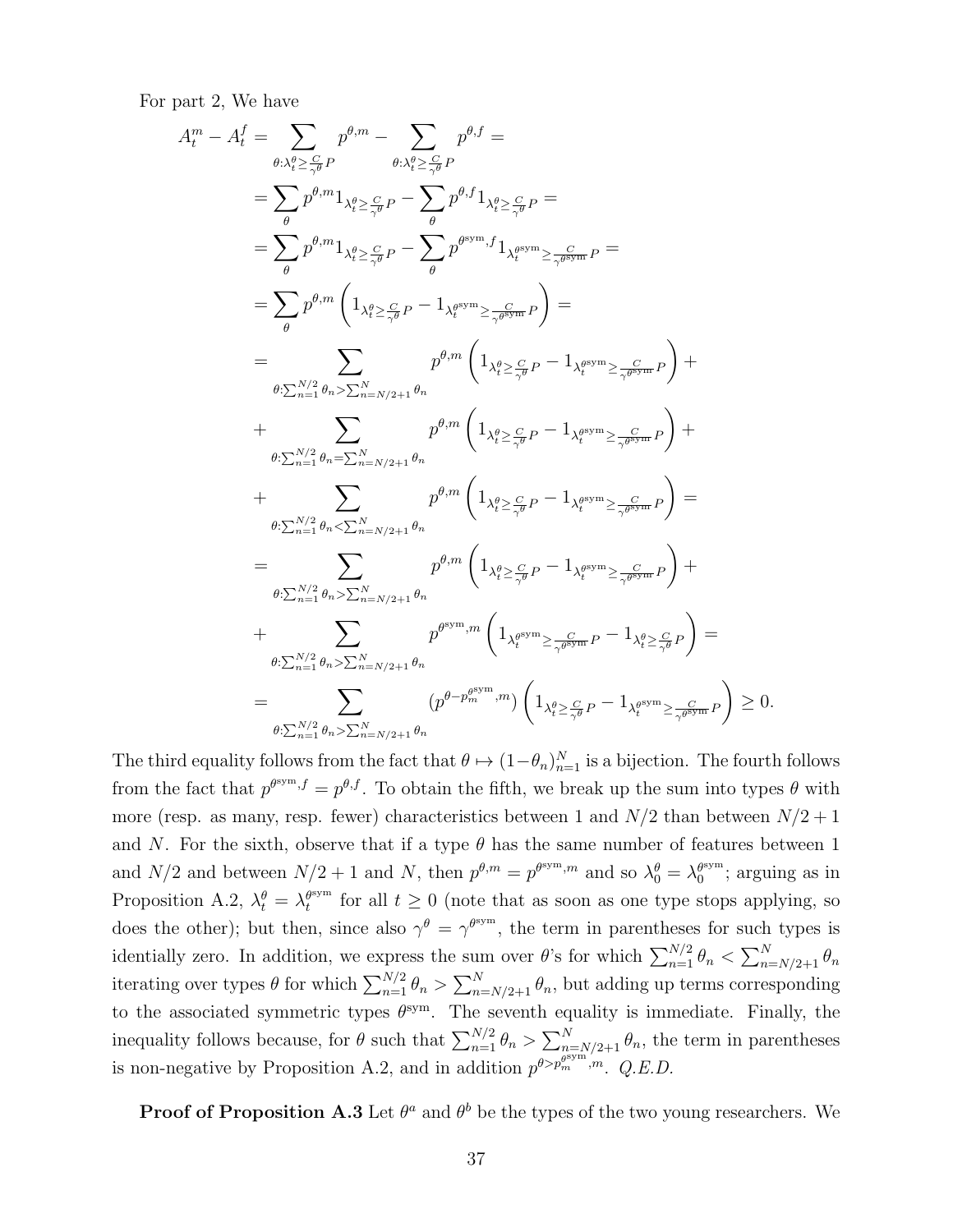assume that the type of the joint project is the elementwise maximum of  $\theta^a$  and  $\theta^b$ : that is, the project displays characteristics  $i$  if and only if at least one of the researchers displays it.

For  $g = m, f$ , let  $\Theta^g = \{(\theta, \theta') : \theta \vee \theta' = \theta^g\}$ , where  $\vee$  denotes the component-wise maximum. Note that, if  $(\theta, \theta') \in \Theta^m$ , then  $\theta_i = \theta'_i = 0$  for  $i = N/2 + 1, \ldots, N$ ; similarly, if  $(\theta, \theta') \in \Theta^f$ , then  $\theta_i = \theta'_i = 0$  for  $i = 1, ..., N/2$ . Moreover,  $(\theta, \theta') \in \Theta^g$  iff  $(\theta', \theta) \in \Theta^g$ for  $g = m, f$ . Finally,  $(\theta, \theta') \in \Theta^m$  if and only if  $(\bar{\theta}, \bar{\theta}') \in \Theta^f$ , where  $\bar{\theta}, \bar{\theta}'$  are defined by  $\bar{\theta}_{i+N/2} = \theta_i$ ,  $\bar{\theta}'_{i+N/2} = \theta'_i$  and  $\bar{\theta}_i = \bar{\theta}'_i = 0$  for  $i = 1, \ldots, N/2$ ; furthermore, these types satisfy

$$
p^{\theta,m} = p^{\bar{\theta},f} \qquad \text{and} \quad p^{\theta',f} = p^{\bar{\theta}',m}.\tag{A.55}
$$

Then, invoking the above properties, the probability that the joint project is accepted that is, the probability that  $\theta^a \vee \theta^b \in {\theta^m, \theta^f}$  is

$$
\gamma^{\theta^{m}} \bar{\lambda}^{\theta^{m}} \sum_{(\theta,\theta') \in \Theta^{m}} p^{\theta,m} \cdot p^{\theta',f} + \gamma^{\theta^{f}} \bar{\lambda}^{\theta^{f}} \sum_{(\theta,\theta') \in \Theta^{f}} p^{\theta,m} \cdot p^{\theta',f}
$$
\n
$$
= \gamma^{\theta^{m}} \bar{\lambda}^{\theta^{m}} \sum_{(\theta,\theta') \in \Theta^{m}} p^{\theta,m} \cdot p^{\theta',f} + \gamma^{\theta^{f}} \bar{\lambda}^{\theta^{f}} \sum_{(\theta,\theta') \in \Theta^{m}} p^{\bar{\theta},m} \cdot p^{\bar{\theta}',f}
$$
\n
$$
= \gamma^{\theta^{m}} \bar{\lambda}^{\theta^{m}} \sum_{(\theta,\theta') \in \Theta^{m}} p^{\theta,m} \cdot p^{\theta',f} + \gamma^{\theta^{f}} \bar{\lambda}^{\theta^{f}} \sum_{(\theta',\theta) \in \Theta^{m}} p^{\bar{\theta}',m} \cdot p^{\bar{\theta},f}
$$
\n
$$
= \gamma^{\theta^{m}} \bar{\lambda}^{\theta^{m}} \sum_{(\theta,\theta') \in \Theta^{m}} p^{\theta,m} \cdot p^{\theta',f} + \gamma^{\theta^{f}} \bar{\lambda}^{\theta^{f}} \sum_{(\theta',\theta) \in \Theta^{m}} p^{\theta',f} \cdot p^{\theta,m}
$$
\n
$$
= \gamma^{\theta^{m}} \bar{\lambda}^{\theta^{m}} \sum_{(\theta,\theta') \in \Theta^{m}} p^{\theta,m} \cdot p^{\theta',f} + \gamma^{\theta^{f}} \bar{\lambda}^{\theta^{f}} \sum_{(\theta,\theta') \in \Theta^{m}} p^{\theta,f} \cdot p^{\theta',m}
$$
\n
$$
= (\gamma^{\theta^{m}} \bar{\lambda}^{\theta^{m}} + \gamma^{\theta^{f}} \bar{\lambda}^{\theta^{f}}) \sum_{(\theta,\theta') \in \Theta^{m}} p^{\theta,m} \cdot p^{\theta',f}
$$
\n
$$
= \gamma_0 \rho^{N/2} \sum_{(\theta,\theta') \in \Theta^{m}} p^{\theta,m} p^{\theta',f} \equiv \gamma_0 \rho^{N/2} \Pi,
$$

where the last equality follows from the definition of  $\gamma^{\theta}$  and the fact that  $\theta^{m}, \theta^{f}$  are the only surviving types.

Now let  $L(\theta) = \sum_i \theta_i$ . We claim that the expectation of  $L(\theta^a) - L(\theta^b)$  conditional on  $\theta^a \vee \theta^b \in {\theta^m, \theta^f}$  is strictly positive—that is, the expected quality of a, the young M coauthor, is strictly higher than the expected quality of that of the young  $F$  coauthor  $b$ .